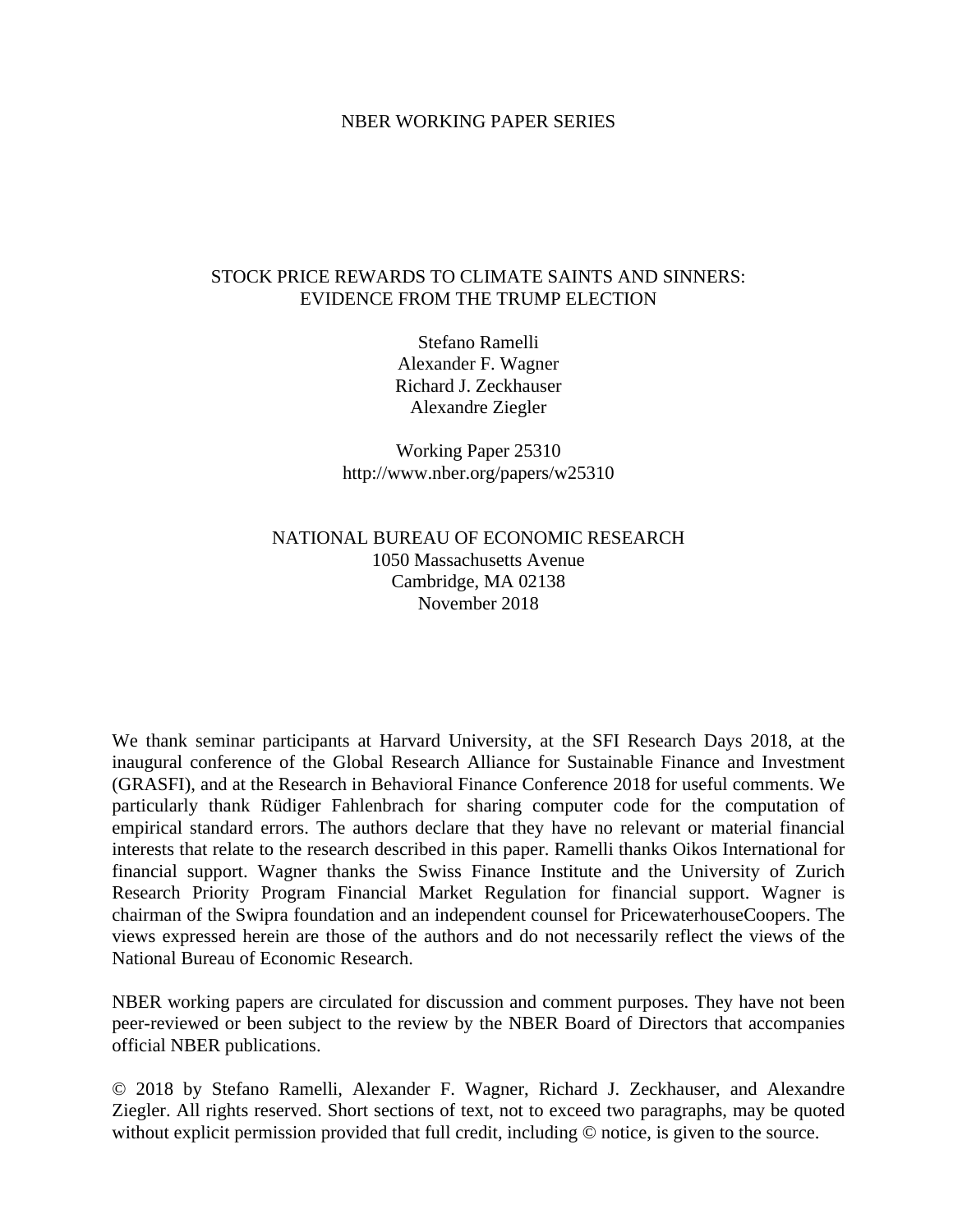Stock Price Rewards to Climate Saints and Sinners: Evidence from the Trump Election Stefano Ramelli, Alexander F. Wagner, Richard J. Zeckhauser, and Alexandre Ziegler NBER Working Paper No. 25310 November 2018 JEL No. G14,G38,G41

#### **ABSTRACT**

Donald Trump's 2016 election and the subsequent nomination of Scott Pruitt, a climate skeptic, to lead the Environmental Protection Agency drastically downshifted expectations on US climate change policy. Firms' stock-price reactions to these events reveal whether their climate strategies affected their valuations. As widely reported, firms in industries with high carbon intensity benefited, at least briefly. It might be expected that companies with "responsible" strategies on climate change would also have lost value, since they were paying for actions that seemed less urgent. In fact, investors actually rewarded such firms. The analysis shows that this observed climate responsibility premium results, at least in part, from the strategic behavior of longhorizon investors who looked into the future to assess the valuation of corporations.

Stefano Ramelli University of Zurich Department of Banking and Finance Plattenstrasse 14 Zurich CH-8032 Switzerland stefano.ramelli@bf.uzh.ch

Alexander F. Wagner University of Zurich - Swiss Finance Institute Department of Banking and Finance Plattenstrasse 14 CH-8032 Zurich, Switzerland and CEPR alexander.wagner@bf.uzh.ch

Richard J. Zeckhauser John F. Kennedy School of Government Harvard University 79 John F. Kennedy Street Cambridge, MA 02138 and NBER richard\_zeckhauser@harvard.edu

Alexandre Ziegler Department of Banking and Finance University of Zurich Plattenstrasse 14 CH-8032 Zurich Switzerland alexandre.ziegler@bf.uzh.ch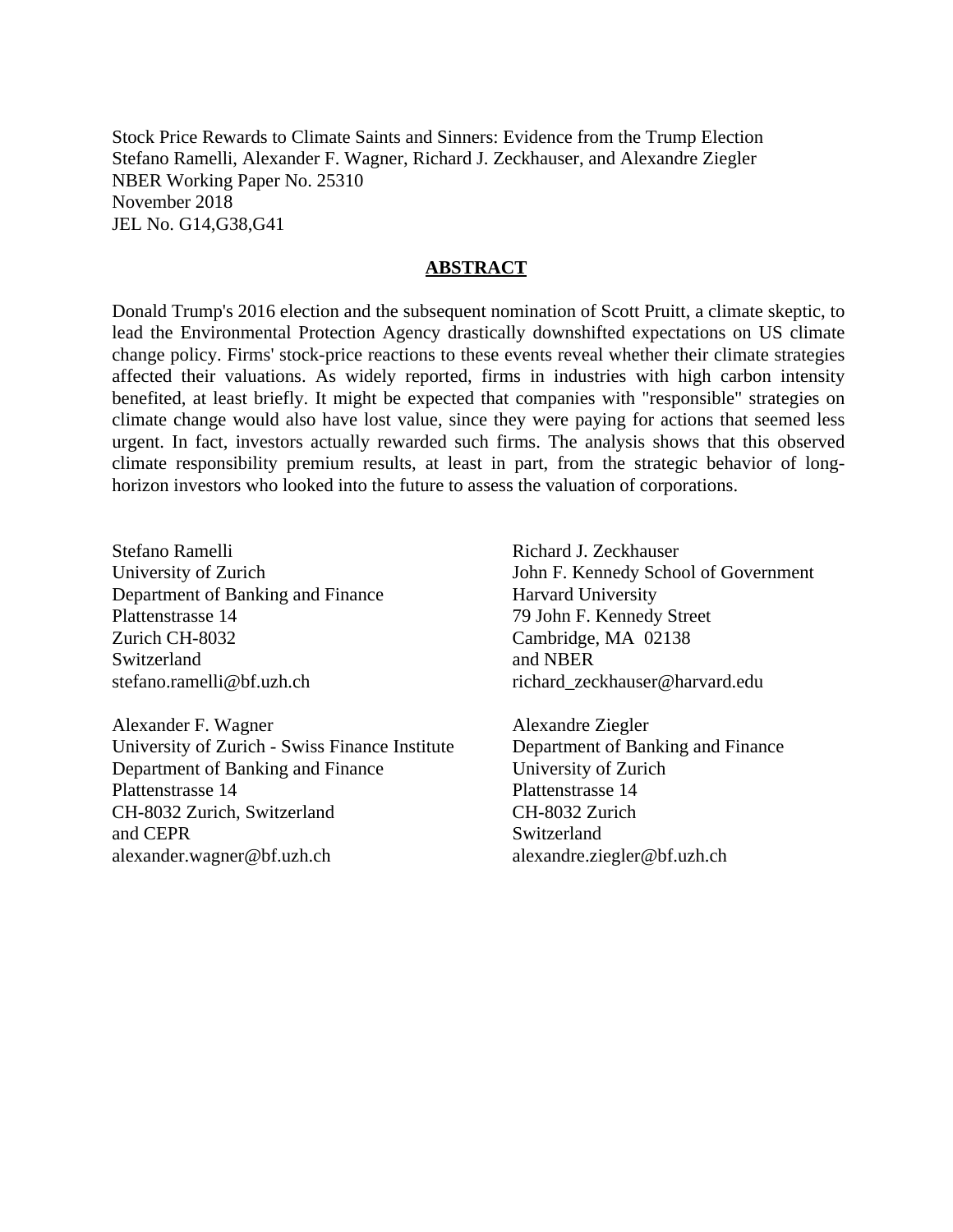# 1 Introduction

Anecdotal and survey evidence suggests that a growing number of investors take account of environmental concerns, and climate change in particular, in their investment decisions (see, e.g., [Krueger, Sautner, and Starks 2018\)](#page-53-0). If the marginal investor incorporates factors related to climate change in his decision-making, then that will hurt the share price for less climate-conscious companies, and nudge them toward more climate-sensitive business practices [\(Heinkel, Kraus, and Zechner, 2001\)](#page-52-0). To the extent that this is happening, market forces will help to promote the transition to a low-carbon economy.

However, the evidence remains scant that investors at large really value firm climaterelated performance. Given that less than half of the US population believes that global warming is happening and is human-caused [\(Howe et al., 2015\)](#page-52-1), it is far from obvious that firms' climate-related performance should affect their stock prices.

This paper provides clear evidence that firms' climate-related performance does affect their stock market valuations. It shows this by exploiting the price reactions of US stocks to the climate policy shock sparked by the 2016 election of Donald Trump. As surely was expected, firms in industries with high carbon intensity benefited at the outset from that event. However, strikingly, investors also rewarded companies with ''responsible'' self-regulatory strategies on climate change. This climate responsibility premium obtains after controlling for standard firm characteristics and firms' differential exposure to other expected policy changes following the Trump election. Further analysis indicates that this premium can be at least partially attributed to increased demand by long-term institutional investors, presumably anticipating higher future demand by pro-environment investors and/or a regulatory boomerang effect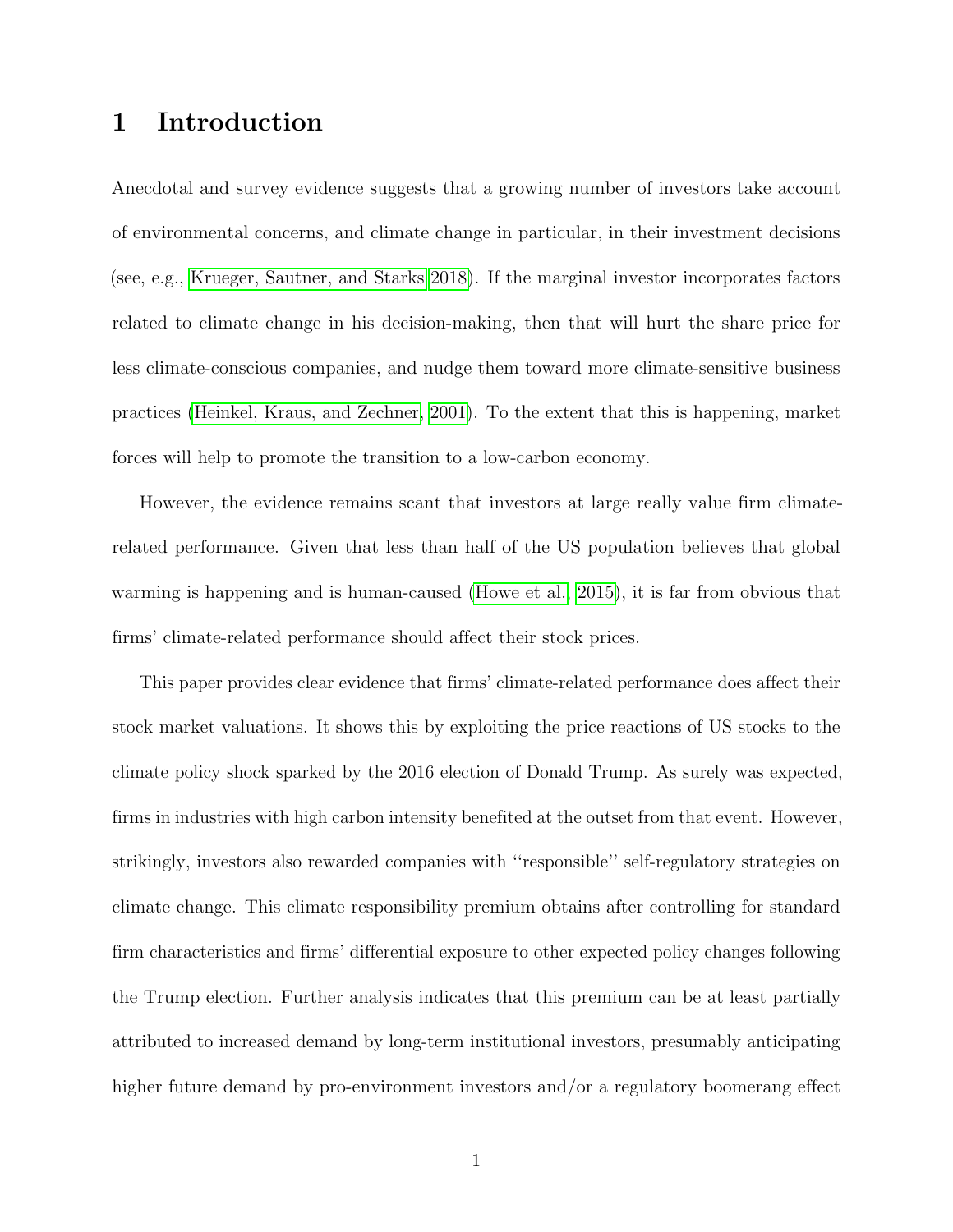leading to stiffer climate policies following the Trump Presidency.

The opening days of the Trump era provide a rare opportunity to study the impact of corporate climate responsibility choices on firm values due to two important factors. First, Trump and Clinton held starkly opposite positions on climate change.<sup>[1](#page-3-0)</sup> In particular, Trump vowed throughout the electoral campaign to dismantle a large part of the Obama-era environmental protection and climate policy, inter alia by scrapping the Clean Power Plan (CPP) and withdrawing the US from the 2016 United Nations Framework Convention on Climate Change (UNFCCC) Paris Agreement. Second, Trump's victory on November 9, 2016 was largely unexpected. On Election Day, Betfair gave Hillary Clinton a 83% probability of winning, and FiveThirtyEight -- often thought of as the most sophisticated assessment site - gave her a 72% chance of victory.

The overall effect of the jolt to expected climate policy after the election on firm values is much less obvious than one might think. That is because firms differ with respect to both current environmental footprint (say greenhouse gas emissions) and with respect to their climate strategies, i.e., the extent to which they have implemented and are implementing voluntary, ''self-regulatory'' initiatives to take actions that foster the transition to a lowcarbon economy. One would expect firms currently making extensive use of fossil fuels and other ''dirty'' companies to have benefited from the election outcome relative to firms in cleaner industries.

The finance literature, however, makes mixed predictions on the impact of differences in corporate climate responsibility on firm value. On the one hand, risk considerations suggest

<span id="page-3-0"></span><sup>1</sup>See, e.g., Business Insider, [''Where Hillary Clinton and Donald Trump stand on climate change'',](http://uk.businessinsider.com/clinton-trump-environment-policies-plans-climate-change-platforms-2016-9?r=US&IR=T) October 5, 2016.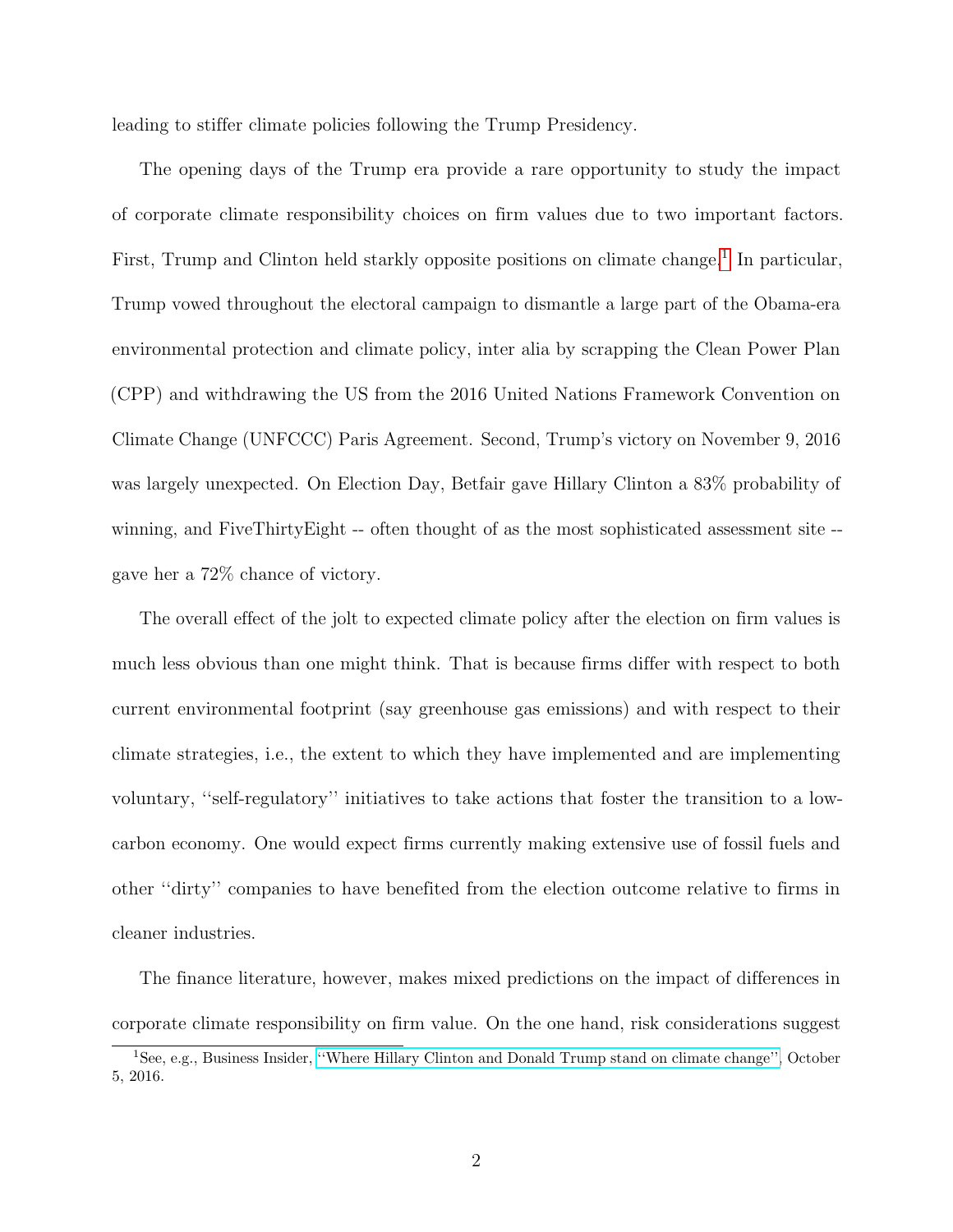that a drastic decrease in regulatory risks and a pronounced pause in public policy on climate change should benefit firms with relatively weak environmental strategies. The expected regulatory costs and risks -- based on a likely Clinton victory -- that had been priced in previously and thus discounted these firms' valuations, were less likely to materialize in the Trump era.<sup>[2](#page-4-0)</sup>

On the other hand, investors may put a premium on firms' climate-related policies for two reasons: First, they themselves may be committed to the transition to a low-carbon economy and willing to pay more to be a symbolic part of it given the expected environmental hostility of the Trump Administration. Second, investors may think that climate-responsible firms will do better in the long-run, which in turn would feed back to the present prices of climate-responsible firms.[3](#page-4-1)

Our study follows the firms comprising the Russell 3000 index on Election Day (November 8, 2016) as their stock prices responded to the 2016 climate policy shock. Two salient events comprised the shock: the election of Donald Trump on November 8, 2016 and the nomination of Scott Pruitt to head the Environmental Protection Agency (EPA) on December 7, 2016. Pruitt's selection reinforced the beliefs about Trump's determination to dismantle or severely curb environmental protection rules and plans in place at the time.[4](#page-4-2)

We investigate the cross-section of stock-price reactions to these events along the above two measures of firms' climate involvement: current emissions and efforts focused on curbing future emissions. To deal with the first, as the measure of current emissions, we use Carbon

<span id="page-4-0"></span><sup>2</sup>For instance, [Fernando, Sharfman, and Uysal](#page-51-0) [\(2017\)](#page-51-0) show that corporate environmental policies create shareholder value for institutional investors only to the extent that they help mitigate a company's exposure to environmental risks.

<span id="page-4-1"></span><sup>&</sup>lt;sup>3</sup>This view is consistent with the interpretation of corporate social responsibility (CSR) as a tool of corporate self-regulation in case of regulatory failure (e.g., Bénabou and Tirole, 2010).

<span id="page-4-2"></span><sup>4</sup>See [Glicksman](#page-52-2) [\(2017\)](#page-52-2) for an early assessment of the fate of environmental regulations in the Trump Era.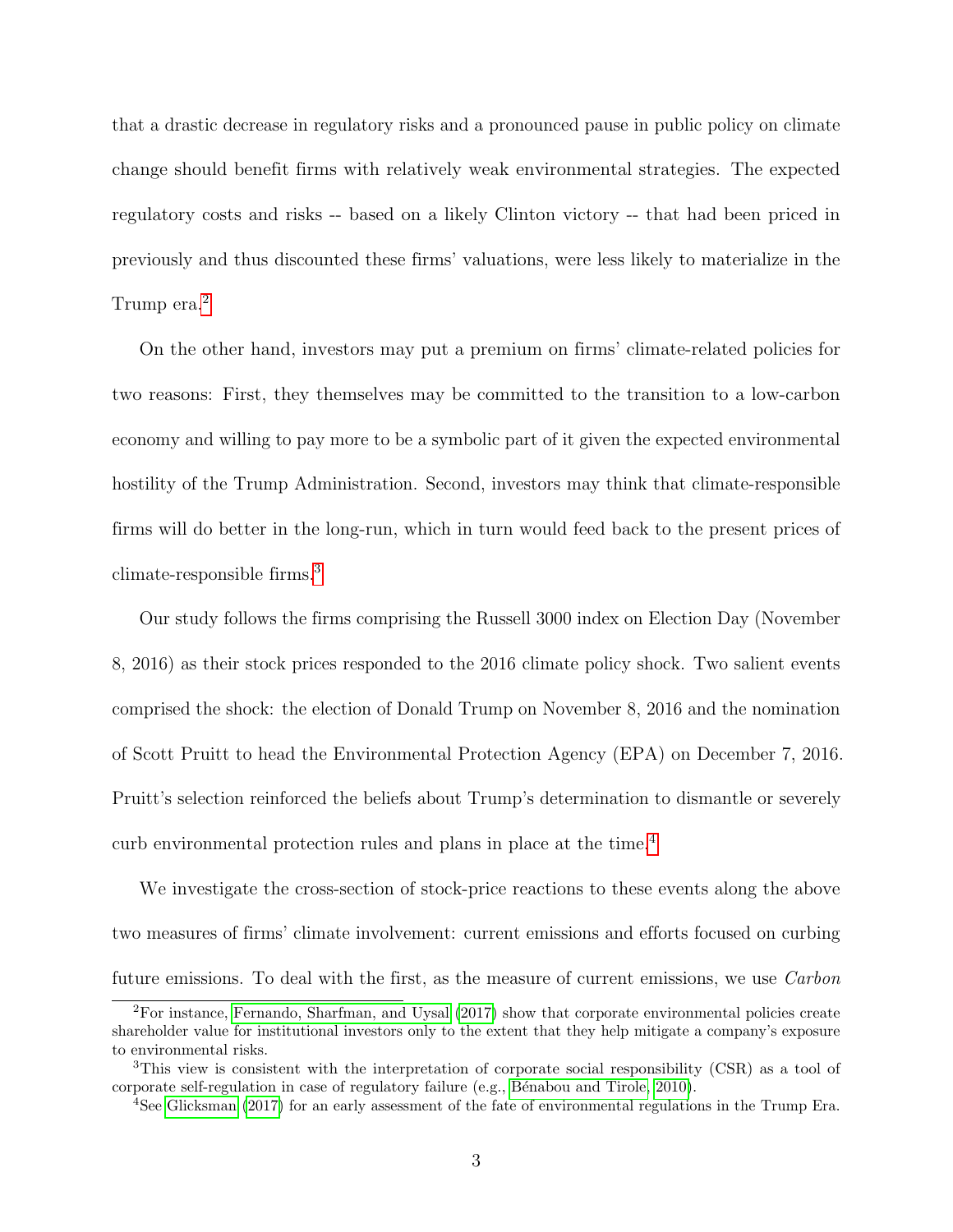intensity, defined as the firm's annual total absolute greenhouse gases (GHG) emissions divided by its market value of equity. Our second main variable of interest, efforts to curb, is represented by Climate responsibility, namely the extent to which a firm has undertaken voluntary, ''self-regulatory'' initiatives to manage the risks and opportunities inherent to the transition to a low-carbon economy. Such initiatives would include adopting emission reduction targets and implementing investment plans to improve energy efficiency.

We obtain data on firms' carbon emissions and climate responsibility from two leading providers of ESG (Environmental, Social and Governance) data: MSCI KLD and Vigeo Eiris. Importantly, emissions and climate responsibility are only weakly correlated. This confirms that they capture different aspects of firms' climate-related performance.

We begin by showing that investors reacted to the 2016 climate policy shock by rewarding companies in high-emissions industries, at least in the short run. This result is expected and is in line with the common narrative reported in the media.

Our main surprising result is that following both the Trump election and the Pruitt nomination, investors also rewarded companies demonstrating more responsible climate strategies. The analysis controls for other factors including firms' levels of emissions, taxes and foreign revenues [\(Wagner et al., 2018\)](#page-53-1), and industry fixed effects. The effect is economically significant. For example, an advanced climate responsibility designation according to KLD, a status awarded to 11% of firms in our sample, is associated with a 81 basis points higher cumulative CAPM-adjusted return by the end of the fifth trading day after the election. From the election to year-end 2016, this differential increased to 225 basis points. Similar findings emerge when using the Vigeo Eiris climate responsibility measure.

We then extend our analysis to the medium run through the end of December 2017.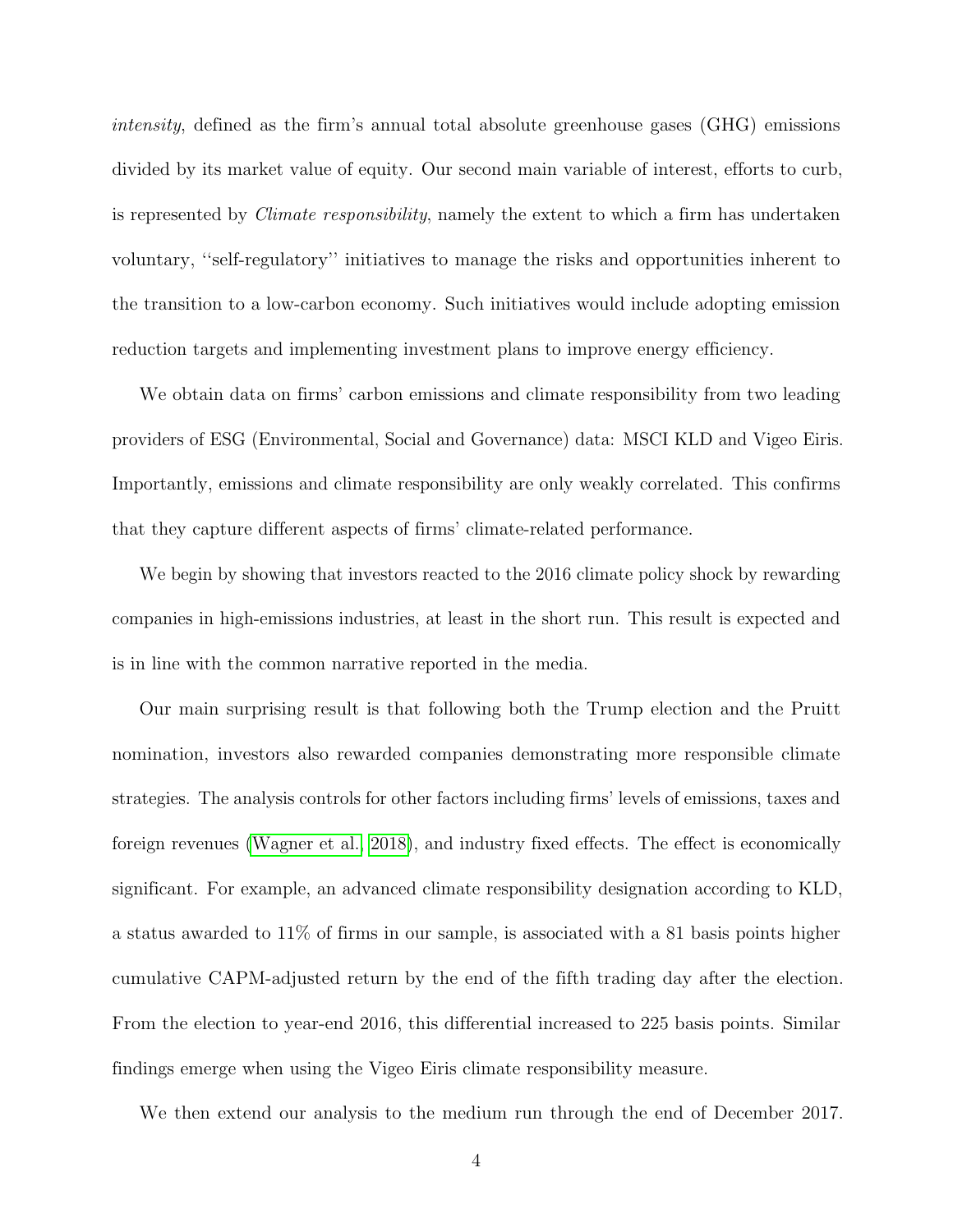Throughout this period, we find a positive interaction between the effect of climate responsibility on daily CAPM-adjusted returns and Trump's approval ratings (which proxy for Trump's prospects for getting his policies adopted). We interpret this finding as providing further support for the results obtained analyzing the main events.

As hinted at above, there are at least two reasons why climate-responsible firms may have outperformed their peers after the 2016 climate policy shock. The first is that increased concerns for global warming may have made pro-environmental investors more willing to accept a lower rate of return in exchange for the ''warm glow'' [\(Andreoni, 1989\)](#page-50-1) received from investing in such firms, and the simultaneous avoidance of the ''cold shiver'' of holding climate-irresponsible firms.<sup>[5](#page-6-0)</sup> We call this the *Current Preferences* hypothesis.

The second possible explanation is that investors reward more climate-responsible firms today because they expect them to do better in the long-run for some combination of two reasons: 1. They anticipate that future investors will receive an increased warm glow from holding such firms in the wake of the Administration, both in response to its tactics and because environmental conditions have worsened. 2. A boomerang effect of substantially tightening governmental climate regulation after the Trump Administration departs office, due to intensified attitudes or worse environmental conditions. We call this the Future Expectations hypothesis.

To test the Current Preferences and Future Expectations hypotheses, we analyze how different types of institutional investors adjusted their portfolio holdings after Trump's election. We find that the shift towards climate-responsible firms after the 2016 climate

<span id="page-6-0"></span><sup>&</sup>lt;sup>5</sup>[Andreoni](#page-50-2) [\(1995\)](#page-50-2) juxtaposed "warm glow" and "cold prickle". Some investors -- such as many leading universities that have refused to commit not to hold energy firms -- may feel that appropriate diversification requires that they hold some firms in dirty industries. Selecting the relatively climate-responsible firms within those industries may help to reduce any cold shiver.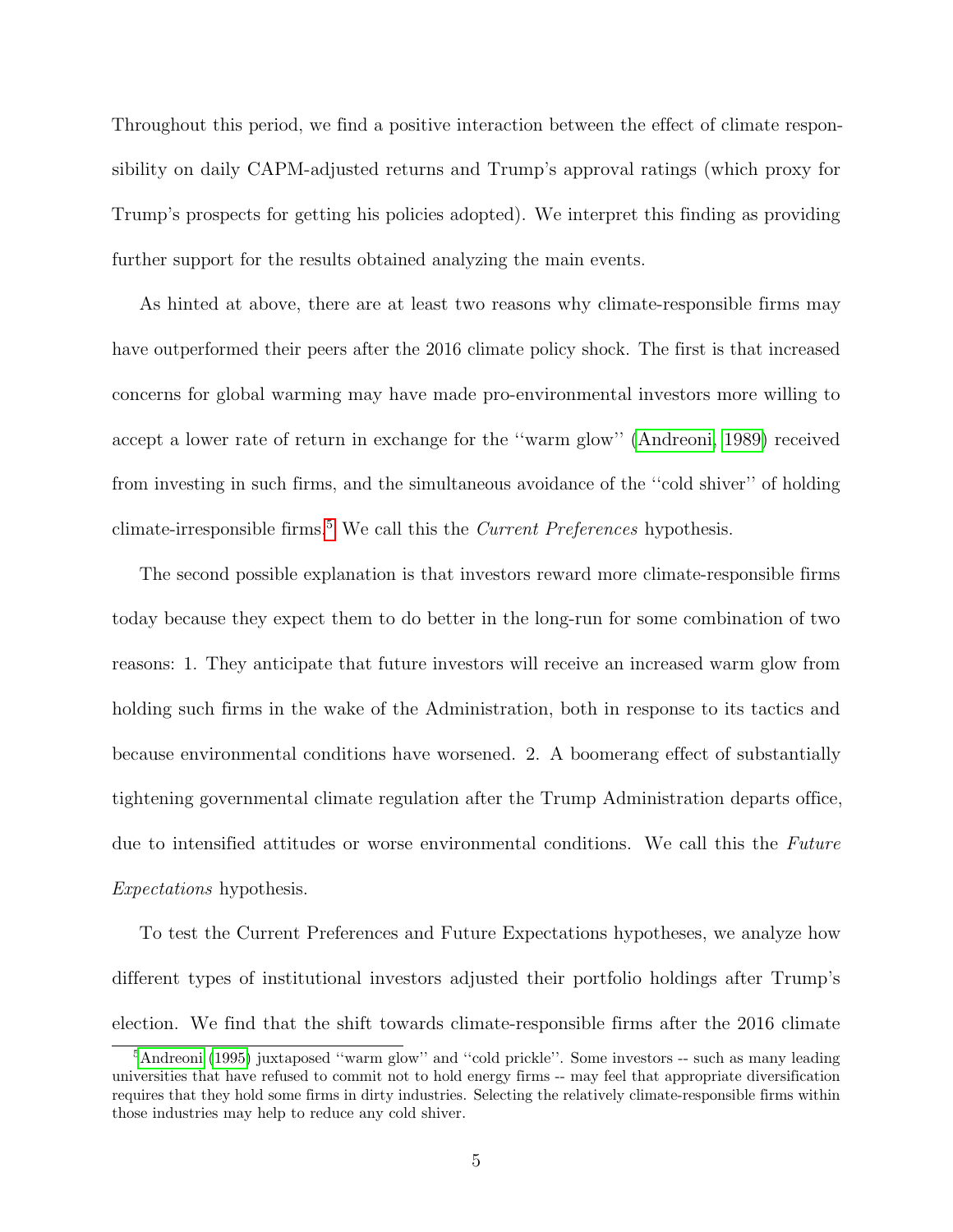policy shock is stronger for longer-term investors.

This suggests that the observed out-performance of climate-responsible firms can be at least partially attributed to a Future Expectations explanation: Long-horizon investors seem to have reacted to Trump's election by looking beyond his Presidency, and anticipating investor demand for climate-responsible firms to have increased and climate regulation to become more stringent than would have otherwise been the case. We also find that institutional investors with large holdings of climate-responsible firms before the election reduced them afterwards. Thus, the data do not support the Current Preferences hypothesis among institutional investors, although it may still have played a role among other types of investors. Overall, our findings show that investors value firms' climate responsibility choices, at least partially for strategic reasons.

Our paper makes two central contributions. First, our analysis demonstrates that investors weight corporate environmental responsibility in their portfolio decisions. Establishing causal effects of CSR has been a major challenge for the literature.<sup>[6](#page-7-0)</sup> The largely unexpected policy shock we analyze serves as a natural experiment. Thus, it can provide causal evidence that this type of corporate performance is relevant for value, at least as perceived by capital markets. Moreover, our results also suggest that the marginal investor believes that their future counterpart will care about firms' environmental responsibility for its ability to cope more economically with the more stringent regulation that will likely follow the Trump era.

<span id="page-7-0"></span><sup>6</sup>Short-run event studies can circumvent this problem. For example, [Krueger](#page-53-2) [\(2015b\)](#page-53-2) documents negative stock-price reactions to negative firm-specific CSR events. Occasionally, other types of identification opportunities arise. For instance, [Flammer](#page-51-1) [\(2015\)](#page-51-1) uses a regression discontinuity design (exploiting differences between firms that narrowly pass or fail to pass shareholder resolutions regarding CSR) and finds that the adoption of CSR proposals leads to positive stock-price reactions. Yet other research focuses on the role of disclosure rules. For example, [Krueger](#page-53-3) [\(2015a\)](#page-53-3) finds that UK firms most heavily affected by new greenhouse gas emissions reporting regulations benefited the most. See [Amel-Zadeh](#page-50-3) [\(2018\)](#page-50-3) for a survey of the literature on shareholder value effects of CSR.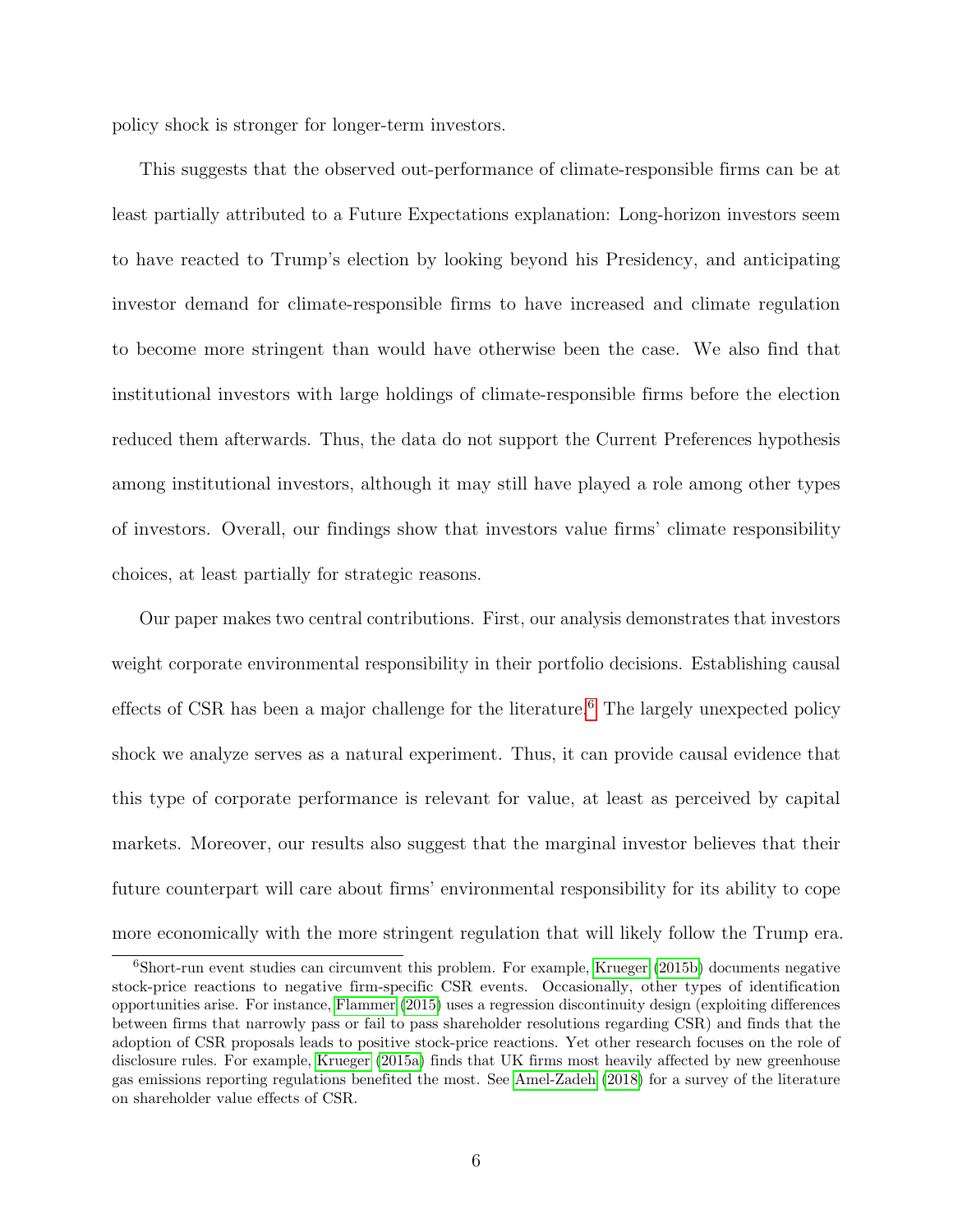Our paper also relates to other recent studies on the role of institutional investor horizon and tastes on ESG investing decisions [\(Gibson and Krueger, 2017,](#page-52-3) [Hwang et al., 2017,](#page-52-4) and [Starks et al., 2017\)](#page-53-4).

Second, this paper adds concrete evidence to the literature on CSR as a form of corporate self-regulation. Bénabou and Tirole [\(2010\)](#page-50-0) suggest that CSR can be interpreted as a response to government failures to control negative externalities. Consequently, it is a tool that enables citizens to promote values that lawmakers do not sufficiently embrace. Similarly, it accords with the [Kitzmueller and Shimshack](#page-53-5) [\(2012\)](#page-53-5) finding that CSR can promote efficiency when governments deliver a suboptimal level of public goods. We are not aware of prior empirical work that supports these theories of CSR employing the objective evidence provided by financial market prices. The 2016 election shock and subsequent events provide an unexpected downward jump in the expected level of government provision of an important global public good: efforts to curtail global warming. The premium investors assign to climate-responsible firms in the wake of these events is consistent with these firms being perceived as better equipped to deal with this regulatory failure when looking to the longer run.

The rest of the paper is organized as follows. Section [2](#page-9-0) presents the data and outlines our empirical strategy. Section [3](#page-23-0) sets the stage for the main analysis, investigating stock-price reactions to the 2016 climate policy shock at the industry level. Section [4](#page-26-0) presents our main results, analyzing reactions within industries. Section [5](#page-36-0) considers the stock-price effects over the first year after the election and specifically the effect of Trump's popularity. Section [6](#page-38-0) investigates the Current Preferences and Future Expectations explanations for our findings. Section [7](#page-47-0) concludes.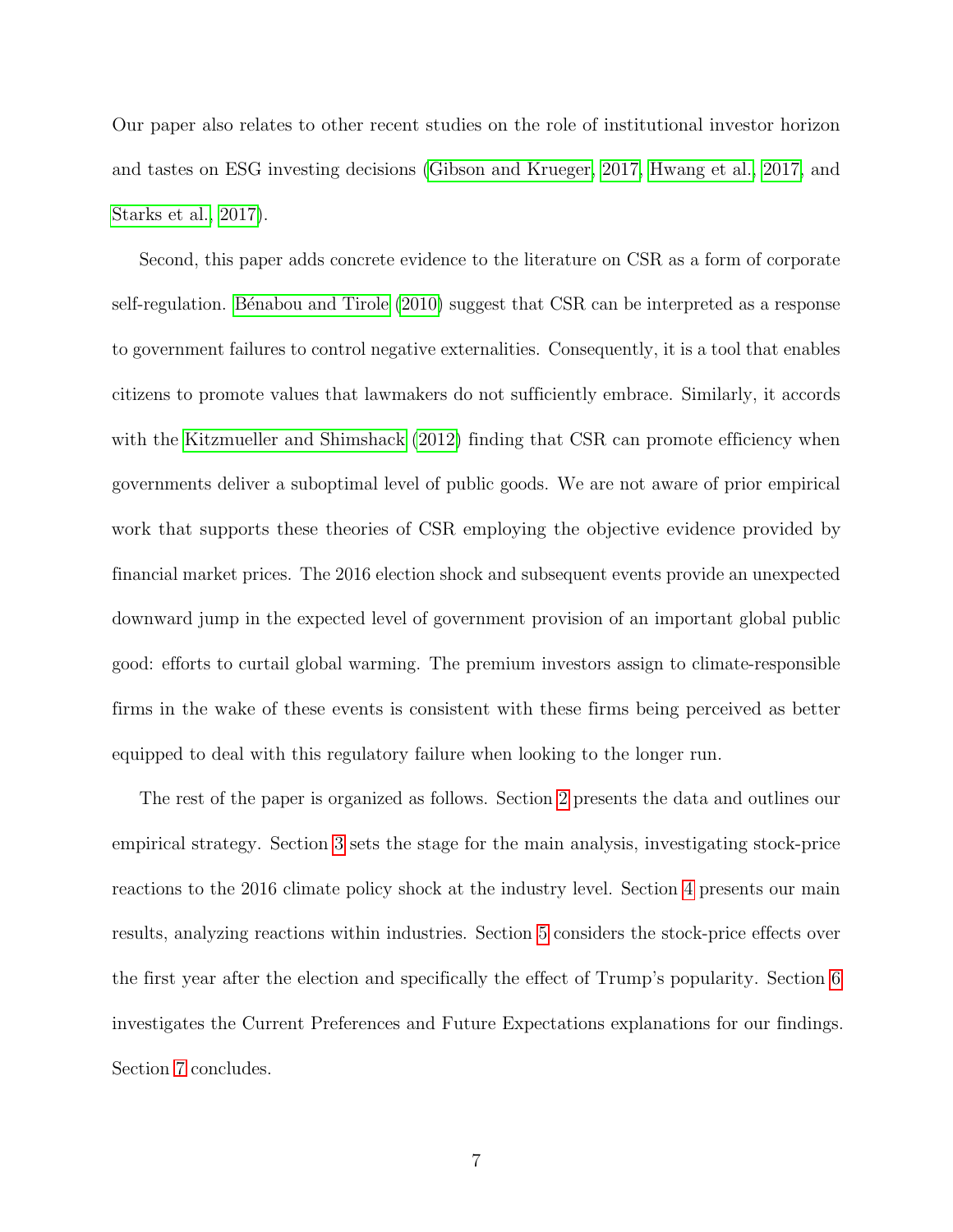# <span id="page-9-0"></span>2 Sample and empirical strategy

Our empirical strategy investigates how the stock prices of firms responded to the 2016 climate policy shock, represented by the Trump victory and Pruitt appointment. Subsequently, we analyze longer-term stock returns.

Our sample includes the Russell 3000 firms as of the day of the election for whom the measures of climate-related performance and control variables described below are available. Together, the index constituents represent roughly 98% of the US equity market capitalization.

Throughout the 2016 electoral campaign, Donald Trump and Hillary Clinton expressed diametrically opposed views on climate policy. Clinton's views were close to those of thensitting President Obama. Accordingly, the fight against global warming was identified by Clinton as a policy priority.[7](#page-9-1) By contrast, Trump vowed to undertake a radical U-turn on environmental regulation so as to promote economic well-being. Most notably, he expressed an intention to dismantle the Clean Power Plan and exit the Paris Agreement.

Trump's surprising victory was followed by a few weeks when the President Elect's intentions to follow through on his various promises, including those related to the environment, remained up in the air. To illustrate, during an interview with The New York Times on November 23, 2016, asked the question "Are you going to take America out of the world's lead of confronting climate change?", Trump replied "I'm looking at it very closely. I'll tell you what. I have an open mind to it." Asked whether he believed human activity causes climate change, he said "I think right now...well, I think there is some connectivity. There

<span id="page-9-1"></span><sup>&</sup>lt;sup>7</sup>Clinton's proposals included the objective to "reduce greenhouse gas emissions by up to 30 percent in  $2025$  relative to 2005 levels and put the country on a path to cut emissions more than 80 percent by 2050" (from Clinton's 2016 electoral campaign site).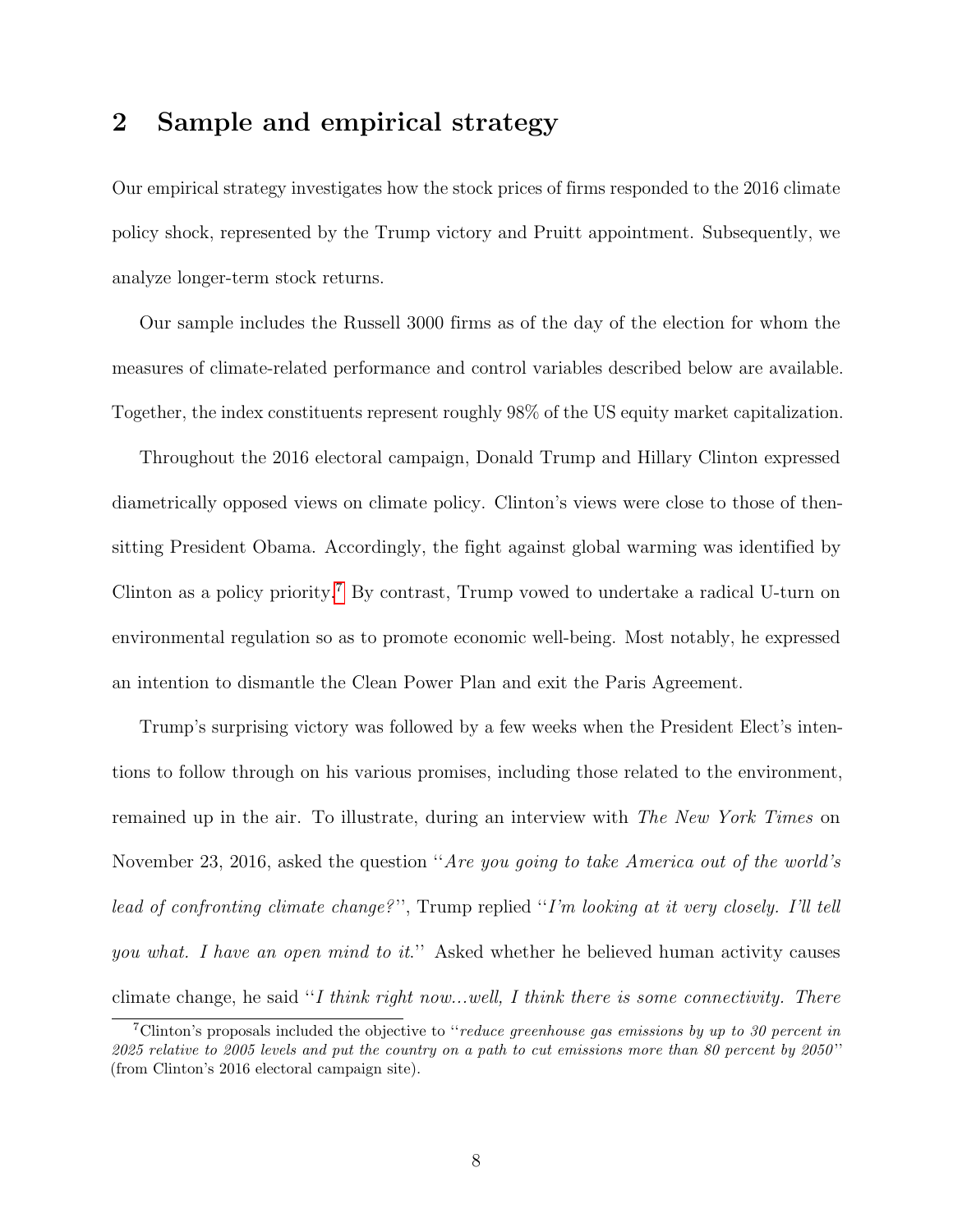is some, something.  $[\ldots]^{1/8}$  $[\ldots]^{1/8}$  $[\ldots]^{1/8}$  These equivocal statements were followed a month later by his appointment of Scott Pruitt to head the EPA, a clear indication that he was committed to a harsh scale back on environmental policies.<sup>[9](#page-10-1)</sup> The nomination of a climate skeptic to lead the institution responsible for upholding and implementing federal environmental laws marked a real turning point in the US policy towards climate change.<sup>[10](#page-10-2)</sup>

Trump's election and Pruitt's nomination have both advantages and disadvantages for identifying the impact of firms' climate-related performance on their value. The pluses and minuses of the two events as identifiers cut in opposite directions, implying that they complement each other well for reaching conclusions. The Trump election offers the advantage of having a large surprise component. Its disadvantage is that it shifted expectations on a mélange of dimensions, many far removed from environmental policy. Pruitt's nomination has the advantage of being solely focused on environmental issues, with particular salience with respect to climate change policy. Its main disadvantage is that although the date was not known in advance, it was only a moderate surprise. Though Pruitt was one of five candidates the media rumored for the appointment, none strong on the environment, he was the candidate most hostile to climate regulation. And he was an announced skeptic on human activity being the cause of global warming. $^{11}$  $^{11}$  $^{11}$ 

<span id="page-10-0"></span>We next describe the main variables of interest of our study and our data set.

<sup>&</sup>lt;sup>8</sup>The full transcript of the interview is available at  $https://www.nytimes.com/2016/11/23/us/$ [politics/trump-new-york-times-interview-transcript.html?\\_r=0](https://www.nytimes.com/2016/11/23/us/politics/trump-new-york-times-interview-transcript.html?_r=0).

<span id="page-10-1"></span><sup>9</sup>The New York Times, [''Trump Picks Scott Pruitt, Climate Change Denialist, to Lead E.P.A.'',](https://www.nytimes.com/2016/12/07/us/politics/scott-pruitt-epa-trump.html) December 7, 2016.

<span id="page-10-2"></span><sup>10</sup>As the Attorney General of Oklahoma, Pruitt undertook legal actions against the EPA to oppose a series of environmental regulations [\(Glicksman, 2017\)](#page-52-2).

<span id="page-10-3"></span><sup>11</sup>The Hill, [''Five potential Trump EPA picks'',](http://thehill.com/policy/energy-environment/308601-five-potential-trump-epa-picks) December 4, 2016.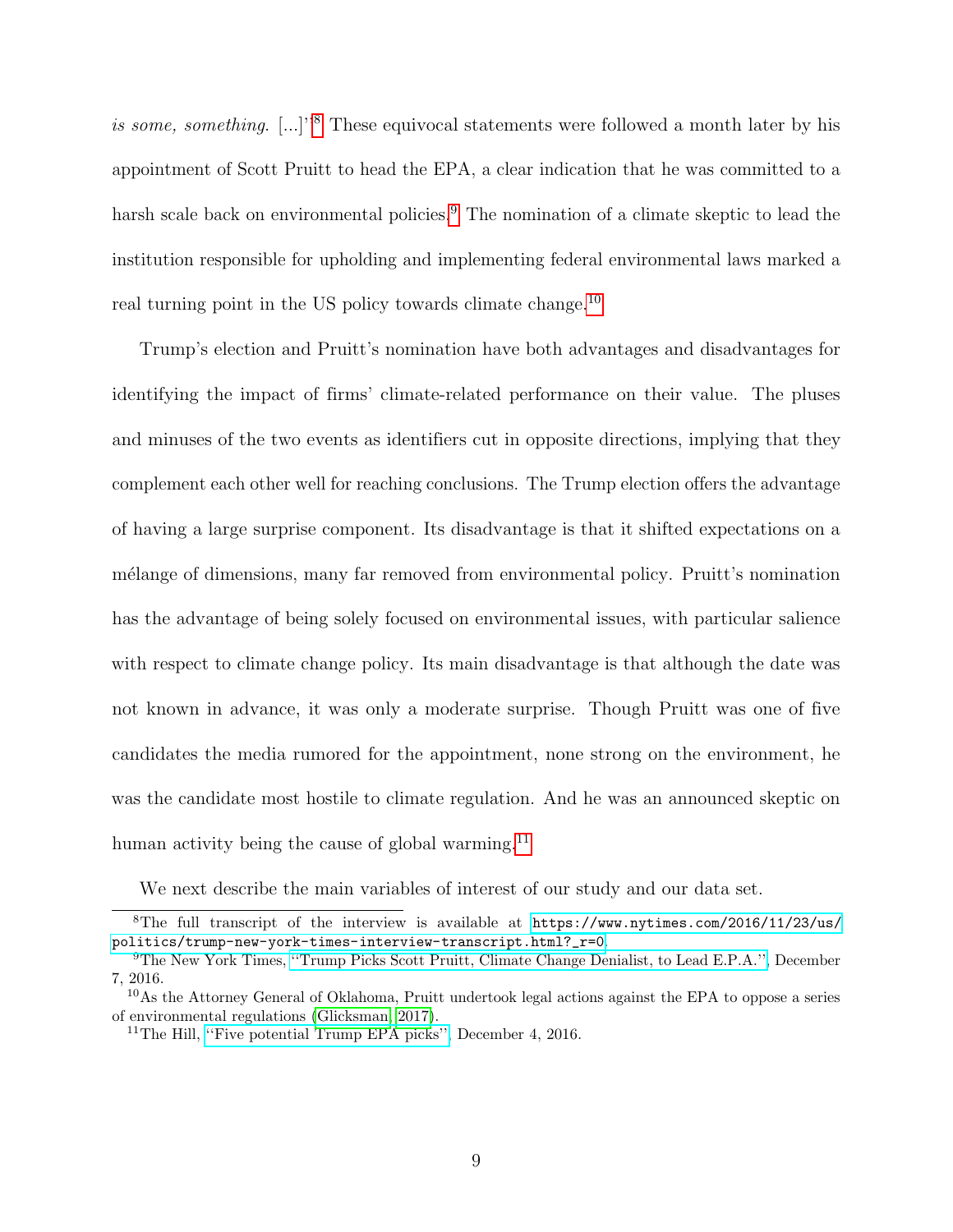### 2.1 Measures of climate-related performance

Our empirical analyses primarily investigate whether firms' positioning with respect to climate change helps to explain movements in their stock prices after the election and Pruitt nomination. More specifically, our *Climate responsibility* variable measures capture whether a firm has undertaken investments that effectively improved its energy efficiency in recent years, has set targets to reduce its future emissions, has adopted frameworks to manage climate change, and/or has launched new products to directly address the problem. These factors provide important forward-looking indicators of a company's climate performance and, hence, represent plausible proxies for the perception of investors with respect to such actions.

Data on corporate climate-related strategies was taken from two different ESG providers, thus strengthening the robustness of our results. First, following a large part of the finance literature on CSR, we use the MSCI KLD Research & Analytics (MSCI KLD) database (e.g., [Galema, Plantinga, and Scholtens, 2008,](#page-51-2) [Hong and Kostovetsky, 2012,](#page-52-5) [Krueger, 2015b,](#page-53-2) and [Fernando, Sharfman, and Uysal, 2017\)](#page-51-0). The MSCI KLD database provides a set of binary indicators specifying, for each company, the presence of either strengths or concerns on a series of environmental, social, and governance factors. We focus on the two MSCI KLD indicators that specifically address firms' climate performance. The first, the strength indicator ''Env-str-d'', equals 1 for firms demonstrating best practices on the management of risks of increased costs linked to carbon pricing or regulatory caps, and 0 otherwise.[12](#page-11-0) The second, the weakness indicator ''Env-con-f'', equals 1 for firms involved in serious

<span id="page-11-0"></span><sup>&</sup>lt;sup>12</sup>Factors affecting this assessment include efforts to reduce exposure through comprehensive carbon policies and implementation mechanisms, including carbon reduction targets, production process improvements, installation of emissions capture equipment, and/or switching to cleaner energy sources.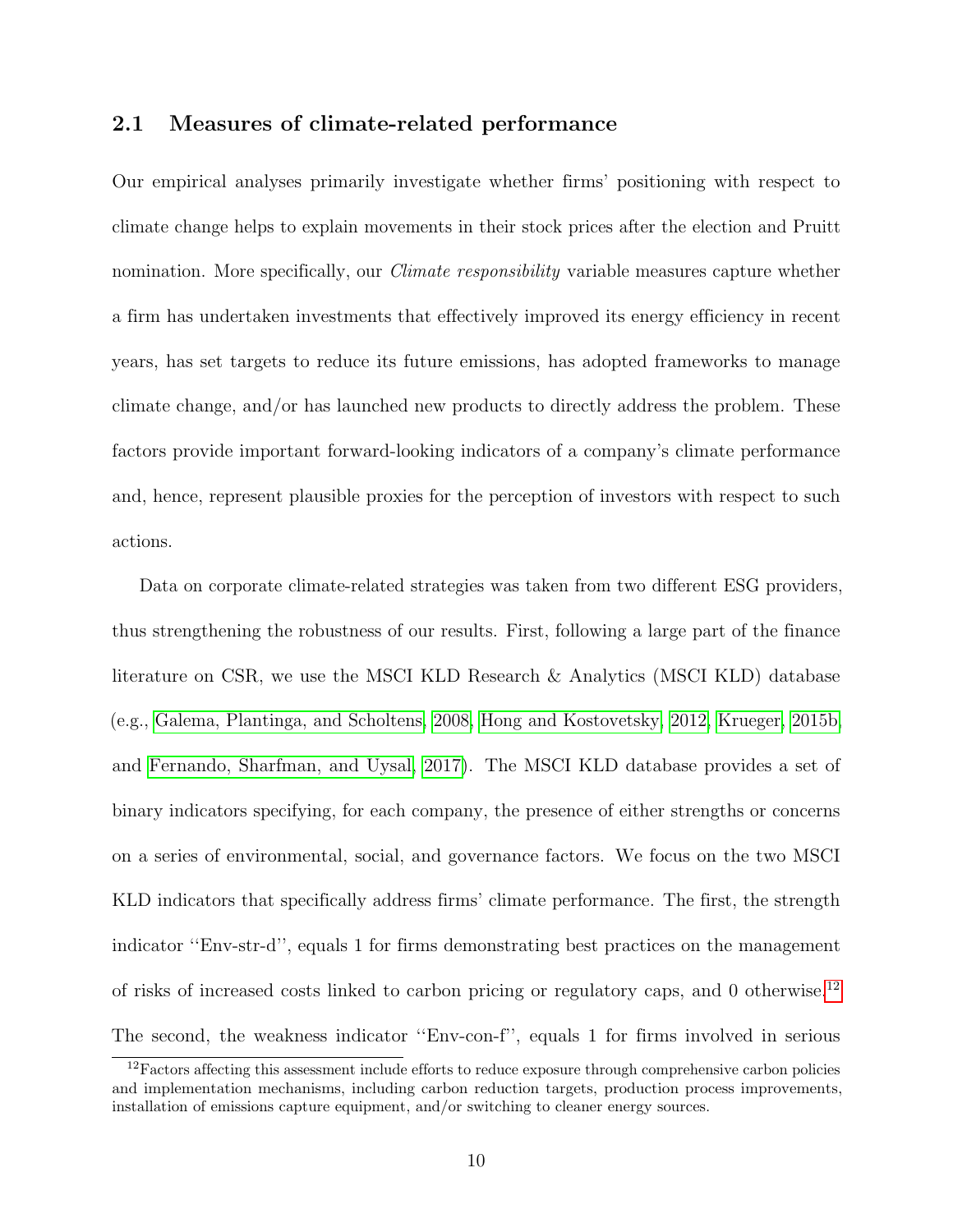controversies related to their climate change and energy-related policies and initiatives, and 0 otherwise.<sup>[13](#page-12-0)</sup> For 2016, these two indicators as well as the accounting information required to compute our control variables are available for 1,801 Russell 3000 firms. (The required accounting information is described in detail in Section [2.2](#page-17-0) below.) Accordingly, for each firm, we define the variable "Climate responsibility (kld)" to be the indicator "Env-str-d" minus the indicator ''Env-con-f''. Aggregating strengths and concerns to derive ''net'' CSR scores is a common practice in the finance literature using the KLD MSCI data (e.g., [Fernando,](#page-51-0) [Sharfman, and Uysal, 2017\)](#page-51-0). By contrast with other ESG variables, very few firms were assessed to have a serious weakness on climate responsibility. As a consequence, in our sample ''Climate responsibility (kld)'' in fact is a binary indicator variable.

Our second source of data on firms' climate-related performance is Vigeo Eiris. Vigeo Eiris evaluates firms in six ESG areas (environment, human rights, human resources, business behaviour, community involvement, and corporate governance). Vigeo Eiris scores have also been used in various academic contributions on sustainable finance and CSR. (See, e.g., [Ferrell et al., 2016](#page-51-3) and [Liang and Renneboog, 2017.](#page-53-6)) We focus on two climate-specific measures that capture climate strategy and current emissions.

As a proxy for firms' climate responsibility, we use the Vigeo Eiris ''Energy Transition'' score, which we denote as *Climate responsibility (ve)*. The Energy Transition score assesses a firm's strategic approach to reduce carbon emissions and to adapt its business model to manage the risks and opportunities inherent to the transition to a low-carbon economy. The assessment is based on the evaluation of firms' climate-related performance in terms

<span id="page-12-0"></span><sup>&</sup>lt;sup>13</sup>Factors affecting this indicator include a history of involvement in GHG-related legal cases, widespread impacts due to corporate GHG emissions, resistance to improved practices, and criticism by NGOs.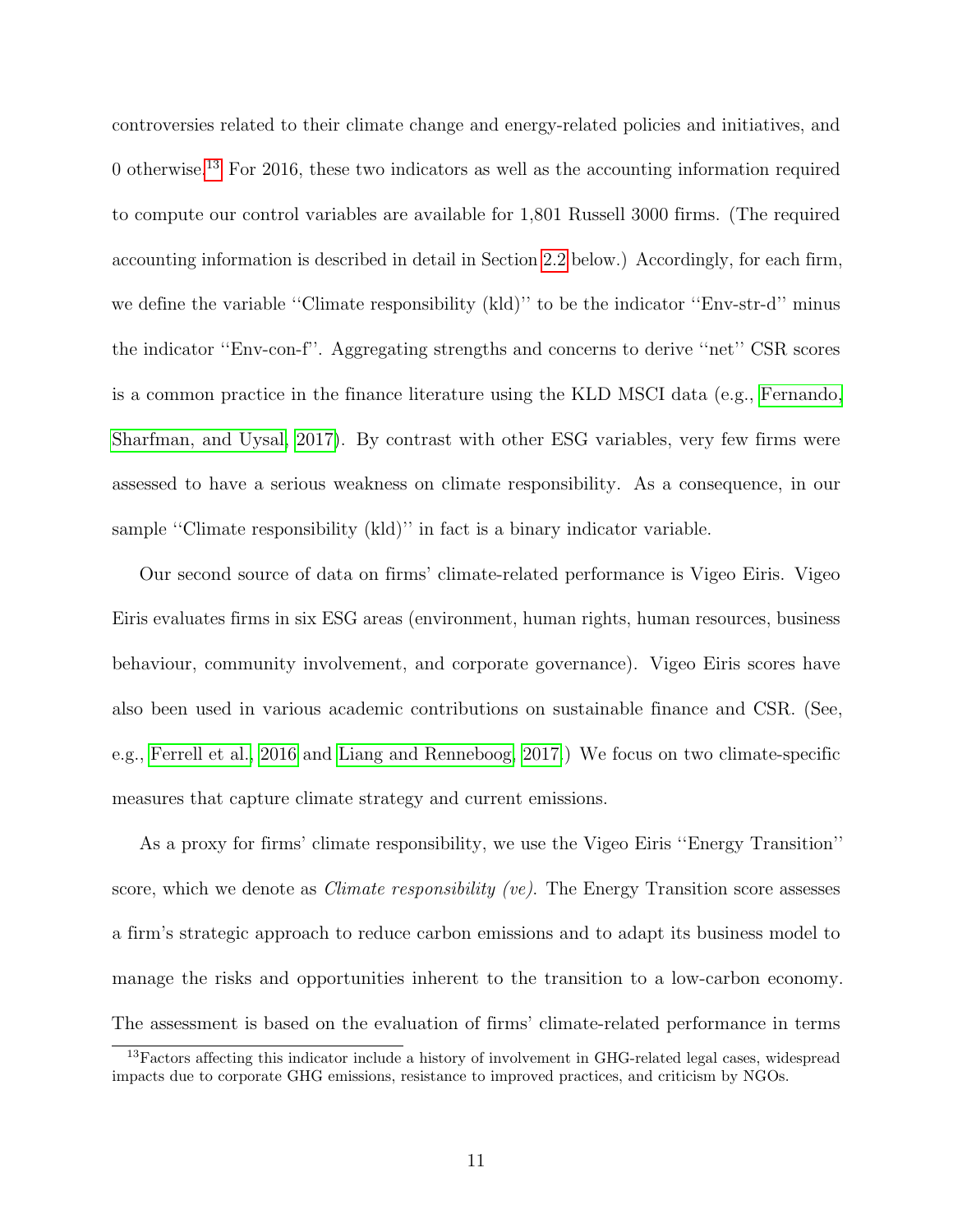of policies adopted, measures implemented, evolution of key performance indicators, and stakeholder feedbacks. The resulting scores range from 0 to 100. For 2016, this variable as well as the accounting information required to compute our control variables is available for 671 Russell 3000 firms. We also define a binary indicator Climate responsibility leader, which equals 1 for firms in the top quartile of the *Climate responsibility (ve)* scores, and 0 otherwise. This definition is intended to mirror the KLD ''strength'' measure.

For these 671 companies Vigeo Eiris also provides information on their total absolute yearly Scope 1 and Scope 2 greenhouse gases (GHG) emissions in kilotons of CO2 equivalents in 2015.[14](#page-13-0) These carbon emission data are based on information filed through the ''Carbon Disclosure Project" (CDP).<sup>[15](#page-13-1)</sup> When self-reported data are not available, Vigeo Eiris estimates the carbon emissions based on the size of the issuer, the nature of its activities, and the emissions of its peers.<sup>[16](#page-13-2)</sup> We normalize the 2015 total emission data by the market value of equity in the same year and denote the resulting measure *Carbon intensity*. Normalizing GHG emissions by the market value of equity provides a simple indicator of a firm's reliance on GHG emissions in its business activities [\(Hoffmann and Busch, 2008\)](#page-52-6). Carbon intensity thus quantifies the firm's short-term exposure to the costs (or potential costs) of climate regulation, such as the cutback on permissible admissions, or a carbon tax. However, it only provides limited information on a firm's strategic positioning on climate change.

<span id="page-13-0"></span><sup>&</sup>lt;sup>14</sup>The GHG Protocol identifies three emission categories: Scope 1 covers direct GHG emissions from sources that are owned or controlled by the firm. Scope 2 covers indirect GHG emissions caused by the organization's consumption of electricity, heat, cooling or steam purchased or brought into its reporting boundary. Scope 3 covers emissions that are a consequence of the operations of a company, but are not directly owned or controlled by the organization.

<span id="page-13-1"></span><sup>&</sup>lt;sup>15</sup>CDP is a non-governmental organization submitting annual questionnaire surveys on carbon emissions to the world's largest firms on behalf of large institutional investors.

<span id="page-13-2"></span><sup>&</sup>lt;sup>16</sup>In our sample, the carbon emission data are self-reported for 312 companies and estimated for 359 companies.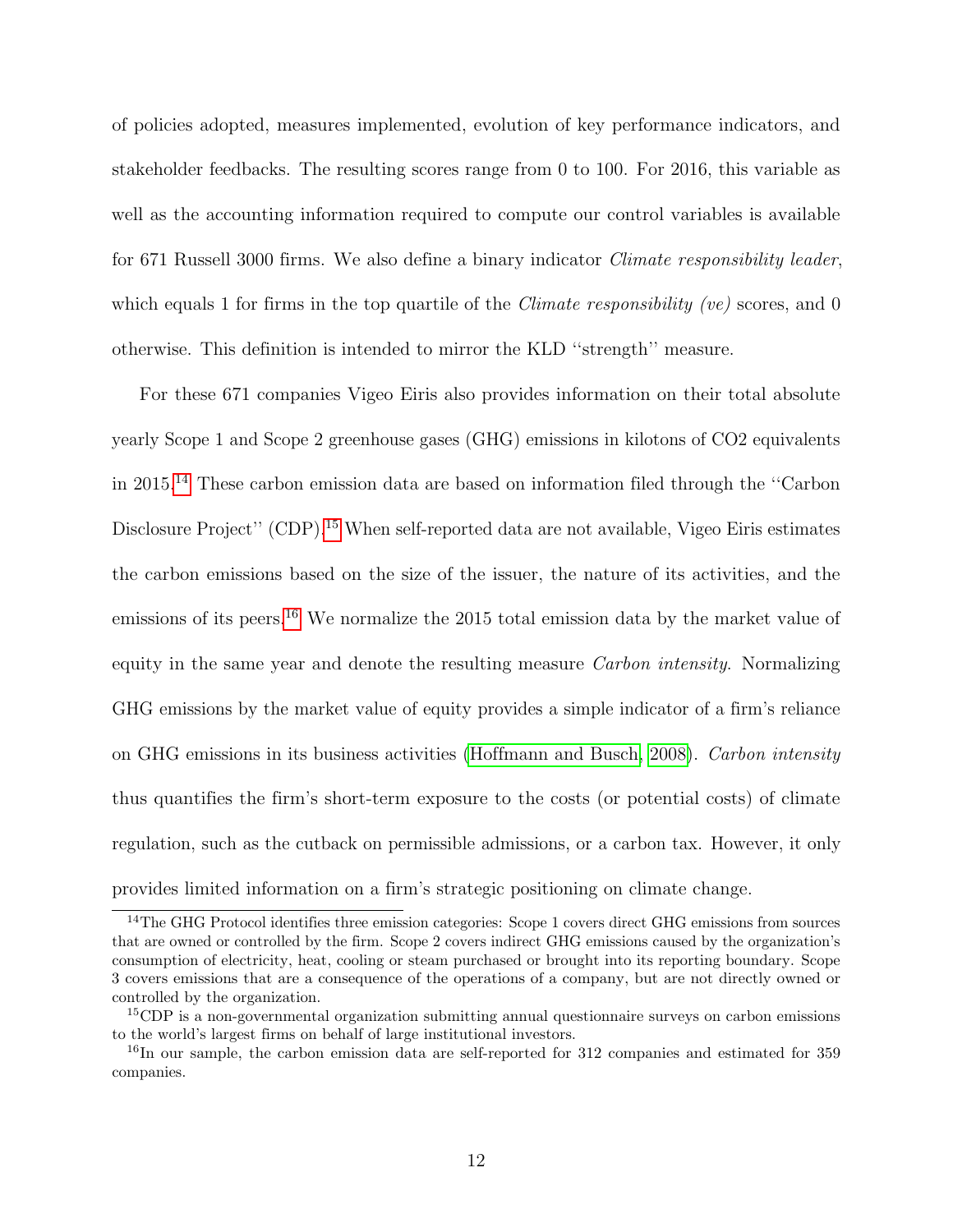Importantly, both MSCI KLD and Vigeo Eiris choose to cover firms based on index membership; coverage in no way reflects CSR performance.<sup>[17](#page-14-0)</sup>

Table [1](#page-14-1) summarizes the climate-related variables our analyses employ. Table [2](#page-14-2) reports the number of firms above and below the medians of Climate responsibility (ve) and Carbon intensity in the Vigeo Eiris sample. This analysis shows that these two variables are reasonably independent of each other, confirming that they capture different dimensions of a firm's climate performance.

<span id="page-14-1"></span>

| Variable name                      | Source                   | Short description                                                                                                                                                                                                                                                                                                                                                      |
|------------------------------------|--------------------------|------------------------------------------------------------------------------------------------------------------------------------------------------------------------------------------------------------------------------------------------------------------------------------------------------------------------------------------------------------------------|
| Climate responsibility (kld)       | MSCI KLD                 | Climate strength $(Env-str-d)$ minus Climate weakness $(Env-con-f)$<br>$Env-str-d$ : Management of the risks of increased costs linked to<br>carbon pricing or regulatory caps on climate change $(0 \text{ or } 1)$ .<br><i>Env-con-f:</i> Severity of controversies related to a firm's climate and<br>energy-related policies and initiatives $(0 \text{ or } 1)$ . |
| Climate responsibility (ve)        | Vigeo Eiris              | Strategic approach to climate change risks and opportunities<br>(Energy Transition), absolute score from 0 to 100.                                                                                                                                                                                                                                                     |
| Climate responsibility leader (ve) | Vigeo Eiris              | Dummy variable equal to 1 for firms in the top quartile of Climate<br>responsibility (ve) (corresponding to a score equal to or above $30$ ),<br>and 0 otherwise.                                                                                                                                                                                                      |
| Carbon intensity                   | Vigeo Eiris<br>Compustat | Scope 1 and 2 GHG emissions in kt of $CO2$ equivalents (kt $CO2$ eq)<br>divided by market value of equity in billion USD.                                                                                                                                                                                                                                              |

Table 1: Summary of climate-related variables

<span id="page-14-2"></span>Table 2: Sample composition by firm characteristics, Vigeo Eiris

|                               | Carbon intensity                   |     |       |  |  |  |  |  |  |
|-------------------------------|------------------------------------|-----|-------|--|--|--|--|--|--|
| $Climate$ responsibility (ve) | Below or equal median Above median |     | Total |  |  |  |  |  |  |
| Below or equal median         | 184                                | 204 | 388   |  |  |  |  |  |  |
| Above median                  | 199                                | 179 | 378   |  |  |  |  |  |  |
| Total                         | 383                                | 383 | 766   |  |  |  |  |  |  |

Note: This 2 by 2 matrix shows the number of firms with *Climate responsibility* (ve) and Carbon intensity below or equal to the median and above the median.

<span id="page-14-0"></span><sup>&</sup>lt;sup>17</sup>In particular, as of 2016, the MSCI KLD database covers the MSCI USA Investable Market Index (IMI), with indicatively 2,400 constituents. Vigeo Eiris uses different indexes, including primarily the Stoxx Global 1800 (hence, US firms part of the STOXX North America 600).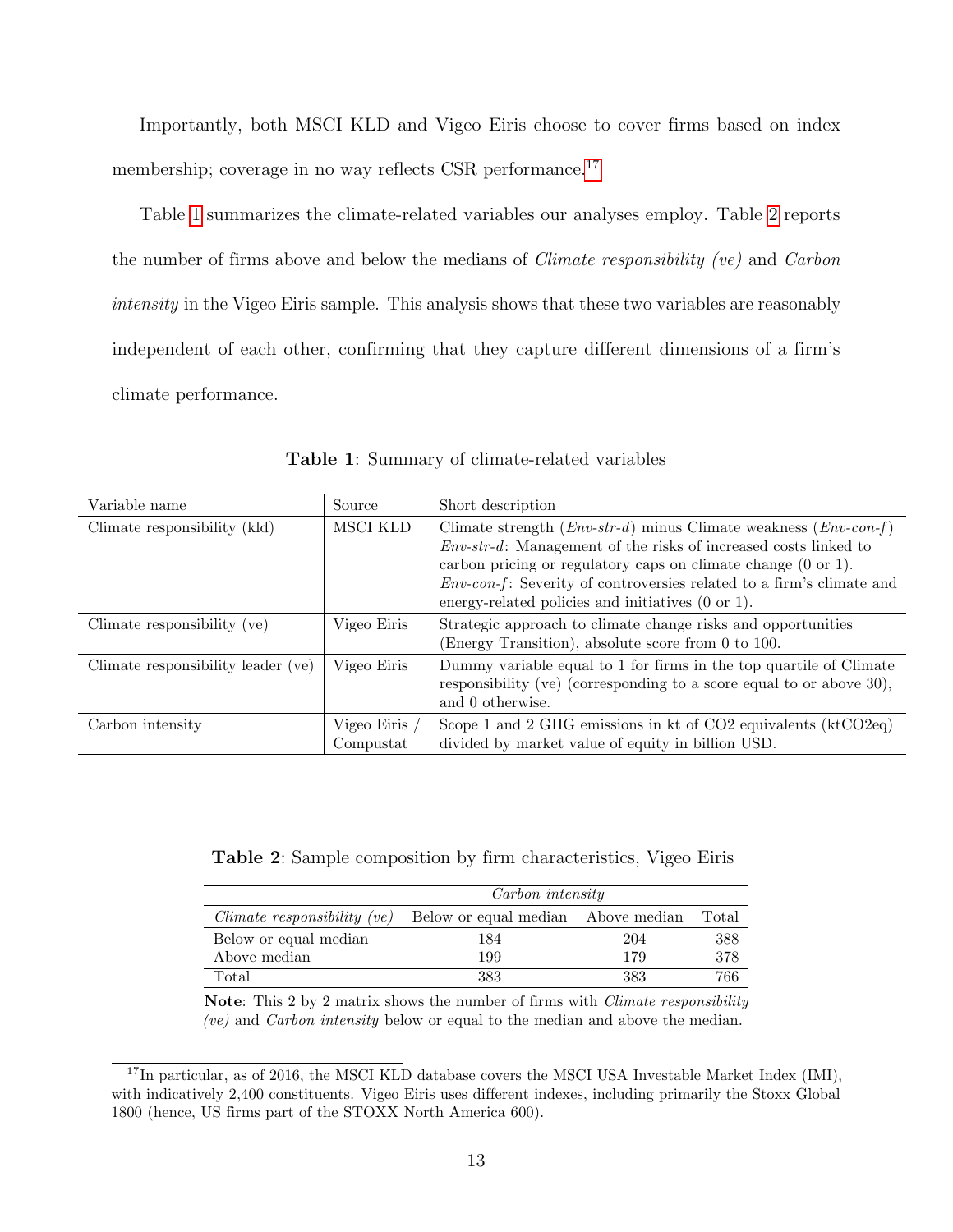Table [A1](#page-54-0) in the Supplementary Appendix reports correlations among various climaterelated variables. Our two main variables of interest -- *Climate responsibility (kld)* and *Climate responsibility (ve)* -- are strongly positively correlated  $(0.56, p < 0.01)$ . Nevertheless, the fact that the correlation is well below 1 reflects both the different structure of the two indicators (one is binary, the other continuous), and the different methodological approaches of the two ESG data providers. In particular, we observe that Climate responsibility (kld) is statistically significantly but only modestly negatively correlated with Carbon intensity  $(-0.09)$ , while the correlation between *Climate responsibility (ve)* and *Carbon intensity*, though slightly negative, is insignificant (-0.03). The MSCI KLD measure to some extent captures firms' relative GHG emissions, while the Vigeo Eiris measure specifically focuses on firms' managerial efforts to improve their climate performance. These differences across indicators help to cross-validate our findings.

Table [3](#page-16-0) shows the descriptive statistics of the climate-related variables by Fama-French 12-industry classification.[18](#page-15-0) The table reveals sizable variation in firms' climate-related performance within industries, and not merely across industries.[19](#page-15-1)

<span id="page-15-0"></span><sup>&</sup>lt;sup>18</sup>To ensure that our analyses appropriately control for sector fixed effects, we analyzed all firms classified as ''Other'' in the Fama-French industry classifications. We reclassified two of these firms (AES Corporation and Calpine Corporation) to the utilities sector.

<span id="page-15-1"></span><sup>19</sup>Our samples include companies in the financial industry. Since these firms are exposed through their loan portfolios, their Scope 1 and Scope 2 GHG emissions provide an incomplete picture of their exposure to climate risks. However, the climate strategies of financial firms (e.g., limit the exposure to fossil fuel assets in loan portfolios, increase the financing of ''green'' projects, etc.) may be particularly relevant for climate-conscious investors. While we keep financial companies in our sample, analysis available on request shows that our results hold even when they are excluded.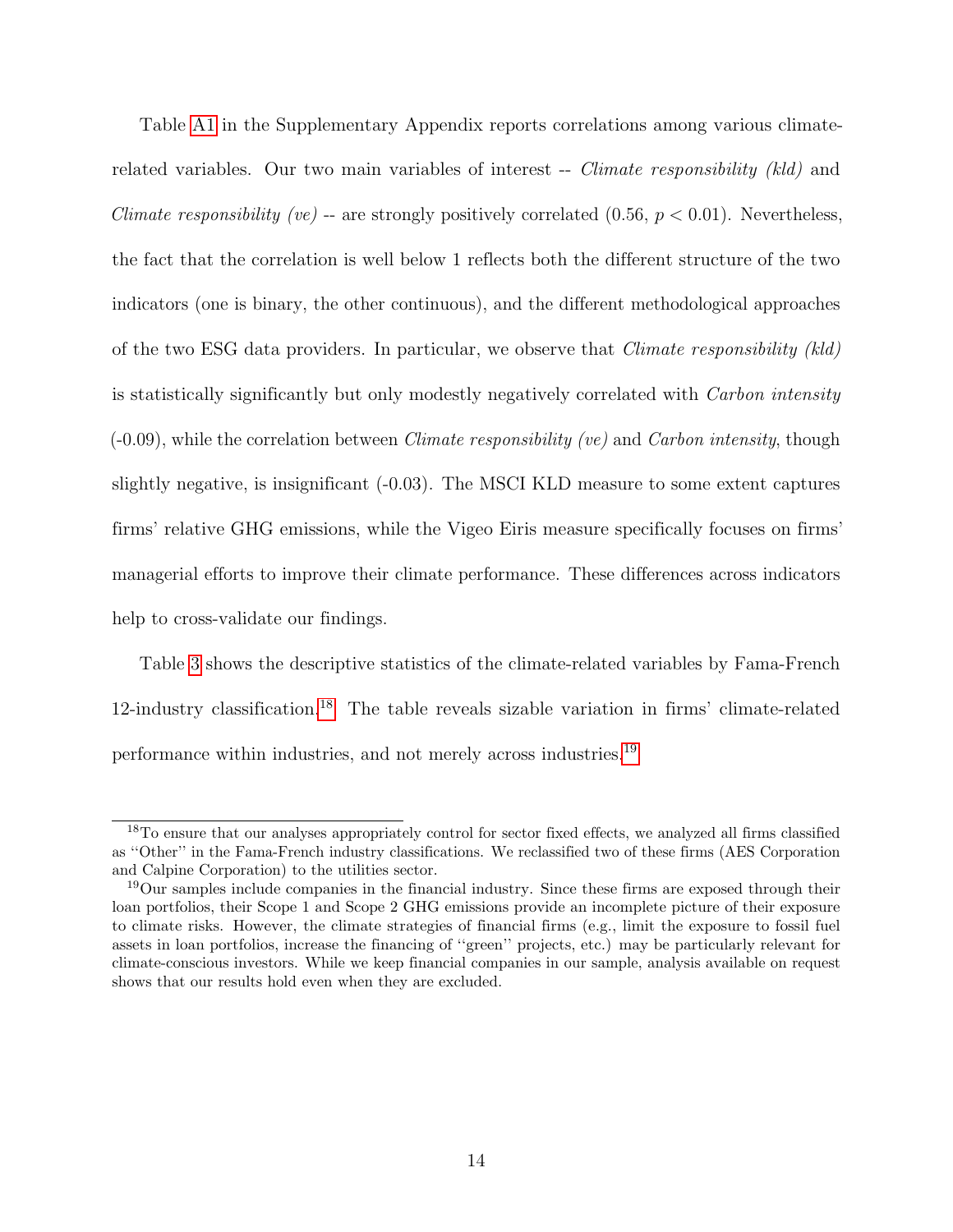| Panel A: MSCI KLD sample     |       |      |  |  |  |  |  |  |  |
|------------------------------|-------|------|--|--|--|--|--|--|--|
| Climate responsibility (kld) |       |      |  |  |  |  |  |  |  |
|                              | N     | mean |  |  |  |  |  |  |  |
| Consumer non-durable         | 96    | 0.30 |  |  |  |  |  |  |  |
| Consumer durable             | 45    | 0.09 |  |  |  |  |  |  |  |
| Manufacturing                | 206   | 0.13 |  |  |  |  |  |  |  |
| Energy                       | 70    | 0.06 |  |  |  |  |  |  |  |
| Chemicals                    | 59    | 0.22 |  |  |  |  |  |  |  |
| Business equipment           | 335   | 0.11 |  |  |  |  |  |  |  |
| Telecom                      | 55    | 0.09 |  |  |  |  |  |  |  |
| Utilities                    | 73    | 0.23 |  |  |  |  |  |  |  |
| Wholesale                    | 223   | 0.10 |  |  |  |  |  |  |  |
| Healthcare                   | 226   | 0.08 |  |  |  |  |  |  |  |
| Finance                      | 449   | 0.06 |  |  |  |  |  |  |  |
| Other                        | 233   | 0.08 |  |  |  |  |  |  |  |
| Total                        | 2,070 | 0.11 |  |  |  |  |  |  |  |

<span id="page-16-0"></span>Table 3: Descriptive statistics of climate-related firm characteristics

|  |  |  |  | Panel B: Vigeo Eiris sample |
|--|--|--|--|-----------------------------|
|--|--|--|--|-----------------------------|

|                      |     |       | Climate responsibility (ve) |       |       |       |      | Carbon intensity |      |      |      |
|----------------------|-----|-------|-----------------------------|-------|-------|-------|------|------------------|------|------|------|
|                      | N   | p25   | mean                        | p50   | p75   | sd    | p25  | mean             | p50  | p75  | sd   |
| Consumer non-durable | 46  | 11.00 | 24.63                       | 26.00 | 33.00 | 16.08 | 0.01 | 0.08             | 0.02 | 0.06 | 0.15 |
| Consumer durable     | 14  | 14.00 | 18.86                       | 21.00 | 27.00 | 11.27 | 0.06 | 0.22             | 0.10 | 0.19 | 0.29 |
| Manufacturing        | 62  | 9.00  | 21.84                       | 23.50 | 33.00 | 15.00 | 0.02 | 0.87             | 0.11 | 0.49 | 2.06 |
| Energy               | 42  | 5.00  | 15.33                       | 14.00 | 20.00 | 12.33 | 0.26 | 1.25             | 0.56 | 1.34 | 1.73 |
| Chemicals            | 29  | 18.00 | 30.14                       | 31.00 | 43.00 | 17.95 | 0.02 | 0.80             | 0.12 | 0.85 | 1.88 |
| Business equipment   | 126 | 0.00  | 15.68                       | 12.00 | 26.00 | 15.96 | 0.01 | 0.10             | 0.02 | 0.05 | 0.36 |
| Telecom              | 21  | 0.00  | 19.90                       | 0.00  | 42.00 | 25.87 | 0.01 | 0.11             | 0.03 | 0.04 | 0.33 |
| Utilities            | 52  | 21.00 | 27.19                       | 27.50 | 35.50 | 12.57 | 0.37 | 3.58             | 2.02 | 3.48 | 5.88 |
| Wholesale            | 67  | 1.00  | 16.55                       | 16.00 | 28.00 | 13.75 | 0.02 | 0.79             | 0.05 | 0.11 | 5.63 |
| Healthcare           | 62  | 0.00  | 14.89                       | 5.50  | 28.00 | 19.91 | 0.00 | 0.09             | 0.01 | 0.06 | 0.24 |
| Finance              | 159 | 4.00  | 16.43                       | 11.00 | 27.00 | 15.22 | 0.00 | 0.02             | 0.01 | 0.03 | 0.04 |
| Other                | 86  | 0.00  | 18.40                       | 16.50 | 27.00 | 16.69 | 0.02 | 0.78             | 0.24 | 0.76 | 1.50 |
| Total                | 766 | 4.00  | 18.67                       | 16.00 | 31.00 | 16.41 | 0.01 | 0.61             | 0.04 | 0.22 | 2.60 |

Note: This table shows the descriptive statistics of climate-related variables provided by MSCI KLD (Panel A) and Vigeo Eiris (Panel B), by Fama-French 12-industry classification. The samples consist of 2,070 (Panel A) and 766 (Panel B) Russell 3000 constituents as of November 8, 2016 with stock prices above USD 5 for which information on standard control variables (log market cap, revenue growth, profitability, and market leverage) is available. Climate responsibility (kld) is a three-valued measure computed as firms' MSCI KLD climate strength (env-str-d, 0 or 1) minus climate concern (env-con-f, 0 or 1) indicators for 2016. Climate responsibility (ve) denotes the Vigeo Eiris Energy Transition score (from 0 to 100) for 2016. It measures a firm's strategic approach to climate change. Carbon intensity is defined as the firm's kilotons of CO2 emission equivalents (total Scope 1 and 2) in 2015 normalized by the market value of equity (in USD billions).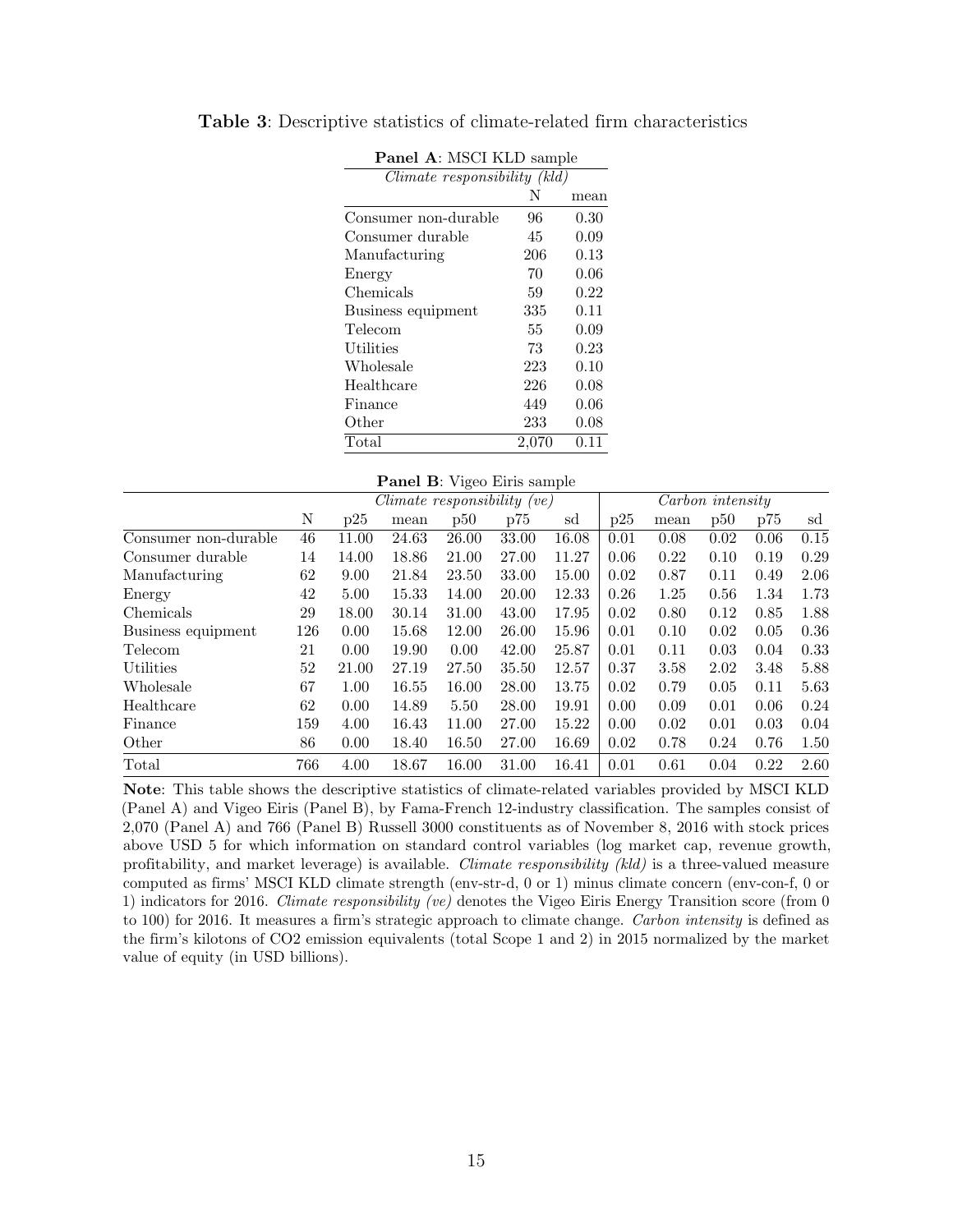## <span id="page-17-0"></span>2.2 Accounting information

We obtain standard accounting firm characteristics -- market value of equity, profitability (ROA), revenue growth, and market leverage -- from Compustat Capital IQ. For each company, we use the latest available accounting data before November [20](#page-17-1)16.<sup>20</sup>

Following the 2016 election, high-tax companies gained compared to low-tax firms, and domestically focused companies gained compared to internationally oriented ones [\(Wagner,](#page-53-1) [Zeckhauser, and Ziegler, 2018\)](#page-53-1). To control for these effects, we compute the 5-year cash ETR (the ratio of total cash taxes paid to pretax income adjusted for special items during the previous 5 years) from Compustat data.<sup>[21](#page-17-2)</sup> From Bloomberg (and Compustat geographical segments data), we collect the percentage of revenues from foreign sources.

Table [4](#page-18-0) provides descriptive statistics of accounting information for our three samples: The sample including all 2,677 Russell 3000 constituent companies for which standard accounting characteristics are available (Panel A); the sub-sample of 2,070 firms for which the two MSCI KLD indicators of interest are available (Panel B); and finally the sub-sample of 766 issuers covered by Vigeo Eiris (Panel C).

After including the 5-year average cash ETR, the MSCI KLD sample reduces to 1,801 firms and the Vigeo Eiris sample to 671 firms, representing about 88% and 78% of total US market capitalization, respectively. The share of foreign revenues is not always available for these companies. To avoid reducing the sample sizes further, we replace missing values of the share of foreign revenues with 0 and include a dummy variable equal to 1 (and 0 elsewhere)

<span id="page-17-1"></span> $20$ For most companies, this means the December 31, 2015 data. However, several companies have fiscal years that end in other months. Thus, in the MSCI KLD and Vigeo Eiris samples we have, respectively, 558 and 227 companies for which calendar year 2016 data are used.

<span id="page-17-2"></span><sup>&</sup>lt;sup>21</sup>We use the 5-year cash ETR to ensure a larger sample than when using the prior year cash ETR. In line with the extant literature, we restrict the sample to those firms with positive tax rates below 100%.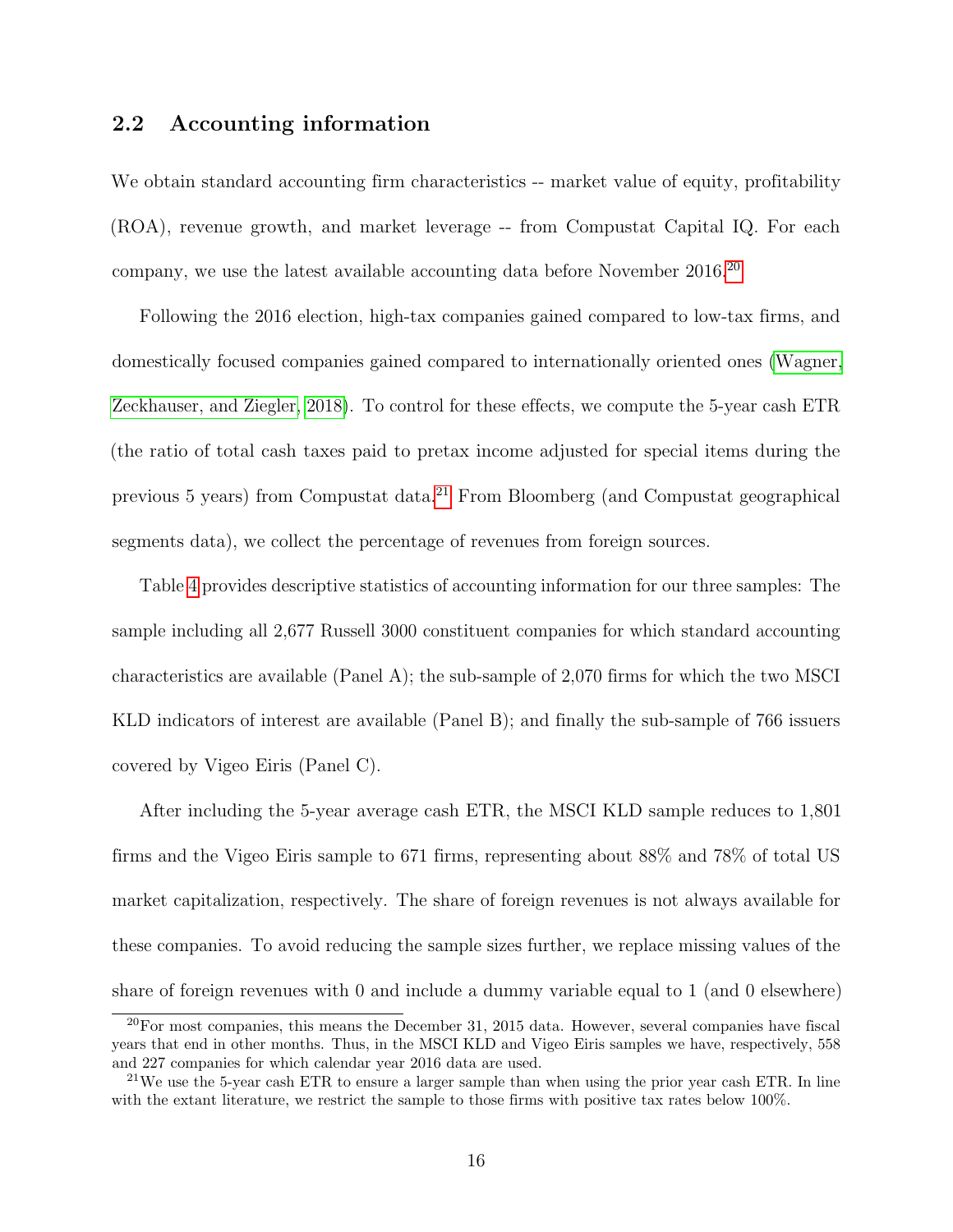to absorb the effect of this adjustment in our empirical specifications. This treatment is employed for 355 out of 1,801 firms in the MSCI KLD sample, and 95 out of 671 firms in the Vigeo Eiris sample.

<span id="page-18-0"></span>

| <b>Panel A:</b> Russell 3000 sample |       |           |         |       |       |       |          |        |  |  |  |
|-------------------------------------|-------|-----------|---------|-------|-------|-------|----------|--------|--|--|--|
|                                     | N     | min       | D25     | mean  | p50   | p75   | max      | sd     |  |  |  |
| Log market cap                      | 2.677 | 3.75      | 6.24    | 7.49  | 7.34  | 8.45  | 13.31    | 1.60   |  |  |  |
| Revenue growth                      | 2.677 | $-100.00$ | $-3.50$ | 19.11 | 4.52  | 15.67 | 3,380.13 | 149.88 |  |  |  |
| Profitability                       | 2,677 | $-240.24$ | 0.14    | 1.28  | 3.26  | 8.78  | 133.64   | 19.34  |  |  |  |
| Market leverage                     | 2,677 | 0.00      | 0.06    | 0.26  | 0.23  | 0.40  | 3.02     | 0.25   |  |  |  |
| 5-year cash ETR                     | 2,286 | 0.00      | 7.35    | 20.04 | 20.29 | 29.18 | 99.54    | 15.06  |  |  |  |
| Percent foreign revenues            | 1.763 | 0.00      | 0.00    | 24.24 | 14.16 | 43.24 | 100.00   | 27.43  |  |  |  |

Table 4: Descriptive statistics of firm characteristics

Panel B: MSCI KLD sample

|                                 | N     | min       | D25     | mean  | p50   | p75   | max      | sd     |
|---------------------------------|-------|-----------|---------|-------|-------|-------|----------|--------|
| (kld)<br>Climate responsibility | 2,070 | 0.00      | 0.00    | 0.11  | 0.00  | 0.00  | 1.00     | 0.31   |
| Log market cap                  | 2,070 | 4.99      | 6.76    | 7.89  | 7.69  | 8.73  | 13.31    | 1.45   |
| Revenue growth                  | 2,070 | $-100.00$ | $-3.66$ | 15.06 | 4.15  | 13.76 | 3,380.13 | 137.35 |
| Profitability                   | 2,070 | $-153.27$ | 0.73    | 2.95  | 4.15  | 9.74  | 133.64   | 17.23  |
| Market leverage                 | 2,070 | 0.00      | 0.07    | 0.27  | 0.24  | 0.40  | 3.02     | 0.24   |
| 5-year cash ETR                 | 1,801 | 0.00      | 10.08   | 21.10 | 21.43 | 29.73 | 99.54    | 14.75  |
| Percent foreign revenues        | 1,446 | 0.00      | 0.00    | 25.44 | 18.77 | 44.70 | 100.00   | 26.57  |

| <b>Panel C:</b> Vigeo Eiris sample |     |           |         |       |       |       |        |       |  |  |
|------------------------------------|-----|-----------|---------|-------|-------|-------|--------|-------|--|--|
|                                    | N   | mın       | p25     | mean  | p50   | p75   | max    | sd    |  |  |
| Climate responsibility (ve)        | 766 | 0.00      | 4.00    | 18.67 | 16.00 | 31.00 | 78.00  | 16.41 |  |  |
| Carbon intensity                   | 766 | 0.00      | 0.01    | 0.61  | 0.04  | 0.22  | 46.20  | 2.60  |  |  |
| Log market cap                     | 766 | 5.46      | 8.40    | 9.25  | 9.21  | 10.09 | 13.31  | 1.31  |  |  |
| Revenue growth                     | 766 | $-100.00$ | $-5.26$ | 3.39  | 2.10  | 8.67  | 273.03 | 26.25 |  |  |
| Profitability                      | 766 | $-149.80$ | 1.22    | 4.49  | 4.93  | 10.66 | 49.23  | 15.59 |  |  |
| Market leverage                    | 766 | 0.00      | 0.20    | 0.33  | 0.32  | 0.45  | 1.37   | 0.20  |  |  |
| 5-year cash ETR                    | 671 | 0.00      | 9.93    | 20.28 | 20.19 | 28.49 | 93.40  | 13.98 |  |  |
| Percent foreign revenues           | 576 | 0.00      | 0.68    | 31.03 | 28.31 | 50.83 | 100.00 | 27.32 |  |  |

Note: This table shows descriptive statistics of firm characteristics of the three samples used in the study. Panel A refers to the sample including Russell 3000 constituents as of November 8, 2016 for which standard controls (log market cap, revenue growth, profitability, and market leverage) are all available. Panel B includes the sample for which MSCI KLD climate-related indicators are available for 2016. Finally, Panel C includes the sample covered by Vigeo Eiris as of 2016. In the full Russell 3000 sample (Panel A), accounting data refer to fiscal year 2015 for 1,973 companies and to fiscal year 2016 for 704 companies. Revenue growth, profitability, market leverage, and the 5-year average cash ETR are obtained from Compustat or computed based on Compustat data. The market value of equity (market cap) is obtained from Bloomberg. Percent foreign revenue is from Bloomberg, supplemented by Compustat segment data.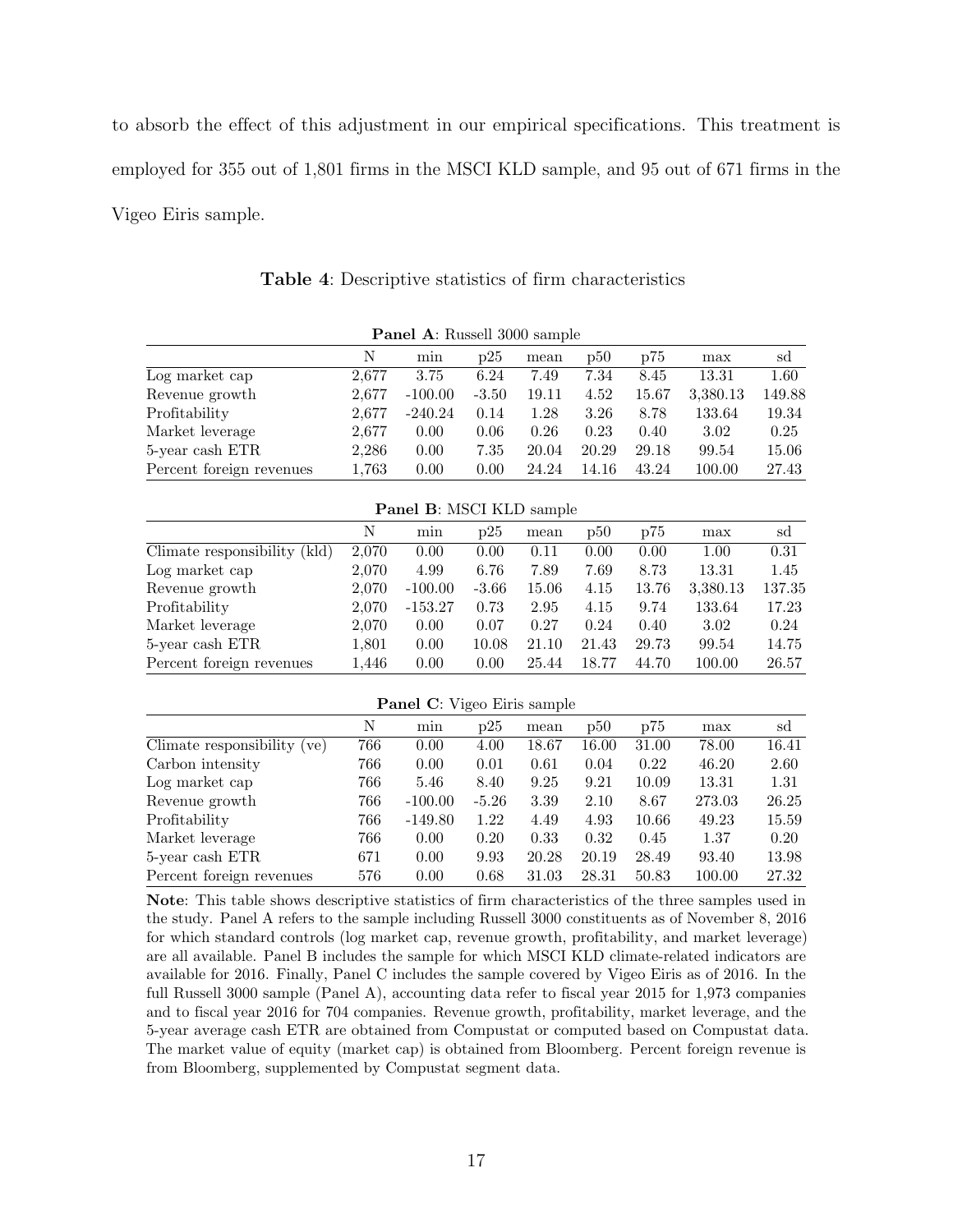Interestingly, traditional firm characteristics explain little of the variability in climate responsibility choices: Regressing our climate responsibility measures on industry dummies and other control variables yields some significant coefficients (in line with the correlation levels in Table [A1](#page-54-0) in the Supplementary Appendix). However, the adjusted R-squared values are quite low  $(0.26$  for *Climate responsibility (kld)*, and 0.29 for *Climate responsibility (ve)*).

### 2.3 Stock returns

We obtain daily stock-return data from October 1, 2015 through December 29, 2017 on all US common stocks (with the exception of closed-end funds) traded on NYSE, Amex and Nasdaq from CRSP. In our analysis, we consider returns on the Russell 3000 constituents as of November 8, 2016 with stock prices above USD 5.

We consider three sets of returns: Raw returns, abnormal returns calculated with respect to the CAPM, and abnormal returns calculated with respect to the Fama-French three-factor model. To compute abnormal returns, we obtain daily data for the market excess return, the size and value factor returns (Fama and French 1993), and the return on the riskless asset from Ken French's website.

Betas are estimated using one year of daily data, and are then used to compute the abnormal returns for the following quarter.<sup>[22](#page-19-0)</sup> For instance, abnormal returns for the last quarter of 2016 (the quarter of the election) are based on betas estimated from daily returns from October 1, 2015 through September 30, 2016. Similarly, the abnormal returns for the

<span id="page-19-0"></span> $22$ For most firms, data are available for the entire estimation window. Where they are not, betas are estimated using returns from the date the firm was first traded through the end of the estimation window, provided that the firm has at least 126 daily return observations available. If fewer than 126 observations are available, no abnormal returns are computed for that firm to avoid our results being affected by imprecise beta estimates.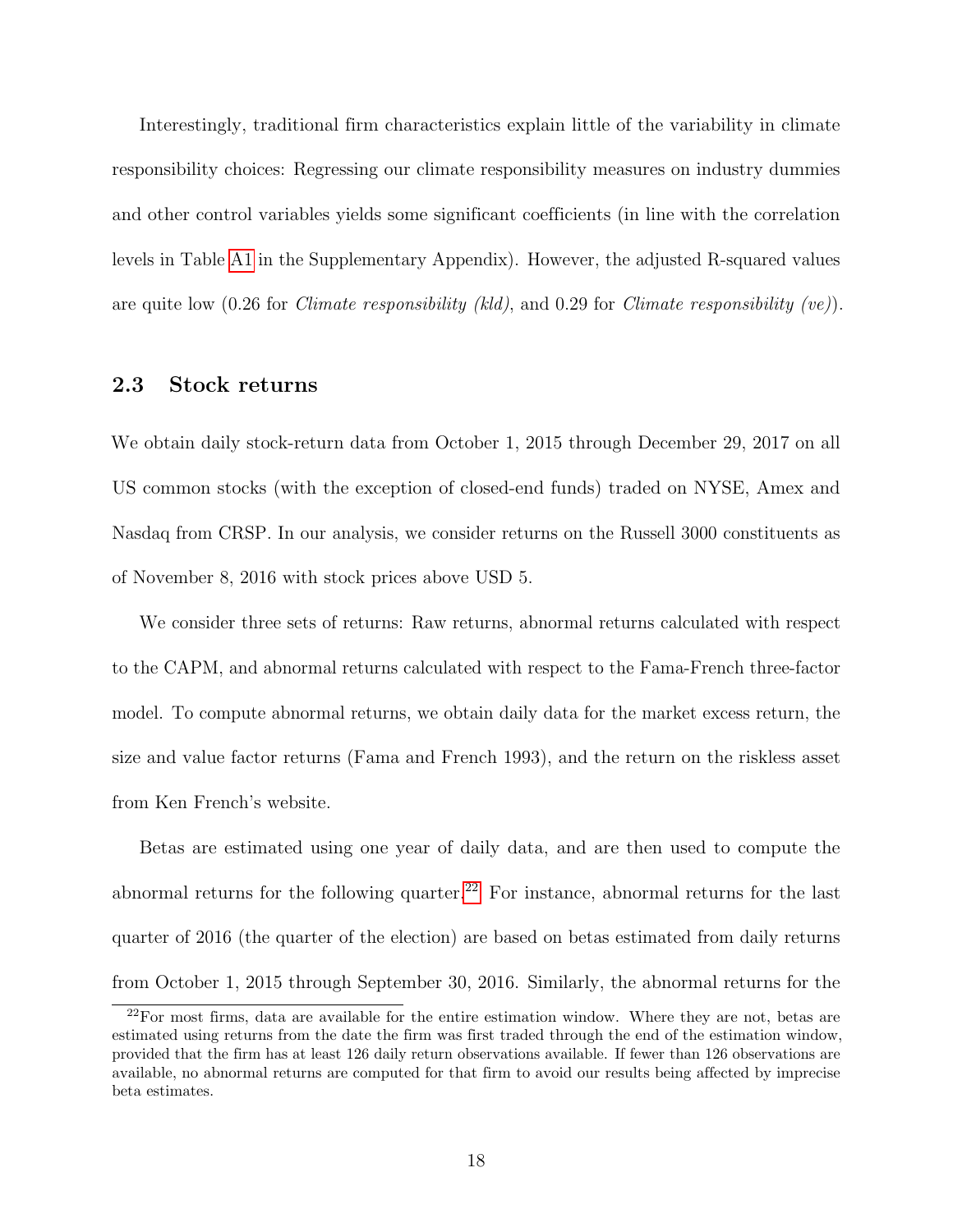first quarter of 2017 are based on betas estimated from daily returns throughout 2016.

To obtain CAPM-adjusted returns, we first estimate each stock's market beta from an OLS regression of daily stock returns in excess of the riskless asset return on the market excess returns. We then compute abnormal returns for all days in the following quarter as the daily excess return on the stock minus beta times the market excess return. We compute Fama-French-adjusted returns in a similar fashion.

Throughout the paper, all returns are reported in percentage points. Descriptive statistics are reported in Table [5.](#page-21-0) For space reasons, we show data only for the MSCI KLD sample.

CAPM-adjusted returns are our primary dependent variable, but we also report results obtained when using raw and Fama-French adjusted returns. This makes it important to check first how the climate-related variables correlate with the Fama-French factor loadings.

The upper graphs in Figure [1](#page-22-0) indicates that firms graded higher on *Climate responsibility* (ve) on average load more highly on the value factor. This relationship is statistically significant  $(p < 0.01)$ . However, *Climate responsibility (ve)* appears to be uncorrelated with either the market or the size factor loadings. Similar results hold with *Climate responsibility* (kld) (though in this case, the relation with value factor loadings only reaches significance at the 10% level).

The lower graphs in Figure [1](#page-22-0) reveal that in the Vigeo Eiris sample, firms with higher Carbon intensity have, on average, higher loading on the market, value and size factors (controlling for sector and firm characteristics). All three relations are statistically significant  $(p < 0.01)$ .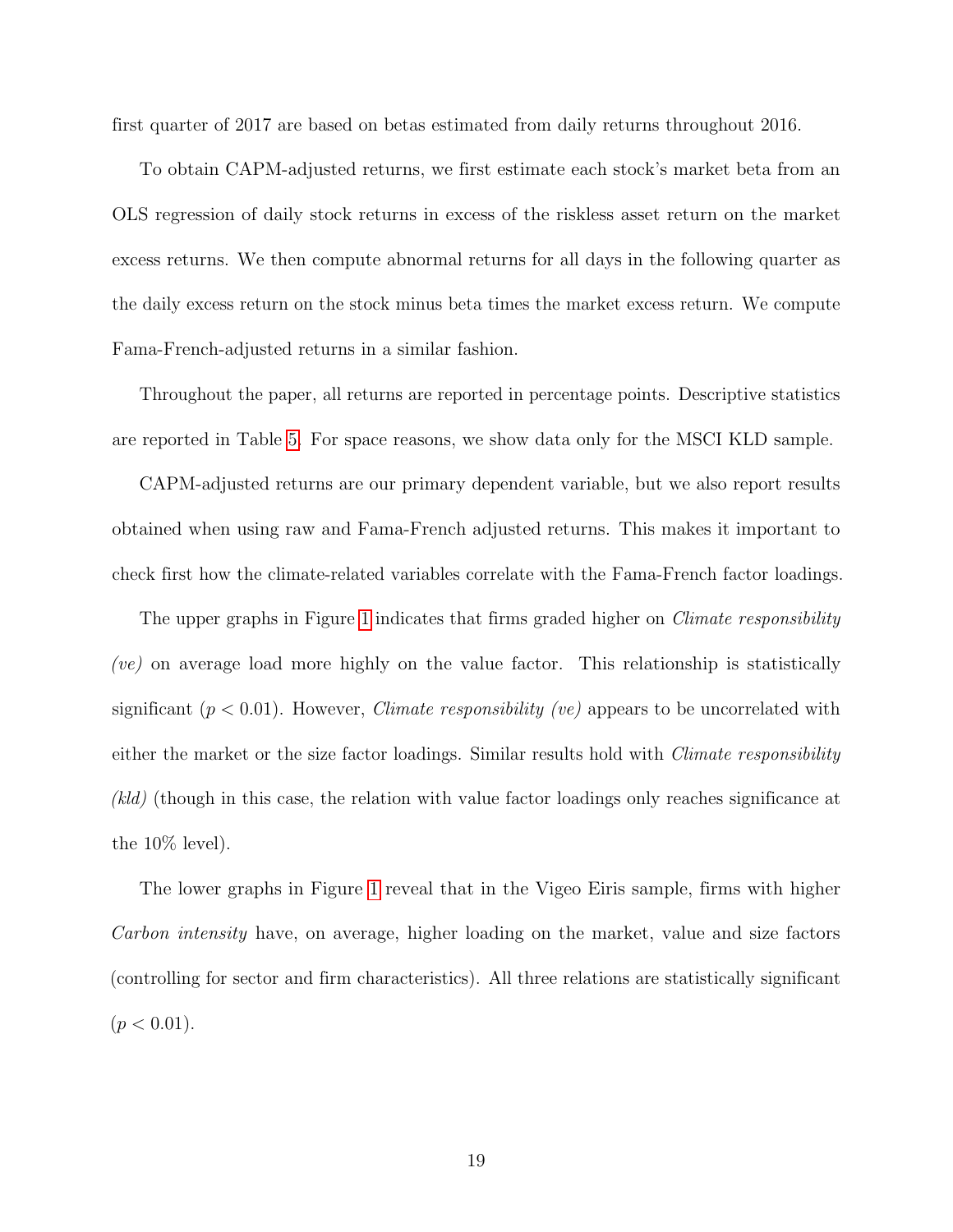|  |  | <b>Table 5:</b> Descriptive statistics - Stock returns |  |  |  |
|--|--|--------------------------------------------------------|--|--|--|
|--|--|--------------------------------------------------------|--|--|--|

<span id="page-21-0"></span>

|                                     | N     | $\min$   | p25      | mean     | p50      | p75      | max        | sd       |
|-------------------------------------|-------|----------|----------|----------|----------|----------|------------|----------|
| Raw returns                         |       |          |          |          |          |          |            |          |
| Election (Nov 9, 2016)              | 2,070 | $-31.26$ | 0.43     | 2.98     | 2.62     | $5.08\,$ | 43.13      | 4.78     |
| Cumulative 3-Day                    | 2,070 | $-31.59$ | $1.20\,$ | 6.43     | 6.07     | 11.38    | 116.06     | 8.61     |
| Cumulative 5-Day                    | 2,070 | $-54.33$ | $2.06\,$ | 8.16     | 7.74     | 13.40    | 130.78     | 9.71     |
| Cumulative 10-Day                   | 2,070 | $-50.00$ | $3.66\,$ | 10.45    | 9.85     | 16.58    | 124.28     | 10.59    |
| Pruitt Nomination (Dec 7, 2016)     | 2,070 | $-15.33$ | $0.09\,$ | 0.99     | 1.18     | 2.06     | 18.75      | $2.34\,$ |
| Cumulative 3-Day                    | 2,070 | $-22.05$ | 0.89     | 2.59     | 2.53     | 4.24     | 49.43      | 3.92     |
| Cumulative 5-Day                    | 2,070 | $-86.02$ | $-0.03$  | 1.73     | 1.89     | 3.92     | 50.58      | 4.97     |
| Cumulative 10-Day                   | 2,070 | $-86.68$ | $-0.57$  | $2.15\,$ | 2.28     | 4.97     | 89.40      | 6.88     |
| Cumulative Nov 9, 2016-Dec 30, 2016 | 2,070 | $-85.18$ | $2.55\,$ | 12.25    | 10.52    | 21.01    | $130.24\,$ | 16.09    |
| Cumulative Nov 9, 2016-Dec 29, 2017 | 1,962 | $-90.43$ | $6.10\,$ | 30.88    | 26.71    | 48.76    | 670.62     | 50.42    |
| CAPM-adjusted returns               |       |          |          |          |          |          |            |          |
| Election (Nov $9, 2016$ )           | 2,070 | $-33.99$ | $-1.18$  | 1.21     | 0.91     | $3.23\,$ | 42.01      | 4.58     |
| Cumulative 3-Day                    | 2,070 | $-34.92$ | $-1.19$  | 3.97     | 3.62     | 8.78     | 106.47     | 8.20     |
| Cumulative 5-Day                    | 2,070 | $-56.12$ | $-1.31$  | 4.36     | 4.11     | $9.35\,$ | 114.96     | 8.93     |
| Cumulative 10-Day                   | 2,070 | $-52.78$ | $-1.22$  | 4.81     | $4.24\,$ | 10.48    | 101.68     | 9.53     |
| Pruitt Nomination (Dec 7, 2016)     | 2,070 | $-17.91$ | $-1.42$  | $-0.53$  | $-0.23$  | 0.79     | 17.30      | 2.49     |
| Cumulative 3-Day                    | 2,070 | $-25.53$ | $-1.61$  | 0.04     | 0.27     | 1.93     | 44.70      | $4.00\,$ |
| Cumulative 5-Day                    | 2,070 | $-86.18$ | $-3.26$  | $-1.14$  | $-0.76$  | 1.24     | 45.11      | $5.10\,$ |
| Cumulative 10-Day                   | 2,070 | $-86.85$ | $-3.61$  | $-0.83$  | $-0.57$  | 2.25     | 83.74      | 6.87     |
| Cumulative Nov 9, 2016-Dec 30, 2016 | 2,070 | $-86.23$ | $-3.59$  | 4.51     | $3.55\,$ | 12.17    | 113.92     | 14.49    |
| Cumulative Nov 9, 2016-Dec 29, 2017 | 1,962 | $-94.66$ | $-23.38$ | $-6.47$  | $-6.47$  | 8.03     | 391.17     | 33.21    |
| Fama-French-adjusted returns        |       |          |          |          |          |          |            |          |
| Election (Nov 9, 2016)              | 2,070 | $-37.17$ | $-2.31$  | $-0.18$  | $-0.36$  | 1.64     | 42.07      | 4.55     |
| Cumulative 3-Day                    | 2,070 | $-42.69$ | $-4.27$  | $-0.51$  | $-0.19$  | 4.04     | 93.41      | 8.18     |
| Cumulative 5-Day                    | 2,070 | $-54.28$ | $-4.61$  | $-0.31$  | $-0.04$  | 4.47     | 107.78     | 9.08     |
| Cumulative 10-Day                   | 2,070 | $-51.47$ | $-5.28$  | $-0.73$  | $-0.33$  | 4.65     | 90.08      | 9.66     |
| Pruitt Nomination (Dec 7, 2016)     | 2,070 | $-15.88$ | $-0.92$  | $0.01\,$ | $0.13\,$ | 1.14     | 18.15      | $2.31\,$ |
| Cumulative 3-Day                    | 2,070 | $-28.06$ | $-1.71$  | $-0.12$  | 0.11     | 1.86     | 44.75      | $4.04\,$ |
| Cumulative 5-Day                    | 2,070 | $-84.73$ | $-2.17$  | $-0.09$  | 0.04     | $2.13\,$ | 48.00      | $4.94\,$ |
| Cumulative 10-Day                   | 2,070 | $-85.50$ | $-3.30$  | $-0.44$  | $-0.21$  | 2.64     | 85.98      | 6.89     |
| Cumulative Nov 9, 2016-Dec 30, 2016 | 2,070 | $-82.59$ | $-8.35$  | $-1.03$  | $-0.30$  | $7.05\,$ | 110.29     | 14.51    |
| Cumulative Nov 9, 2016-Dec 29, 2017 | 1,962 | $-91.96$ | $-20.33$ | $-1.62$  | $-2.37$  | 13.15    | 443.73     | 36.35    |
| Average factor loadings             |       |          |          |          |          |          |            |          |
| Market                              | 2,070 | 0.12     | $0.82\,$ | 1.06     | 1.01     | $1.25\,$ | 4.21       | 0.38     |
| Size                                | 2,070 | $-0.85$  | $0.25\,$ | 0.79     | 0.69     | 1.21     | 4.53       | 0.78     |
| Value                               | 2,070 | $-3.12$  | $-0.23$  | 0.21     | 0.15     | 0.58     | 6.83       | $0.89\,$ |

Note: This table reports descriptive statistics of stock returns for firms in the MSCI KLD sample, expressed in percentage points. We consider raw returns, abnormal returns calculated with respect to the CAPM, and abnormal returns calculated employing the Fama-French three-factor model. To obtain CAPM-adjusted returns, we first estimate each stock's market beta from an OLS regression of daily stock returns in excess of the riskless asset return on the market excess returns. We then compute abnormal returns for all days in the following quarter as the daily excess return on the stock minus beta times the market excess return. Similarly, Fama-French-adjusted returns are computed as the stock's excess return minus the sum of its factor exposures times the factor returns, where the factor exposures are estimated using daily market excess returns, size, and value factor returns using one year of data.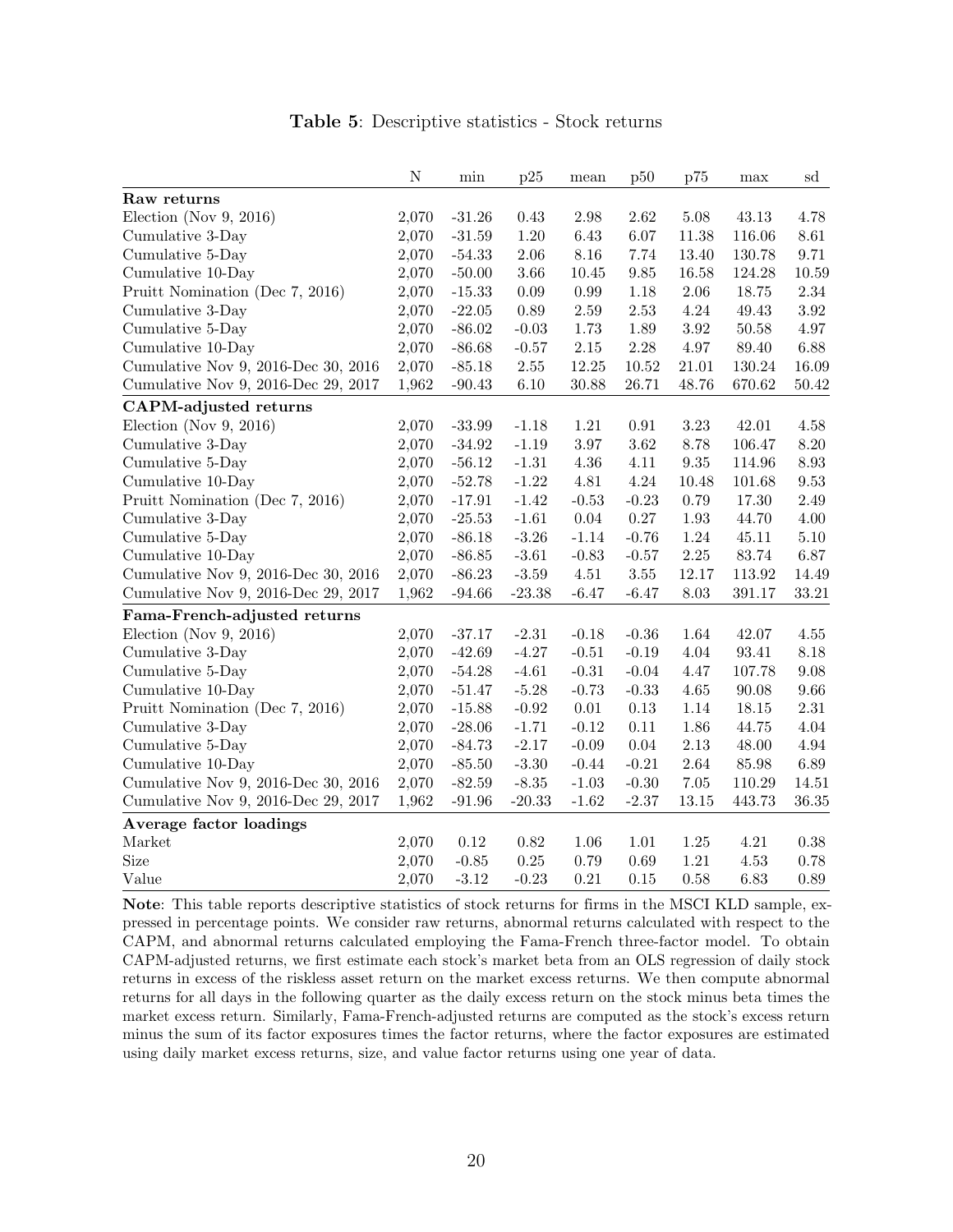

<span id="page-22-0"></span>Figure 1. Climate-related variables against Fama-French factor loadings

Note: Binned scatter plots of loadings on (from left to right) Fama-French market, size, and value factor returns against firm Climate responsibility (upper graphs) and Carbon intensity for the firms in the Vigeo Eiris sample. The plots control for Fama-French 12-industry fixed effects and firm characteristics (log market cap, percentage revenue growth, profitability, and market leverage). The factor loadings are computed by regressing firms' daily excess returns on the daily market excess returns, size, and value factor returns (from Ken French's website) from October 1, 2015 through September 30, 2016.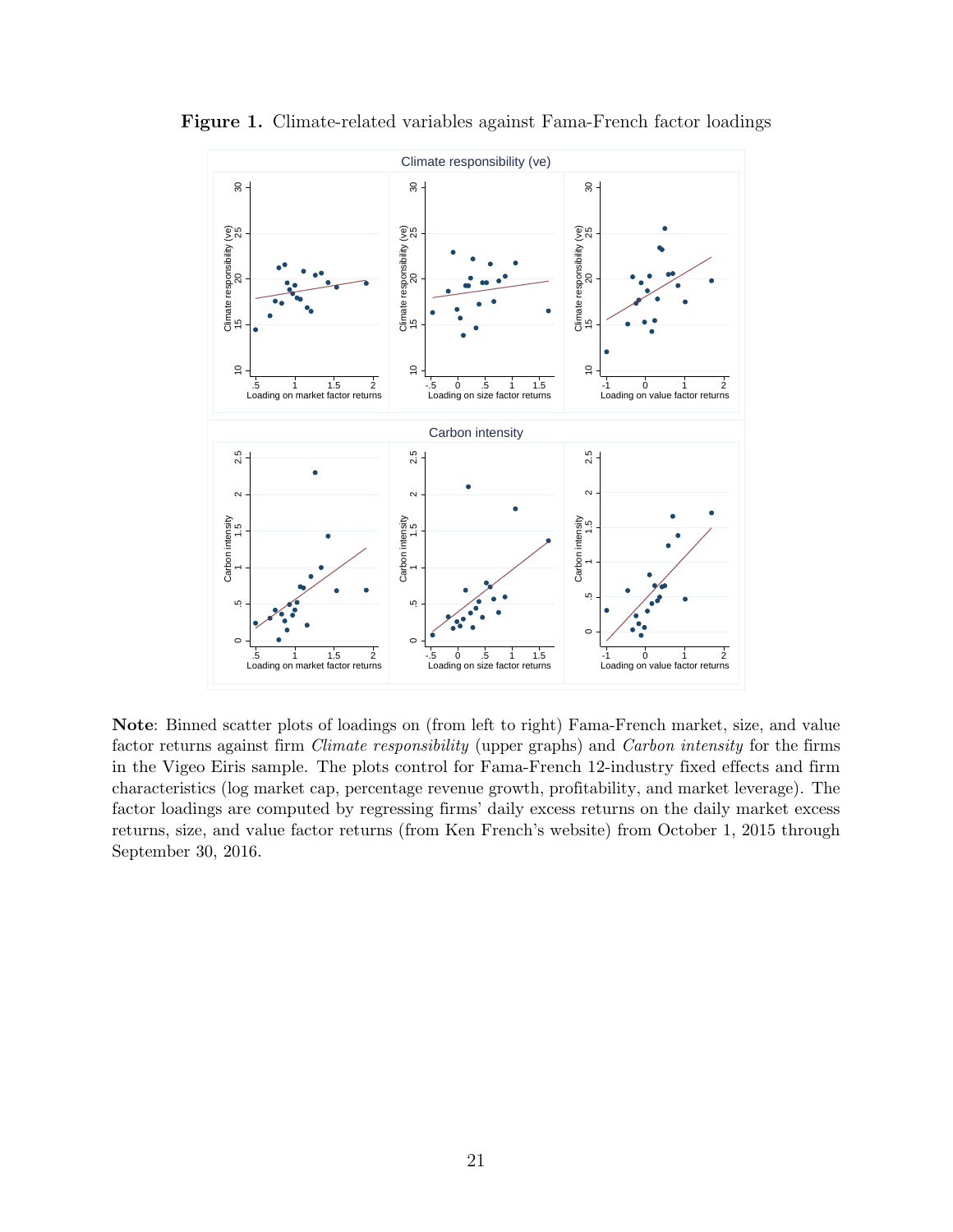# <span id="page-23-0"></span>3 Industry level stock-price reactions

We first analyze stock-price reactions at the industry level. In 2016, 7,631 large facilities in nine industry sectors -- power plants, petroleum and natural gas systems, refineries, chemicals, waste, metals, minerals, pulp and paper, and others (including coal mines and electronics manufacturing) -- accounted for about half of US emissions.<sup>[23](#page-23-1)</sup>

As seen in Figure [2,](#page-24-0) stock prices in these industries gained substantially following Trump's election victory, as one might expect. Specifically, this figure plots the industry coefficients when CAPM-adjusted returns on the first day after the election (maroon bars) and cumulative abnormal returns through year-end 2016 (light grey bars) are regressed on Fama-French 30-industry dummies and firm characteristics (log market cap, revenue growth, profitability, and market leverage), using the full Russell 3000 sample (2,677 firms). The coefficients are reported in descending order by the abnormal returns on the first post-election day.

Adjusting for the market's overall move, the stocks of ''dirty'' industries performed very well on the day after the election. In particular, investors immediately turned the coal, steel, metals, and petroleum and natural gas industries into relative winners. Shifts in investor expectations about other policy areas (such as Trump's pledge to revive American manufacturing and his tough announced stance on trade) undoubtedly account for some of these industry-level returns. Still, it is striking how great were the relative short-term gains enjoyed by high-emission industries.

<span id="page-23-1"></span>Among the carbon-intensive industries, all but the utilities sector fared quite well after

<sup>&</sup>lt;sup>23</sup>Data are from the EPA's Greenhouse Gas Reporting Program (GHGRP), which requires annual reporting of facility-level GHG data for the top emitting sectors of the US economy. Detailed information on the 2016 emissions of the top emitting industries is available at [https://www.epa.gov/ghgreporting/](https://www.epa.gov/ghgreporting/ghgrp-industrial-profiles) [ghgrp-industrial-profiles](https://www.epa.gov/ghgreporting/ghgrp-industrial-profiles).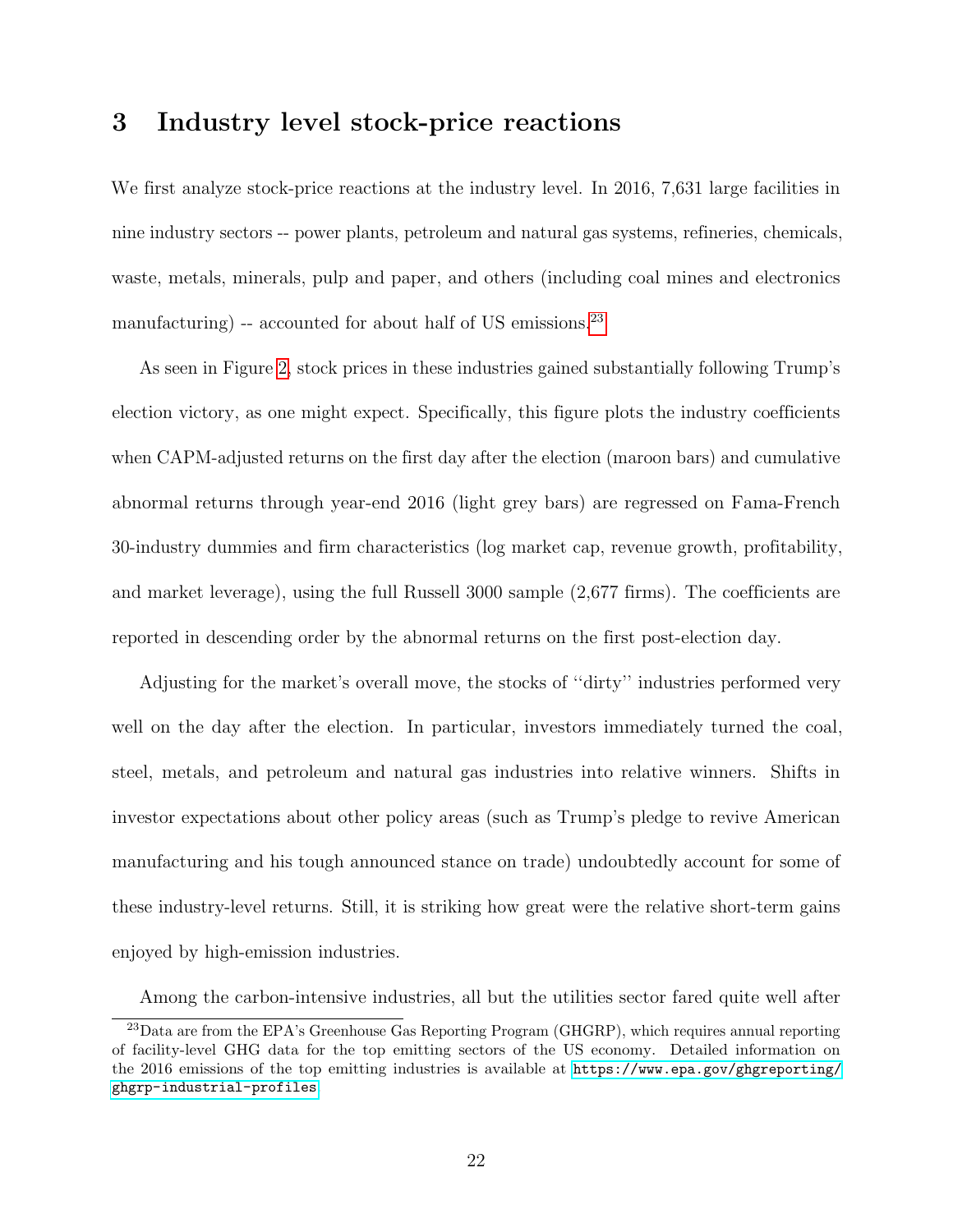the election. Presumably, utilities suffered because investors rotated from low-beta/low-risk industries (also including beer, tobacco, and food products) toward high-beta industries in response to Trump's pledge to revive growth and the potential consequence of increased long-term interest rates.



<span id="page-24-0"></span>Figure 2. Abnormal returns after the election by Fama-French 30-industry classification

Note: This figure plots the industry coefficients when regressing CAPM-adjusted returns on the day after the election (maroon bars) and through year-end 2016 (light grey bars) on Fama-French 30-industry dummies and firm characteristics (log market cap, revenue growth, profitability, and market leverage). The sample includes the 2,677 Russell 3000 index constituents as of November 8, 2016 for which controls are available. The ''Everything else'' industry is used as the base level.

Figure [2](#page-24-0) also reveals that the cumulative abnormal returns from the election through year-end 2016 differed substantially from the immediate market reaction. In particular,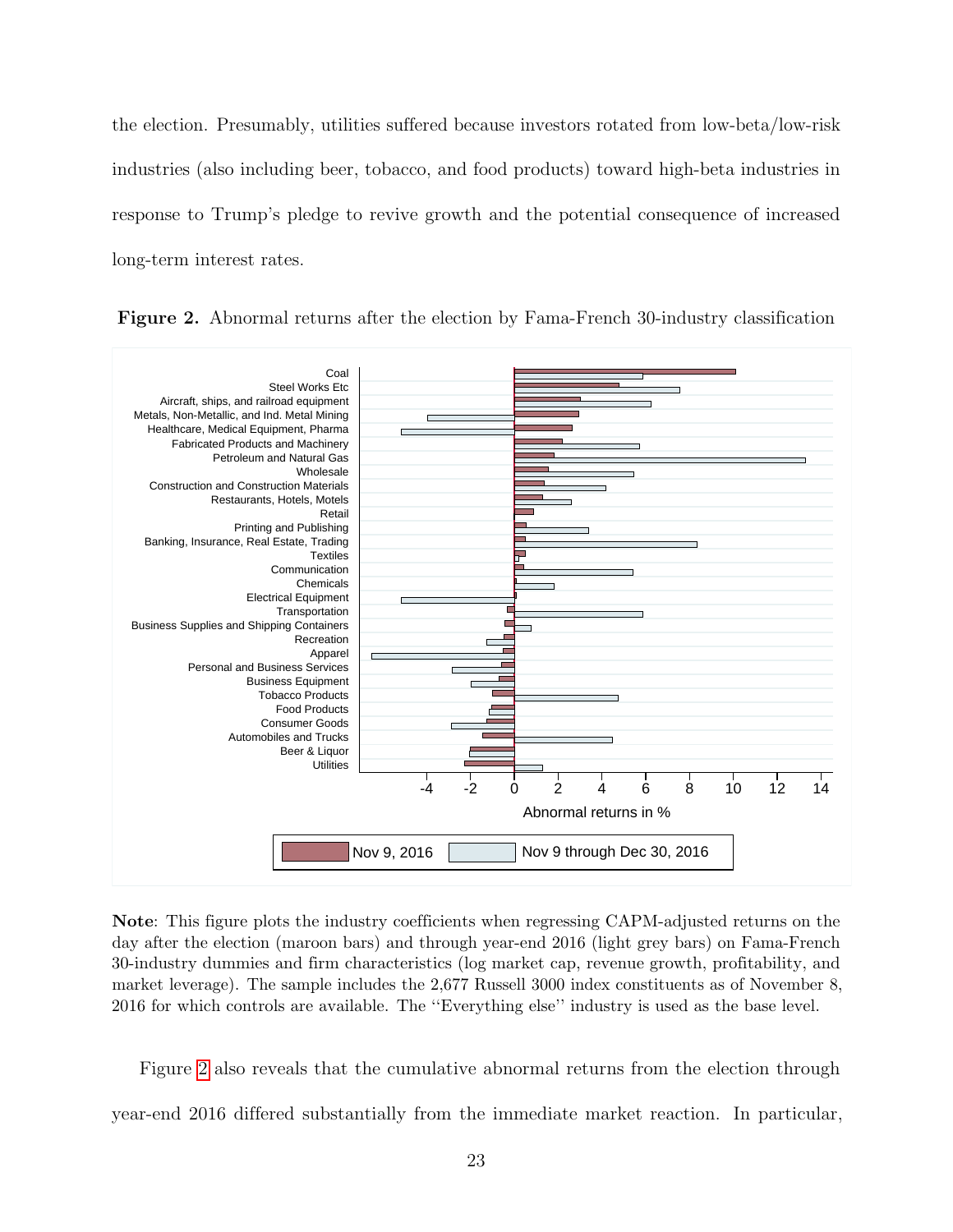investors appear to have been initially too optimistic about the prospects for the  $\cosh^{24}$  $\cosh^{24}$  $\cosh^{24}$  and metal industries under Trump.[25](#page-25-1) On the other hand, petroleum and natural gas companies, as well as chemicals and steel works, enjoyed substantial increases in abnormal returns through year-end.

As mentioned above, industry reactions also reflected shifts in investor expectations about policy areas apart from climate change. Healthcare, medical equipment, and pharmaceuticals lost dramatically through year-end (a consequence of the expectation that Obamacare would be dismantled, or at least significantly altered), as did textile and apparel firms (reflecting their dependence on imports, which Trump had vowed to strongly discourage). Business supplies and shipping containers also lost, presumably reflecting Trump's tough stance on trade. Finally, financial companies gained due to the prospect of softened regulation in that sector.

Overall, the simple descriptive results illustrated by Figure [2](#page-24-0) strongly suggest that Trump's election represented good news for high-emissions sectors (and bad news for the climate).

However, heterogeneity among firms within the same industry is typically as large as it is across industries, both in terms of abnormal returns and efforts to mitigate climate change. For instance, as Table [3](#page-16-0) indicates, the energy sector comprises both firms trying to pro-actively manage climate-related issues and firms basically neglecting such concerns. (This is shown by the standard deviation of *Climate responsibility (ve)*, which actually exceeds the

<span id="page-25-0"></span><sup>&</sup>lt;sup>24</sup>The relative decline of stock prices of the coal industry continued during the first year of the Trump Presidency. See [Fisman and Zitzewitz](#page-51-4) [\(2017\)](#page-51-4).

<span id="page-25-1"></span> $^{25}$ This result is consistent with the analysis in [Addoum and Kumar](#page-50-4) [\(2016\)](#page-50-4). They provide evidence that political sentiment following a change of the presidential party can give rise to temporary mispricing in certain party-sensitive sectors, through a shift of demand by politically-sensitive investors that arbitrageurs cannot immediately compensate. The pattern of the stock-price reactions of the coal, mining, and metals industries (which, not surprisingly, they classify as ''Republican sectors'') may well have been due to a similar effect.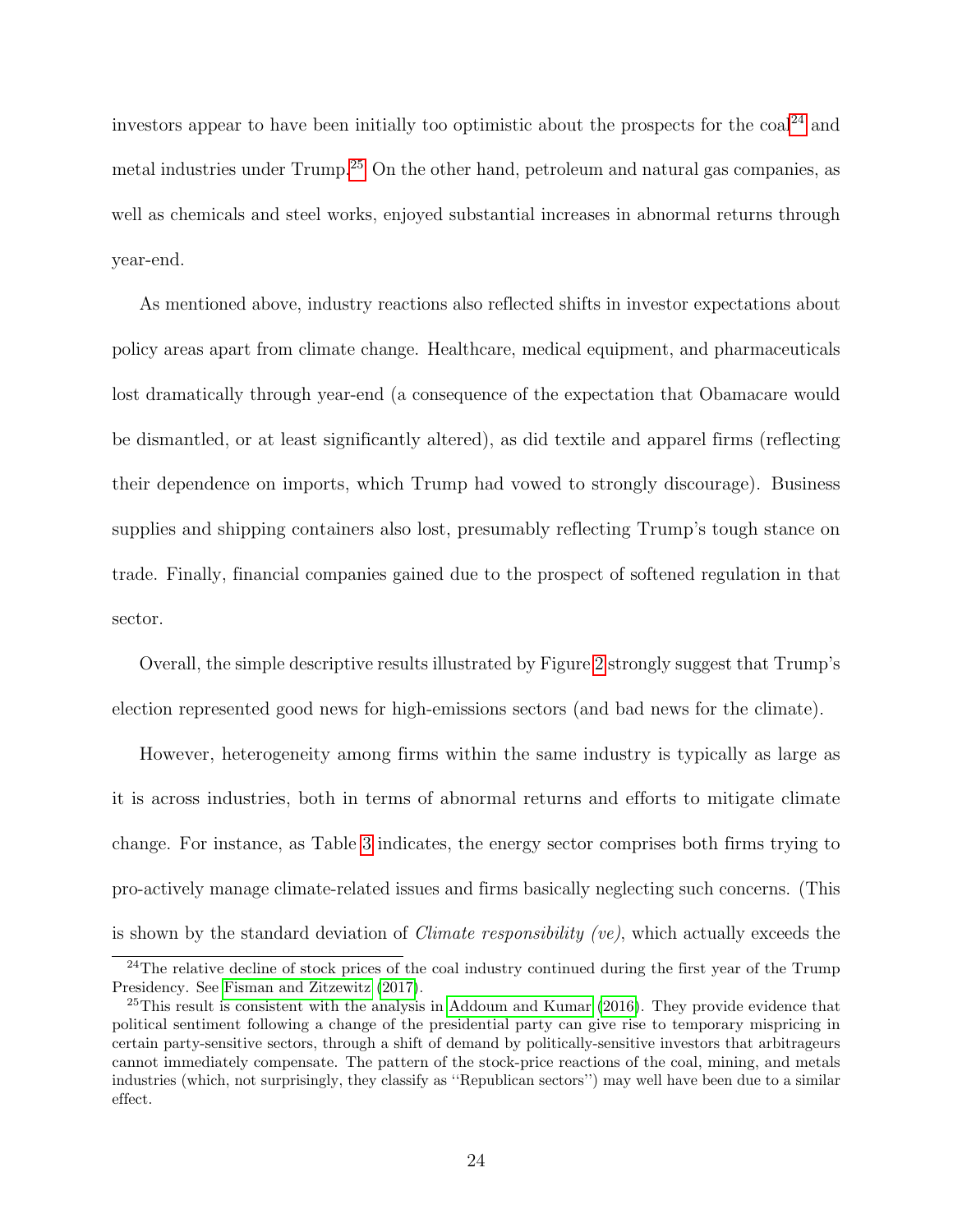sector mean.) And while the average abnormal return on the day after the election of firms in that sector was 2.22 percentage points, the 25th percentile was -0.15 percentage points and the 75th percentile was 2.93 percentage points.

The next section capitalizes on this firm-level heterogeneity to investigate how firms' climate responsibility affected their stock prices after the 2016 policy shock.

# <span id="page-26-0"></span>4 Within industry stock-price reactions

### 4.1 Main results

As discussed in Section [2,](#page-9-0) our main empirical strategy investigates the cross-sectional variation of returns following two market-wide events, the Trump victory and the Pruitt appointment. Given the potential cross-sectional correlation of stock returns, conventional t-statistics, which posit independently distributed errors, could be biased upwards [\(Fama and French,](#page-51-5) [2000\)](#page-51-5). To avoid this problem, we test the statistical significance of coefficients from the cross-sectional regressions using adjusted t-statistics based on the empirical distribution of coefficient estimates, following the approach of [Cohn, Gillan, and Hartzell](#page-51-6) [\(2016\)](#page-51-6). Specifically, we calculate the adjusted t-statistics as follows. First, we run the cross-sectional regression using daily (abnormal) returns over a non-event period ranging from October 1, 2015 through September 30, 2016.<sup>[26](#page-26-1)</sup> Then we run the same cross-sectional regression using event period returns. The adjusted t-statistic is computed by subtracting the mean time-series coefficients over the non-event period from the estimated event coefficients, and then dividing this

<span id="page-26-1"></span><sup>&</sup>lt;sup>26</sup>Betas over this non-event period are estimated using one year of daily stock-return data going back up to October 1, 2014, and are then used to compute the abnormal returns for the following quarter.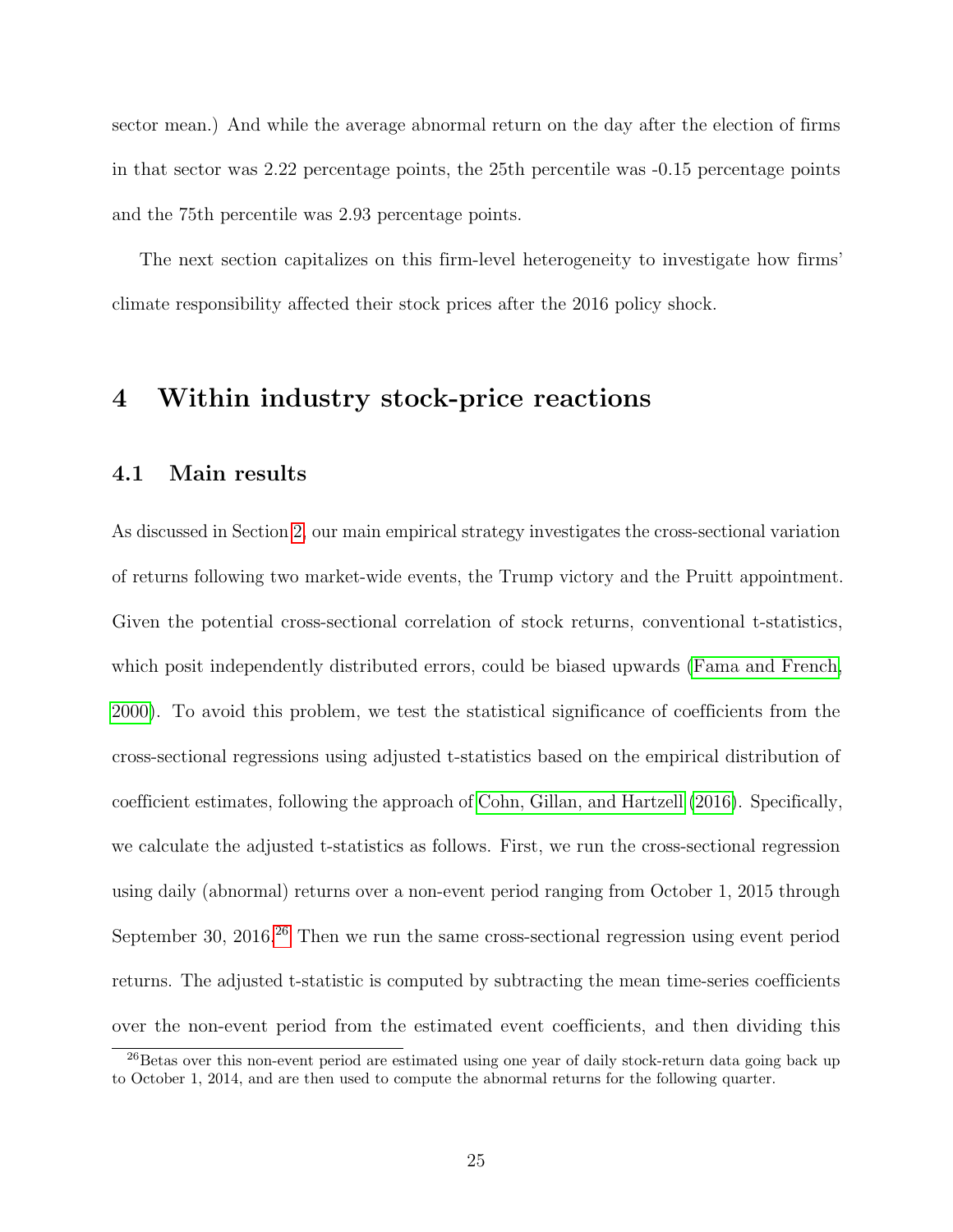difference by the standard deviation of the time-series coefficients over the non-event period. When using cumulative (abnormal) returns, we combine returns in the non-event period in order to estimate comparable coefficients. Our findings hold as well when using conventional t-statistics. Differences in statistical significance are minor.

Turning to the analysis, Table [6](#page-28-0) shows the results of regressions of individual stock CAPMadjusted returns on firms' Climate responsibility (kld) following our two key events: Trump's election on November 8, 2016 and Pruitt's nomination on December 7, 2016. Controls in the regression are the 5-year cash ETR, share of foreign revenues, market leverage, log market cap, revenue growth, profitability, and industry fixed effects. $27$ 

Interestingly, a high level of climate responsibility enjoyed a 43 basis points higher abnormal return on the first trading day after the election. Their cumulative abnormal returns grew strongly by the third day, up to 145 basis points, and remain positive, although not quite statistically significant through the 10th trading day after the election. At that point firms with strong climate responsibility were still 62 basis points ahead of otherwise similar stocks. Companies at the forefront of climate responsibility benefited further following the nomination of Scott Pruitt, securing an additional 102 basis points higher abnormal return after 10 trading days from December 7, 2016.

The coefficients on the control variables accord with the results established in the prior literature. After the election, domestically focused firms and those with a higher cash ETR fared relatively better than did low-tax and internationally oriented companies. We also observe that market leverage has a negative and highly statistically significant effect. All

<span id="page-27-0"></span><sup>&</sup>lt;sup>27</sup>The primary analysis includes industry fixed effects according to the Fama-French 12-industry classification in order to keep things comparable once we move to the smaller Vigeo Eiris sample. The robustness section shows that the results continue to hold with Fama-French 30-industry fixed effects.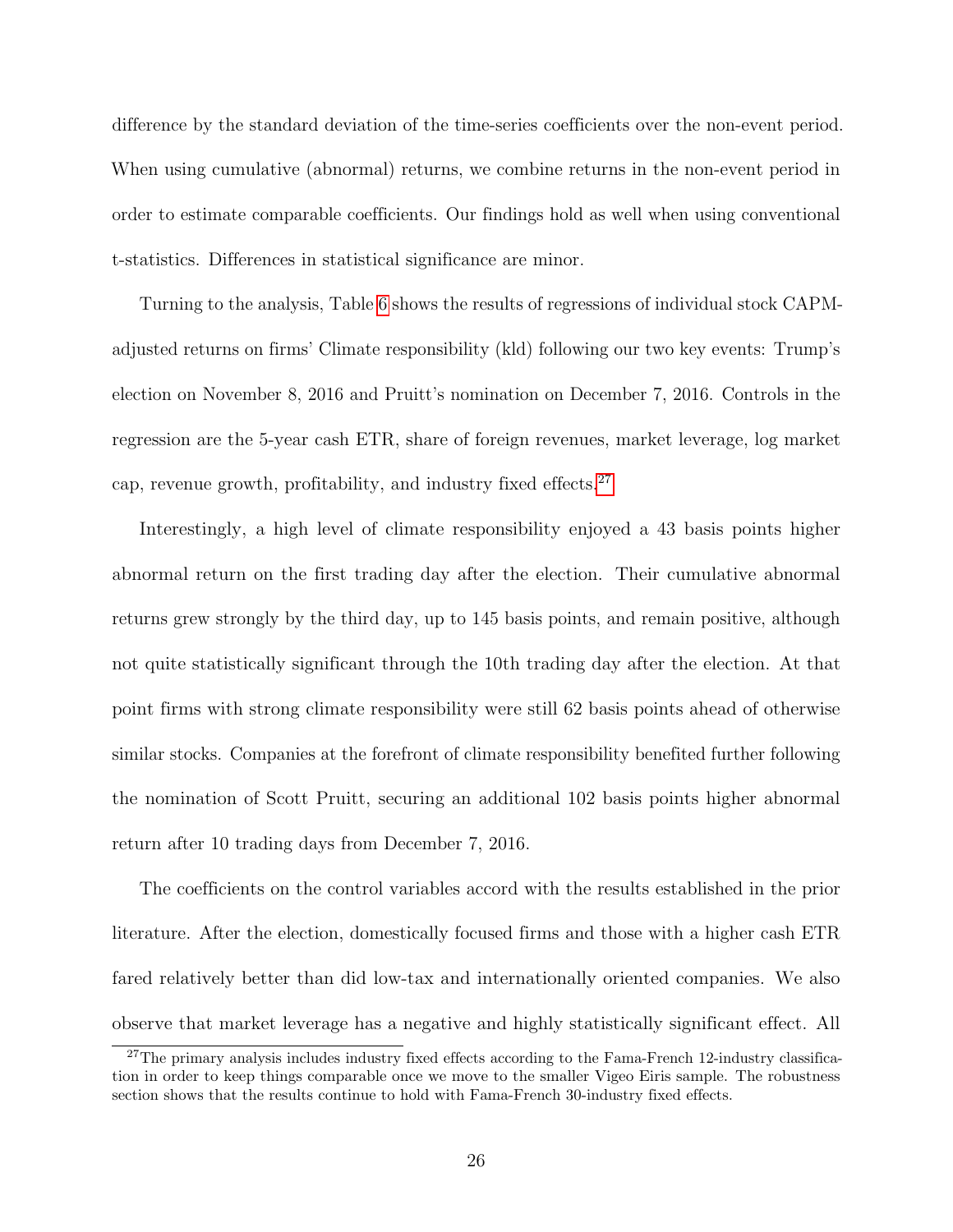these findings are consistent with those documented in [Wagner, Zeckhauser, and Ziegler](#page-53-1) [\(2018\)](#page-53-1), which had a larger sample available.

<span id="page-28-0"></span>

|                              |             |             | Trump's election    |                                             |           |            | Pruitt's nomination        |                      |
|------------------------------|-------------|-------------|---------------------|---------------------------------------------|-----------|------------|----------------------------|----------------------|
|                              | (1)         | (2)         | (3)                 | $\left( 4\right)$                           | (5)       | (6)        | (7)                        | (8)                  |
| Dependent variable:          |             |             |                     | $\overline{\text{CAPM-} }$ adjusted returns |           |            |                            |                      |
|                              |             |             | Cumulative          |                                             |           |            | Cumulative                 |                      |
| Days:                        | Nov $9$     | 3 days      | $5 \ \mathrm{days}$ | $\overline{10}$ days                        | Dec 7     | 3 days     | $5 \overline{\text{days}}$ | $10 \ \mathrm{days}$ |
| Climate responsibility (kld) | $0.435**$   | $1.445***$  | $0.806**$           | 0.623                                       | 0.239     | $0.564***$ | $0.748**$                  | $1.018**$            |
|                              | (2.55)      | (4.83)      | (2.31)              | (1.46)                                      | (1.44)    | (1.99)     | (2.16)                     | (2.15)               |
| 5y cash ETR                  | 0.004       | $0.031***$  | $0.035***$          | $0.046**$                                   | $0.004\,$ | 0.009      | 0.018                      | $0.036*$             |
|                              | (0.71)      | (3.23)      | (2.72)              | (2.31)                                      | (0.82)    | (1.05)     | (1.45)                     | (1.88)               |
| Foreign revenues             | $-0.015***$ | $-0.033***$ | $-0.035***$         | $-0.032$                                    | 0.001     | 0.011      | 0.021                      | 0.013                |
|                              | $(-2.67)$   | $(-3.48)$   | $(-2.90)$           | $(-1.55)$                                   | (0.12)    | (0.99)     | (1.48)                     | (0.62)               |
| Foreign revenues missing     | $-0.429***$ | $-0.572**$  | $-0.202$            | 0.056                                       | $-0.089$  | $-0.194$   | $-0.577*$                  | $-0.659$             |
|                              | $(-2.91)$   | $(-2.36)$   | $(-0.61)$           | (0.19)                                      | $(-0.59)$ | $(-0.77)$  | $(-1.81)$                  | $(-1.21)$            |
| Market leverage              | $-1.861***$ | $-4.718***$ | $-4.536***$         | $-4.414**$                                  | 0.583     | 0.342      | 0.042                      | $-0.114$             |
|                              | $(-3.34)$   | $(-4.58)$   | $(-3.49)$           | $(-2.22)$                                   | (1.05)    | (0.33)     | (0.04)                     | $(-0.06)$            |
| Log market cap               | $-0.592***$ | $-1.873***$ | $-1.662***$         | $-2.196***$                                 | 0.109     | $-0.463*$  | $-0.193$                   | $-0.514$             |
|                              | $(-3.62)$   | $(-6.75)$   | $(-4.81)$           | $(-4.45)$                                   | (0.65)    | $(-1.70)$  | $(-0.58)$                  | $(-1.15)$            |
| Percent revenue growth       | 0.001       | 0.002       | 0.002               | $-0.001$                                    | $-0.001*$ | $-0.003*$  | $-0.003$                   | $-0.002$             |
|                              | (0.67)      | (0.95)      | (1.08)              | $(-0.61)$                                   | $(-1.72)$ | $(-1.74)$  | $(-1.46)$                  | $(-0.73)$            |
| Profitability                | $-0.024$    | $-0.046*$   | $-0.056$            | $-0.011$                                    | $0.027*$  | $0.036\,$  | 0.048                      | 0.046                |
|                              | $(-1.62)$   | $(-1.66)$   | $(-1.54)$           | $(-0.08)$                                   | (1.88)    | (1.38)     | (1.40)                     | (0.88)               |
| Observations                 | 1,801       | 1,801       | 1,801               | 1,801                                       | 1,801     | 1,801      | 1,801                      | 1,801                |
| R-squared                    | 0.140       | 0.282       | 0.238               | 0.250                                       | 0.249     | 0.120      | 0.118                      | 0.087                |
| Constant                     | Yes         | Yes         | Yes                 | Yes                                         | Yes       | Yes        | Yes                        | Yes                  |
| FF12 industry FE             | Yes         | Yes         | Yes                 | Yes                                         | Yes       | Yes        | Yes                        | Yes                  |

Table 6: Climate responsibility and stock returns, MSCI KLD sample

Note: This table shows results of OLS regressions of CAPM-adjusted returns on Climate responsibility (kld), five-year cash ETR, share of foreign revenues, and other control variables (market leverage, log market cap, revenue growth, and profitability). For 355 firms with missing foreign revenues data we apply a dummy variable adjustment to preserve the sample size. All models also include Fama-French 12-industry fixed effects. Columns 1 through 4 refer to Trump's election and cover the following periods: November 9, 2016 (Column 1); November 9 through 11, 2016 (Column 2); November 9 through 15, 2016 (Column 3); and November 9 through 22, 2016 (Column 4). Columns 5 through 8 refer to Pruitt's nomination and cover the following periods: December 7, 2016 (Column 5); December 7 through 11, 2016 (Column 6); December 7 through 14, 2016 (Column 7); and December 7 through 20, 2016 (Column 8). The sample includes all Russell 3000 firms covered by MSCI KLD in 2016 for which the climate-specific indicators and the control variables are available. Adjusted t-statistics in parentheses, calculated from the empirical time-series distribution of returns on trading days between October 1, 2015 and September 30, 2016. \*\*\*  $p<0.01$ , \*\*  $p<0.05$ , \*  $p<0.1$ .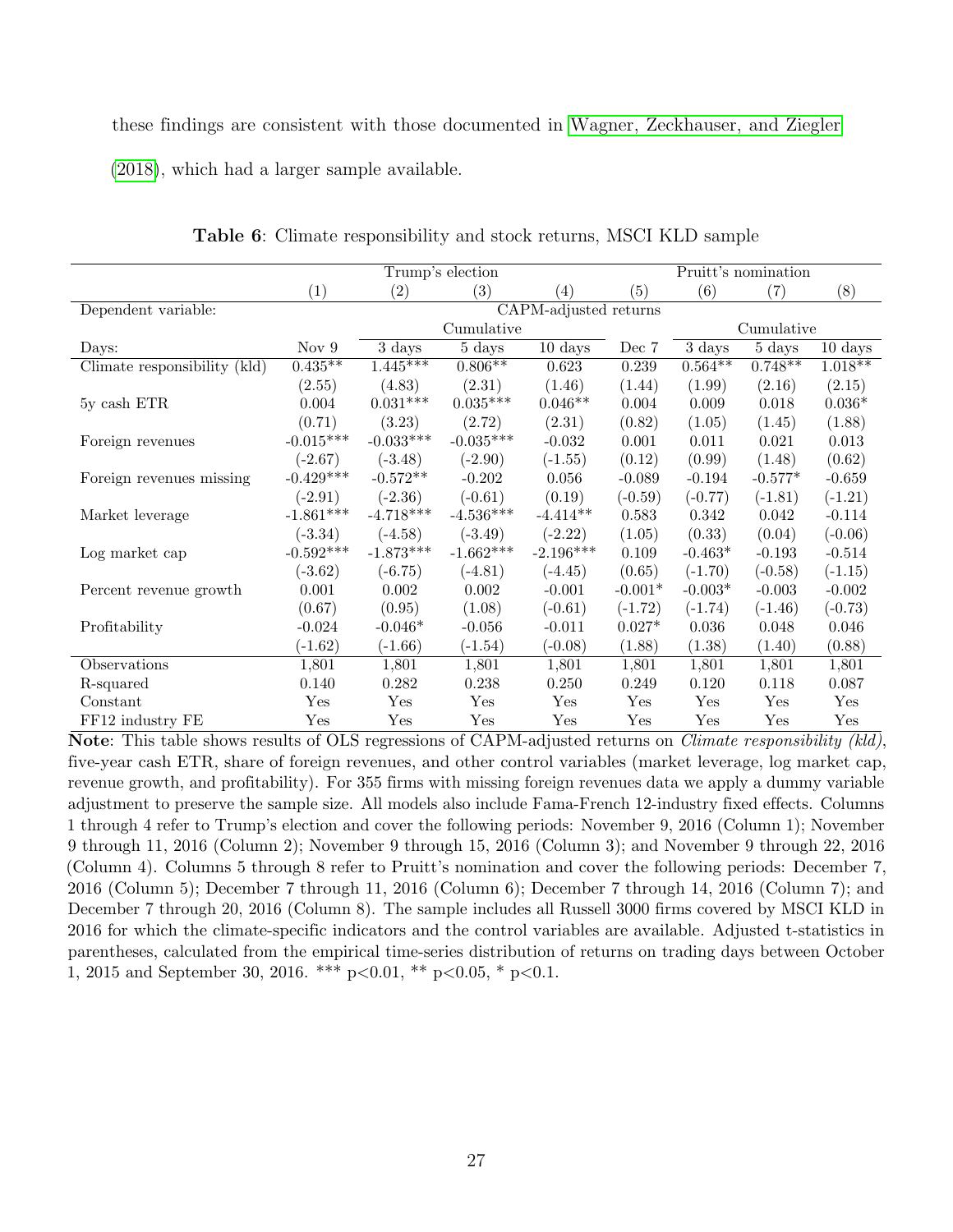Figure [3](#page-29-0) uses binned scatter plots to show the stock-price effect of climate responsibility when using the Vigeo Eiris sample. As can be seen, with this measure, too, we find that investors reacted positively to greater levels of climate responsibility both after Trump's election (left panels) and after Pruitt's nomination (right panels). This is contrary to what naïve intuition might suggest.



<span id="page-29-0"></span>Figure 3. Scatter plots of CAPM-adjusted returns against *Climate responsibility (ve)* 

Note: Binned scatter plots of CAPM-adjusted abnormal returns against Climate responsibility (ve) following Trump's election (left panels) and Pruitt's nomination (right panels). All graphs control for Fama-French 12-industry fixed effects, Carbon intensity and control variables (5-year cash ETR, foreign revenues, log market cap, revenue growth, profitability, and market leverage).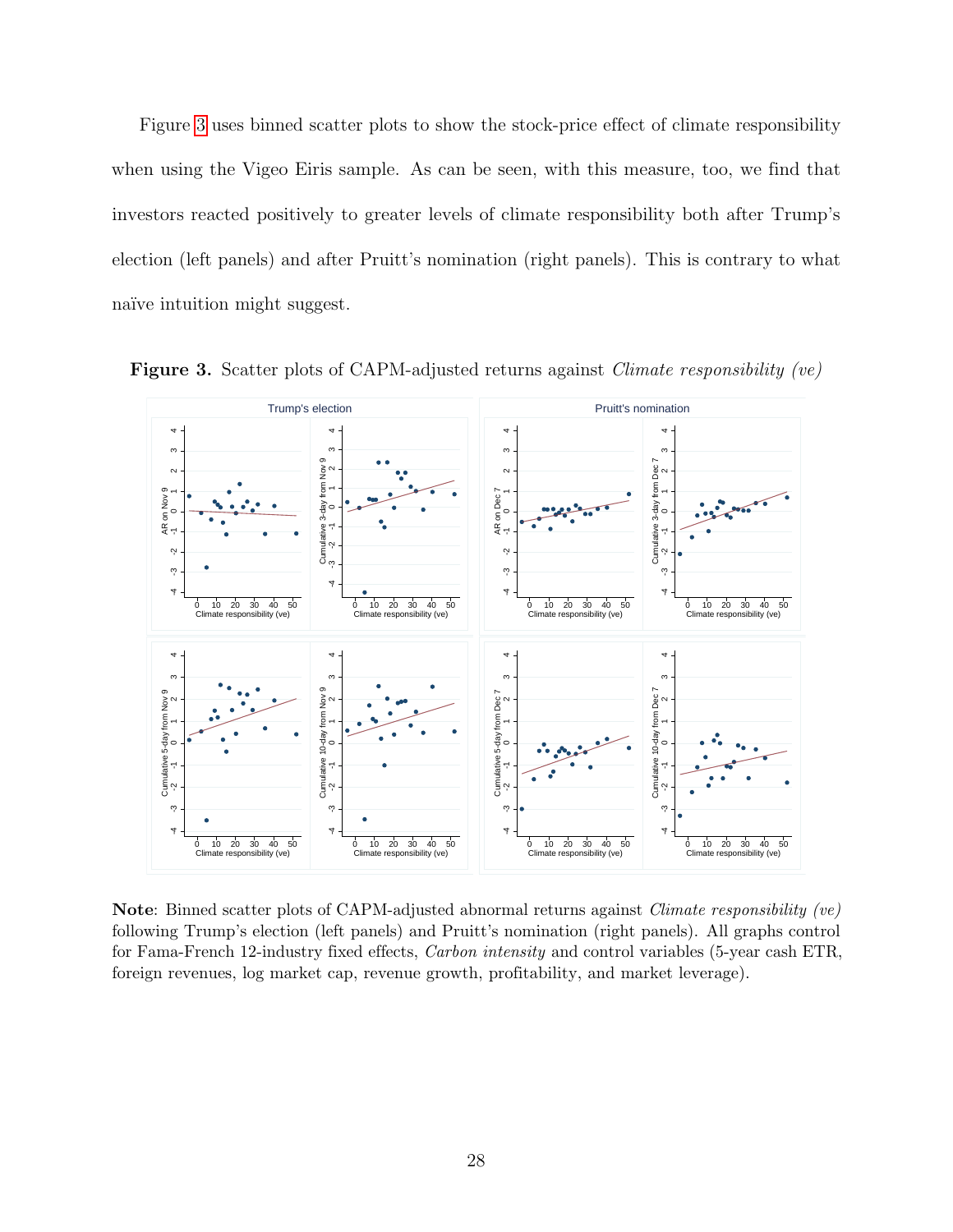These binned scatter plots are based on the regression results presented in Panel A of Table [7.](#page-31-0) Specifically, Panel A of Table [7](#page-31-0) reports the results of regressions of CAPM-adjusted stock returns on firm Climate responsibility (ve), Carbon intensity, and control variables (cash ETR, share of foreign revenues, log market cap, revenue growth, profitability, and market leverage). The coefficients of the control variables, available on request, are in line with those discussed above.

The point estimate on *Climate responsibility (ve)* on the first day is slightly negative, but becomes positive and statistically significant after three days. Firms with better strategic positioning on climate change experienced higher returns after Pruitt's nomination as well. The effect is economically important: A one standard deviation higher *Climate responsibility* (ve) is associated with a 0.54 percentage point  $(16.41^*0.033)$  increase in three-day cumulative CAPM-adjusted returns after Pruitt's nomination, about a seventh of a standard deviation of those returns.

When comparing the results in Table [6](#page-28-0) with those in Panel A of Table [7,](#page-31-0) note that the two measures of firms' climate strategies are structurally different: The Vigeo Eiris measure is continuous, while the MSCI KLD measure is binary to separate out good performers (about 11% of firms). To better compare the results with the two samples, Panel B of Table [7](#page-31-0) reports the regression results of the usual specification using the binary variable Climate responsibility leader (ve), equal to 1 for firms in the top quartile of Climate responsibility (ve) and 0 otherwise (we use the top quartile given the smaller size of the Vigeo Eiris sample). This approach allows us to better isolate the returns of firms with more advanced climate strategies relative to other companies.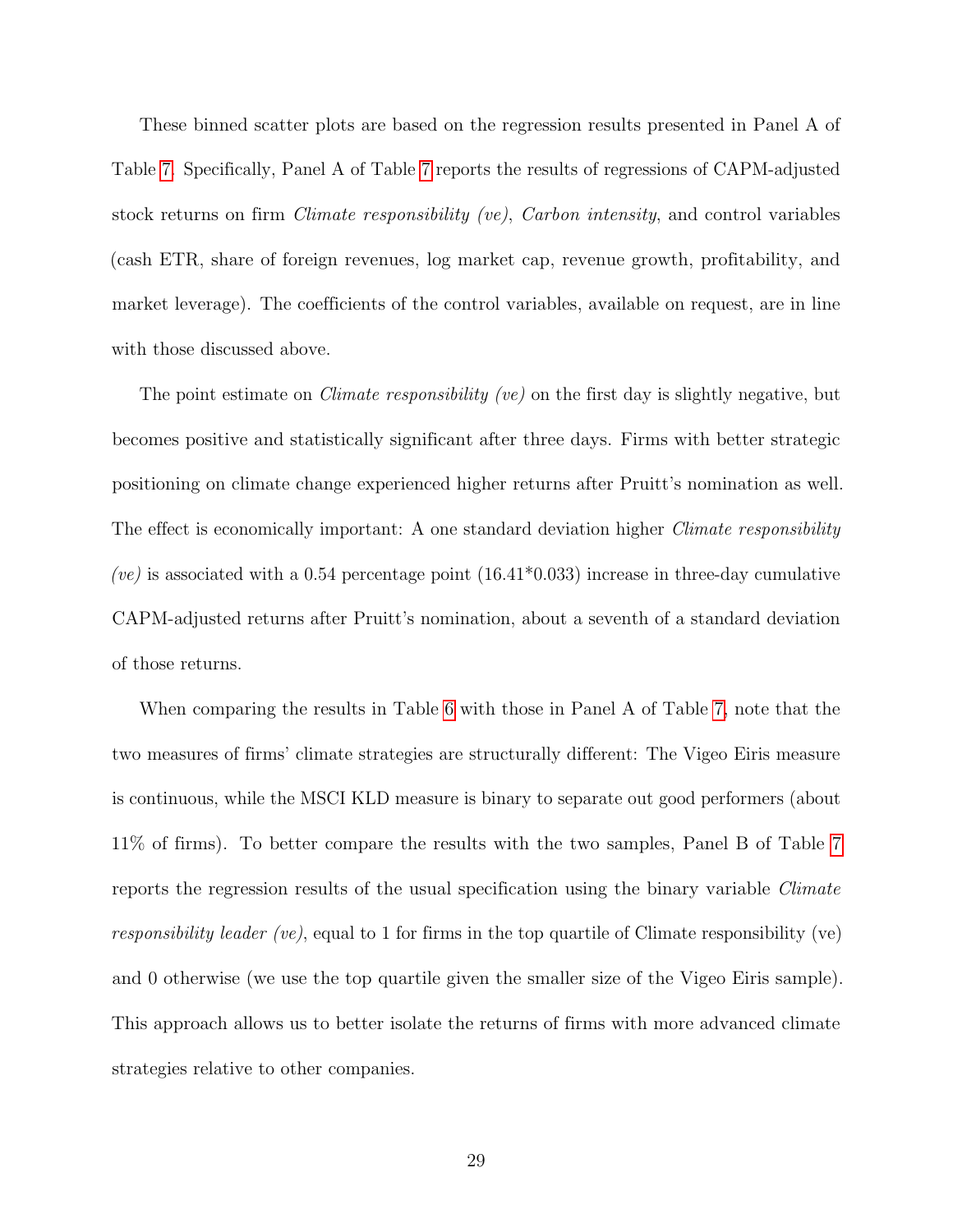<span id="page-31-0"></span>

| <b>Panel A:</b> Climate responsibility (ve) and Carbon intensity                   |                                                                             |                           |                     |                   |                       |                           |                           |                           |  |  |  |
|------------------------------------------------------------------------------------|-----------------------------------------------------------------------------|---------------------------|---------------------|-------------------|-----------------------|---------------------------|---------------------------|---------------------------|--|--|--|
|                                                                                    |                                                                             | Trump's election          |                     |                   |                       | Pruitt's nomination       |                           |                           |  |  |  |
|                                                                                    | (1)                                                                         | (2)                       | (3)                 | (4)               | (5)                   | (6)                       | (7)                       | (8)                       |  |  |  |
| Dependent variable:                                                                |                                                                             |                           |                     |                   | CAPM-adjusted returns |                           |                           |                           |  |  |  |
|                                                                                    |                                                                             |                           | Cumulative          |                   |                       |                           | Cumulative                |                           |  |  |  |
| Days:                                                                              | Nov <sub>9</sub>                                                            | $3 \text{ days}$          | $5 \ \mathrm{days}$ | $10 \text{ days}$ | Dec 7                 | $3 \ \mathrm{days}$       | $5 \ \mathrm{days}$       | $10 \text{ days}$         |  |  |  |
| Climate responsibility (ve)                                                        | $-0.004$                                                                    | $0.029***$                | $0.030**$           | 0.027             | $0.019***$            | $0.033***$                | $0.031***$                | 0.019                     |  |  |  |
|                                                                                    | $(-0.69)$                                                                   | (3.04)                    | (2.27)              | (1.17)            | (3.11)                | (3.49)                    | (2.35)                    | (0.84)                    |  |  |  |
| Carbon intensity                                                                   | $0.202***$                                                                  | 0.098                     | 0.115               | 0.125             | $-0.011$              | 0.014                     | $-0.027$                  | 0.005                     |  |  |  |
|                                                                                    | (4.72)                                                                      | (1.29)                    | (1.21)              | (0.71)            | $(-0.26)$             | (0.17)                    | $(-0.29)$                 | $(-0.02)$                 |  |  |  |
| Observations                                                                       | 671                                                                         | 671                       | 671                 | 671               | 669                   | 669                       | 669                       | 669                       |  |  |  |
| R-squared                                                                          | 0.168                                                                       | 0.255                     | 0.296               | 0.269             | 0.268                 | 0.152                     | 0.186                     | 0.135                     |  |  |  |
|                                                                                    |                                                                             |                           |                     |                   |                       |                           |                           |                           |  |  |  |
| <b>Panel B:</b> Climate responsibility leader (ve) and Carbon intensity            |                                                                             |                           |                     |                   |                       |                           |                           |                           |  |  |  |
| Climate responsibility leader (ve)                                                 | 0.276                                                                       | $1.436***$                | $1.248***$          | $1.284***$        | $0.420**$             | $0.749**$                 | $0.775***$                | 0.678                     |  |  |  |
|                                                                                    | (1.57)                                                                      | (4.87)                    | (3.44)              | (2.02)            | (2.35)                | (2.59)                    | (2.18)                    | (1.10)                    |  |  |  |
| Carbon intensity                                                                   | $0.202***$                                                                  | 0.097                     | 0.113               | 0.124             | $-0.012$              | 0.012                     | $-0.028$                  | 0.004                     |  |  |  |
|                                                                                    | (4.73)                                                                      | (1.27)                    | (1.19)              | (0.70)            | $(-0.28)$             | (0.14)                    | $(-0.31)$                 | $(-0.03)$                 |  |  |  |
| Observations                                                                       | 671                                                                         | 671                       | 671                 | 671               | 669                   | 669                       | 669                       | 669                       |  |  |  |
| R-squared                                                                          | 0.169                                                                       | 0.259                     | 0.298               | 0.272             | 0.257                 | 0.137                     | 0.179                     | 0.136                     |  |  |  |
|                                                                                    |                                                                             |                           |                     |                   |                       |                           |                           |                           |  |  |  |
|                                                                                    | <b>Panel C</b> : Climate responsibility (ve) and Carbon intensity (trimmed) |                           |                     |                   |                       |                           |                           |                           |  |  |  |
| Climate responsibility (ve)                                                        | $-0.005$                                                                    | $0.029***$                | $0.029**$           | 0.026             | $0.019***$            | $0.032***$                | $0.030**$                 | 0.018                     |  |  |  |
|                                                                                    | $(-0.85)$                                                                   | (3.02)                    | (2.26)              | (1.15)            | (3.13)                | (3.39)                    | (2.33)                    | (0.77)                    |  |  |  |
| Carbon intensity (trimmed)                                                         | $0.625***$                                                                  | $0.646**$                 | $0.745*$            | $1.301*$          | 0.023                 | 0.117                     | $-0.069$                  | 0.478                     |  |  |  |
|                                                                                    | (3.39)                                                                      | (2.02)                    | (1.89)              | (1.84)            | (0.14)                | (0.39)                    | $(-0.13)$                 | (0.71)                    |  |  |  |
| Observations                                                                       | 664                                                                         | 664                       | 664                 | 664               | 663                   | 663                       | 663                       | 663                       |  |  |  |
| R-squared                                                                          | 0.163                                                                       | 0.250                     | 0.295               | 0.278             | 0.269                 | 0.150                     | 0.180                     | 0.140                     |  |  |  |
|                                                                                    |                                                                             |                           |                     |                   |                       |                           |                           |                           |  |  |  |
| <b>Panel D</b> : Climate responsibility leader (ve) and Carbon intensity (trimmed) |                                                                             |                           |                     |                   |                       |                           |                           |                           |  |  |  |
| Climate responsibility leader (ve)                                                 | 0.268                                                                       | $1.481***$                | $1.300**$           | $1.377**$         | $0.418**$             | $0.694**$                 | $0.719**$                 | 0.605                     |  |  |  |
|                                                                                    | (1.51)                                                                      | (4.98)                    | (3.60)              | (2.17)            | (2.33)                | (2.38)                    | (2.04)                    | (0.98)                    |  |  |  |
| Carbon intensity (trimmed)                                                         | $0.620***$                                                                  | $0.640**$                 | $0.741*$            | $1.295*$          | $\,0.025\,$           | 0.121                     | $-0.066$                  | 0.478                     |  |  |  |
|                                                                                    | (3.37)                                                                      | (2.00)                    | (1.88)              | (1.83)            | (0.15)                | (0.40)                    | $(-0.12)$                 | (0.71)                    |  |  |  |
| Observations                                                                       | 664                                                                         | 664                       | 664                 | 664               | 663                   | 663                       | 663                       | 663                       |  |  |  |
| R-squared                                                                          | 0.163                                                                       | 0.254                     | 0.297               | 0.281             | 0.257                 | 0.135                     | 0.173                     | 0.140                     |  |  |  |
|                                                                                    |                                                                             |                           |                     |                   |                       |                           |                           |                           |  |  |  |
| Constant and controls                                                              | Yes                                                                         | $\overline{\mathrm{Yes}}$ | $\overline{Yes}$    | Yes               | Yes                   | $\overline{\mathrm{Yes}}$ | $\overline{\mathrm{Yes}}$ | $\overline{\mathrm{Yes}}$ |  |  |  |
| FF12 industry FE                                                                   | Yes                                                                         | Yes                       | Yes                 | Yes               | Yes                   | Yes                       | Yes                       | Yes                       |  |  |  |

#### Table 7: Climate responsibility and stock returns, Vigeo Eiris sample

 $P$  and  $P$  and  $P$  intensity (velocity intensity intensity  $P$ 

Note: Panel A reports the results of OLS regressions of CAPM-adjusted returns on Climate responsibility (ve), Carbon intensity, control variables (5-year cash ETR, share of foreign revenues, market leverage, log market cap, revenue growth, and profitability), and Fama-French 12-industry fixed effects. Regressions in Panel B replace Climate responsibility (ve) with a dummy variable equal to 1 for firms in the top quartile of Climate responsibility (ve) and zero otherwise. In Panels C and D, Carbon intensity is trimmed at the 99th percentile. For 95 firms with missing foreign revenue data we apply a dummy variable adjustment to preserve the sample size. Table [6](#page-28-0) describes the columns. Adjusted t-statistics in parentheses, calculated from the empirical time-series distribution of returns on trading days between October 1, 2015 and September 30, 2016. \*\*\*  $p<0.01$ , \*\*  $p<0.05$ , \*  $p<0.1$ .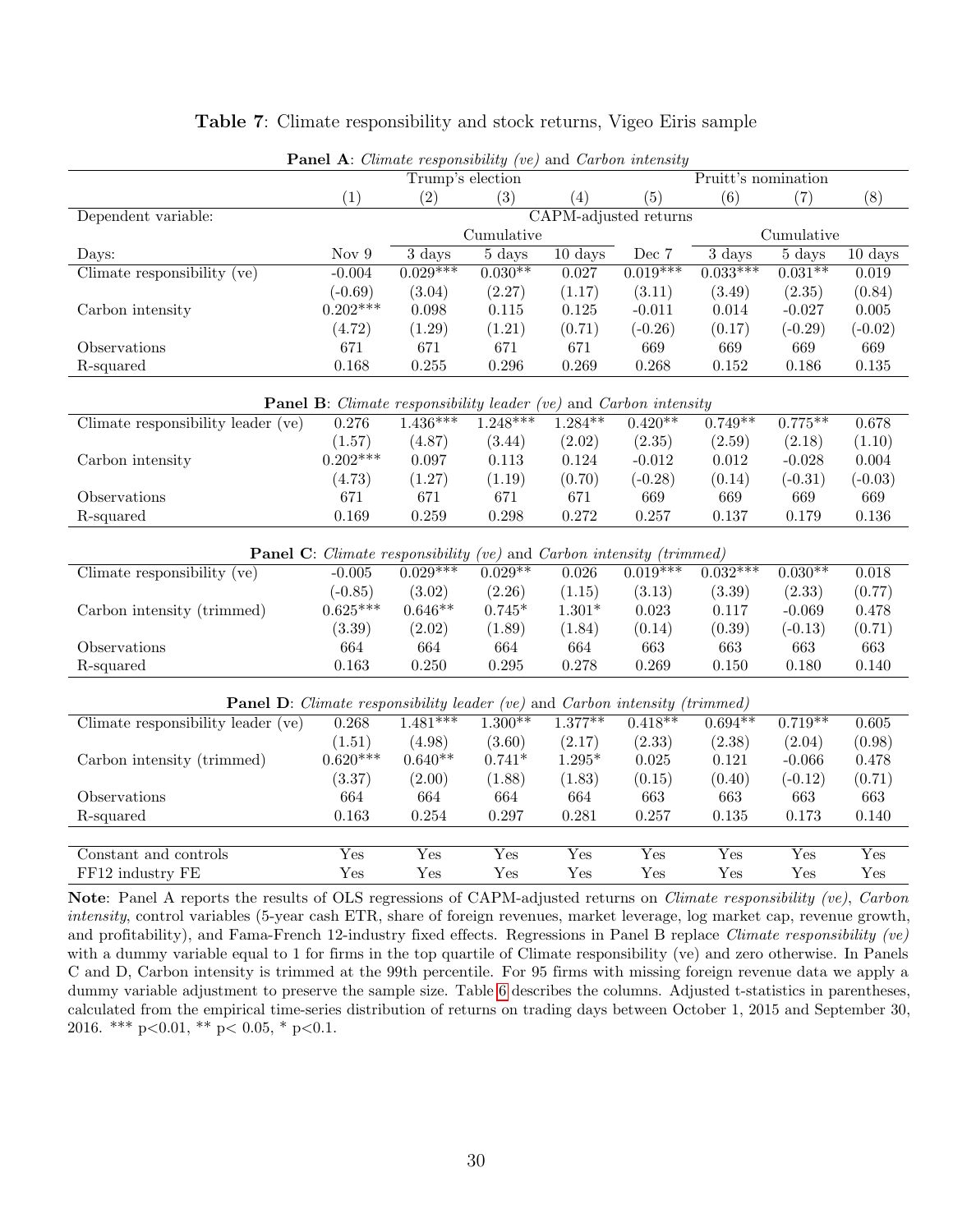As can be seen, a high level of *Climate responsibility (ve)* is associated with a 144 basis points higher cumulative abnormal return at the end of the third trading day after the election, similarly to what we observed in the MSCI KLD sample. This positive and significant effect persists through the 10th trading day after the election. Firms with high climate responsibility also outperform after Pruitt's nomination. The effect becomes insignificant by day 10 after that event, though the economic size is similar to that after 5 days.

Consider now the effects of *Carbon intensity*. The literature suggests that firms more exposed to the (actual or potential) compliance costs of climate regulation incur a penalty (e.g., [Matsumura, Prakash, and Vera-Mu˜noz, 2014\)](#page-53-7). Column (1) of Panel A and Panel B in Table [7](#page-31-0) indicates that, on the first day after the election, companies with higher carbon intensities gained relative to those less carbon-intensive. This result reflects the common narrative, including anecdotal accounts in the press, that on the first day after the election investors reacted by boosting the prices of large GHG emitters.<sup>[28](#page-32-0)</sup> However, on the second day after the election, the market seems to have already partially re-assessed Trump's positive influence on these companies (not shown), and by the third day, the effect fell to only half the size (and statistically insignificant). As can be seen in Columns (5) to (8), stock-price movements after Pruitt's nomination are unrelated to *Carbon intensity*. This suggests that this nomination didn't affect investors' policy expectations on carbon pricing or regulatory caps on emissions.

A potential concern with the analysis so far is that carbon intensity is highly skewed, which might bias the results. Therefore, in Panels C and D, we re-run the regressions trimming

<span id="page-32-0"></span><sup>28</sup>The Washington Post, [''Trump victory batters solar and wind stocks, bolsters coal shares'',](https://www.washingtonpost.com/news/energy-environment/wp/2016/11/09/solar-wind-companies-see-stocks-fall-after-trump-win/?utm_term=.a7a50e74e127) November 9, 2016.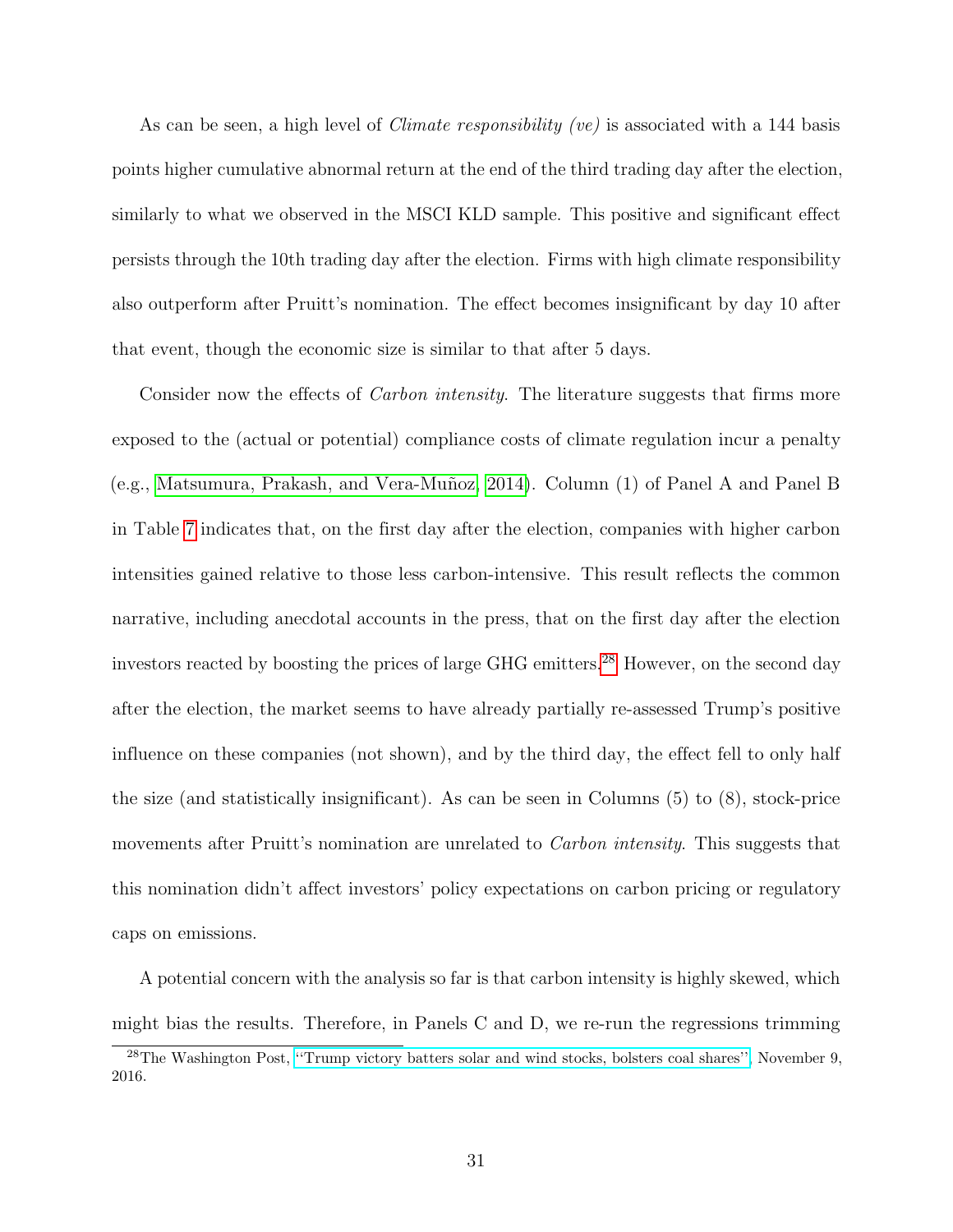Carbon intensity at the 99th percentile. With this specification, the statistically significant effect of carbon intensities on abnormal returns persists beyond the first post-election day.

In sum, our results suggest two quite disparate components to investor perceptions of firms' climate-related performance. On the one hand, highly carbon-intensive industries and companies benefited from the policy shock due to anticipated relief from regulatory impositions during the Trump years. On the other hand, firms with more forward-thinking climate policies and strategies were rewarded by investors. Section [6](#page-38-0) investigates the possible explanations for these striking findings about climate responsibility.

### 4.2 Robustness

This subsection investigates the robustness of our results in three domains: Controlling for industry fixed effects at a finer level of classification, controlling for corporate governance, and using alternative measures of stock returns.

#### 4.2.1 Controlling for a finer industry classification

Our regressions thus far have controlled for industry-level return differentials using the Fama-French 12-industry classification. This classification appropriately preserves the variability of climate-related measures when using the relatively small Vigeo Eiris sample.

For consistency, we adopted the same methodological approach employing the larger MSCI KLD sample. That larger sample allows using a finer industry classification, as a robustness check. Table [A2](#page-55-0) in the Supplementary Appendix presents the results for the MSCI KLD sample controlling for Fama-French 30-industry fixed effects. We observe minor differences compared to our baseline results in Table [6.](#page-28-0) Specifically, the coefficients on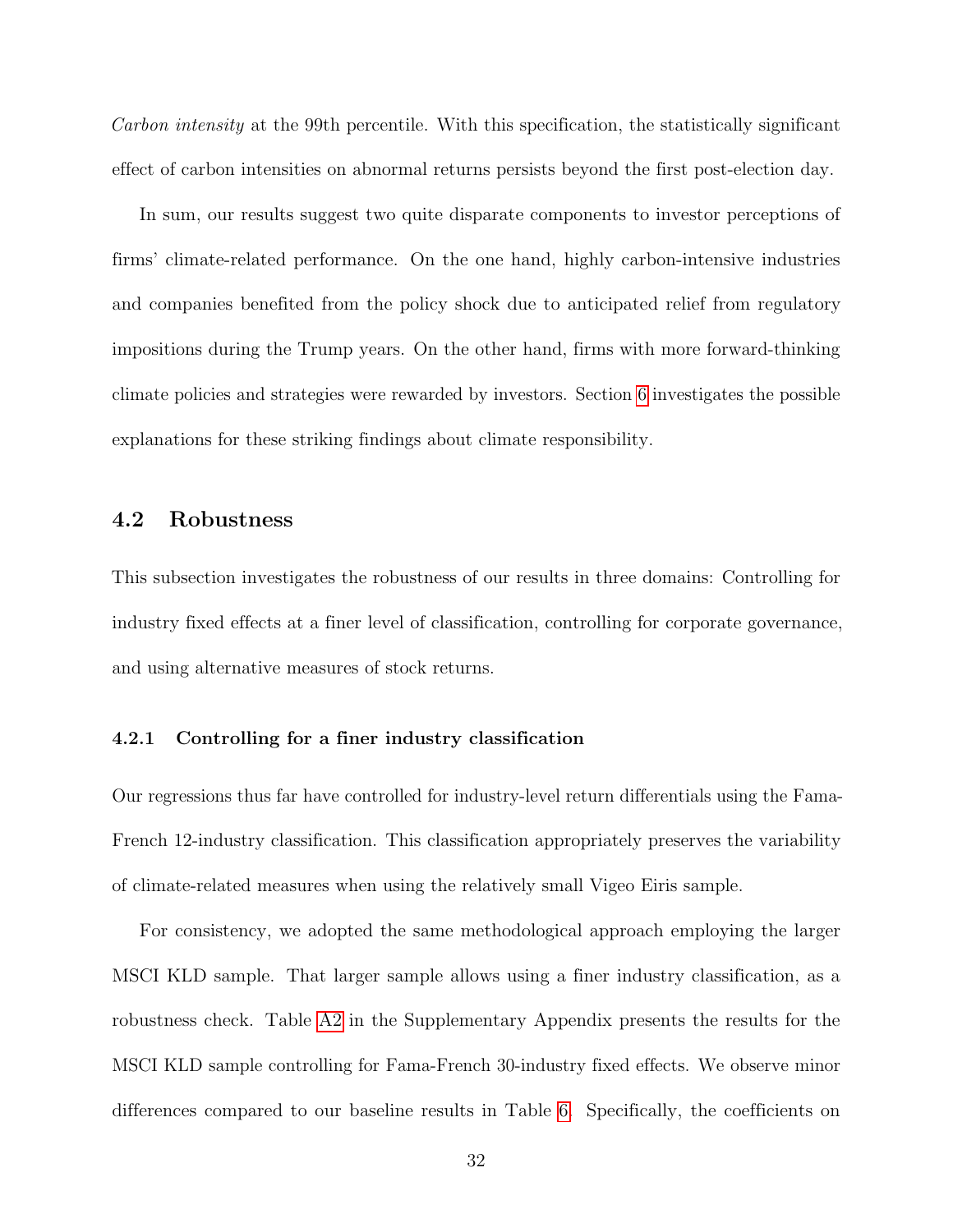Climate responsibility (kld) are now more strongly significant in the immediate post-election period and slightly lesser in magnitude following Pruitt's nomination.

#### 4.2.2 Controlling for corporate governance

One concern with our findings could be that the out-performance of climate-responsible firms could be driven by their higher score on corporate governance at large. For example, it is conceivable that investors believe that environmental deregulation would go hand-in-hand with deregulation in the financial realm as well. Positing that such regulation, on net, benefits investors, better-governed firms would get a relative benefit from the broad theme of Trump's election and Pruitt's nomination. We re-run the analysis controlling for corporate governance.

We conduct this analysis using three alternative measures of governance. First, we compute a measure of governance based on the MSCI KLD database, as follows: For each firm, we divide the number of governance strengths by its possible maximum value, and we then subtract the number of governance concerns divided by its possible maximum value. The resulting measure, Corporate governance (kld), ranges from  $-1$  to  $+1$ . We use information on governance as of year-end 2013, the latest available data on the MSCI KLD database. Second, we use firms' institutional ownership, a corporate governance proxy extensively used in the literature (e.g., [Chung and Zhang, 2011\)](#page-50-5). We compute this measure using WRDS SEC Analytics Suite data as the percentage of firms' common stocks held by institutional investors at the end of Q3-2016. Third, we use the corporate governance score provided by Vigeo Eiris (ranging from 0 to 100).

The results in Table [A3](#page-56-0) in the Supplementary Appendix reveal that our main results hold after controlling for each of these three measures of firms' corporate governance performance.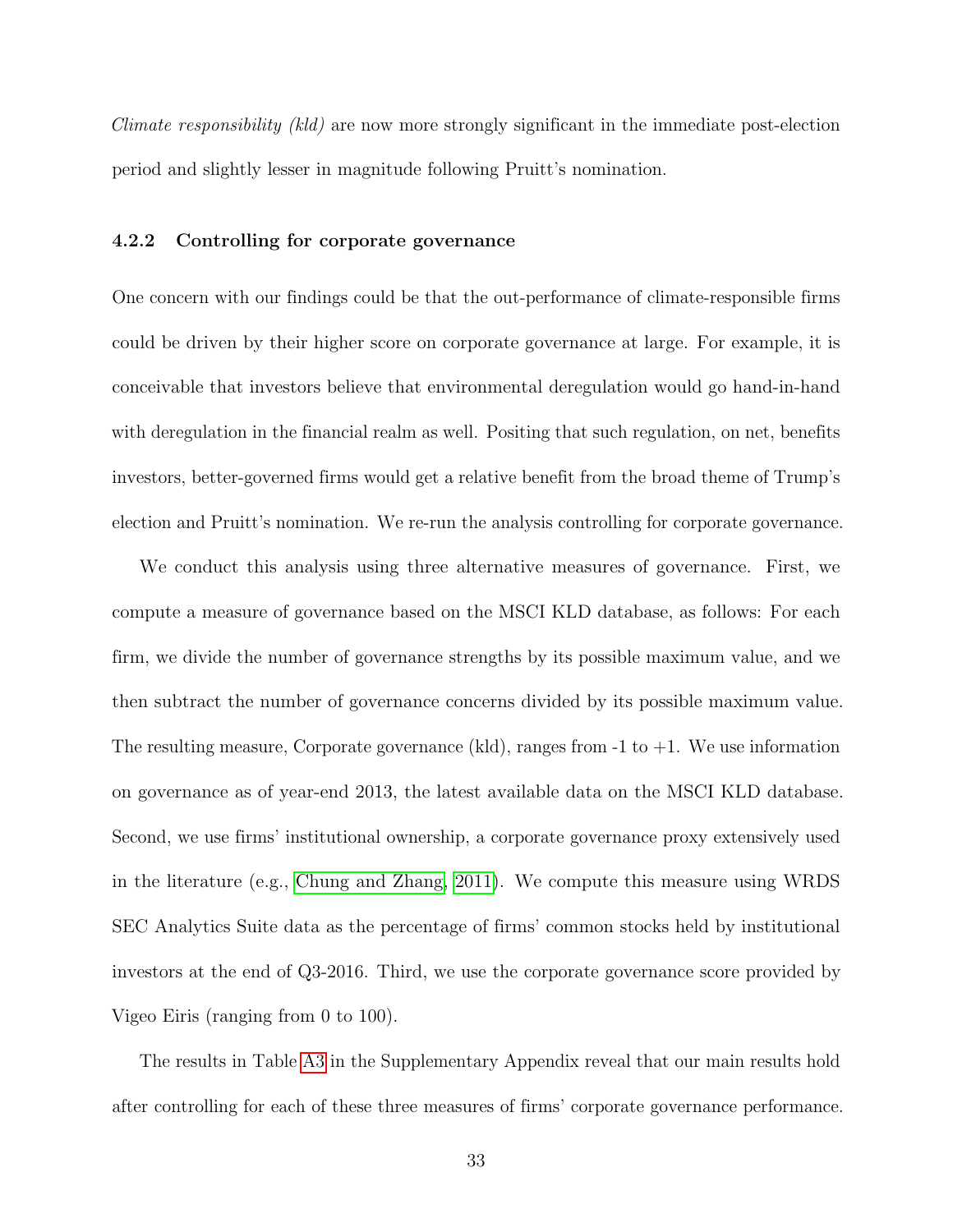#### 4.2.3 Alternative sets of returns

We replicate our analysis using two alternative sets of returns: Raw returns and Fama-French-adjusted returns.

Table [A4](#page-57-0) in the Supplementary Appendix shows the results of this robustness check. In Panel A we use the MSCI KLD sample and in Panel B the Vigeo Eiris sample.

The effects of the factor loadings are intuitive. As previously shown in Figure [1,](#page-22-0) in the Vigeo Eiris sample firms with higher Climate responsibility (ve) have, on average, higher loadings on the value factor (after controlling for sector and firm characteristics). The data reflects this correlation: Although the climate-responsibility coefficients when using raw returns (Panel B.1) are extremely close to those obtained with CAPM-adjusted returns, they are slightly lower in magnitude when using Fama-French-adjusted returns (Panel B.2). However, the statistical and economic importance of *Climate responsibility (ve)* is quite similar across the three sets of returns. Similarly, in unreported results we confirm that Climate responsibility leader (ve) is significant immediately after the election when using either raw or Fama-French-adjusted returns, much as in Table [7](#page-31-0) Panel B.

Similar effects arise in the case of *Carbon intensity*. When using Fama-French-adjusted returns, the coefficient on *Carbon intensity* is somewhat smaller than with CAPM-adjusted returns. This result again emerges because Carbon intensity is also positively correlated  $(p < 0.01)$  with the value and size factors. This implies that, if we utilize returns net of their size and value factor components, the coefficients on *Carbon intensity* capture the general out-performance of value (versus growth) stocks after the election. Conversely, when using raw returns, the coefficients on *Carbon intensity* are slightly larger in magnitude than those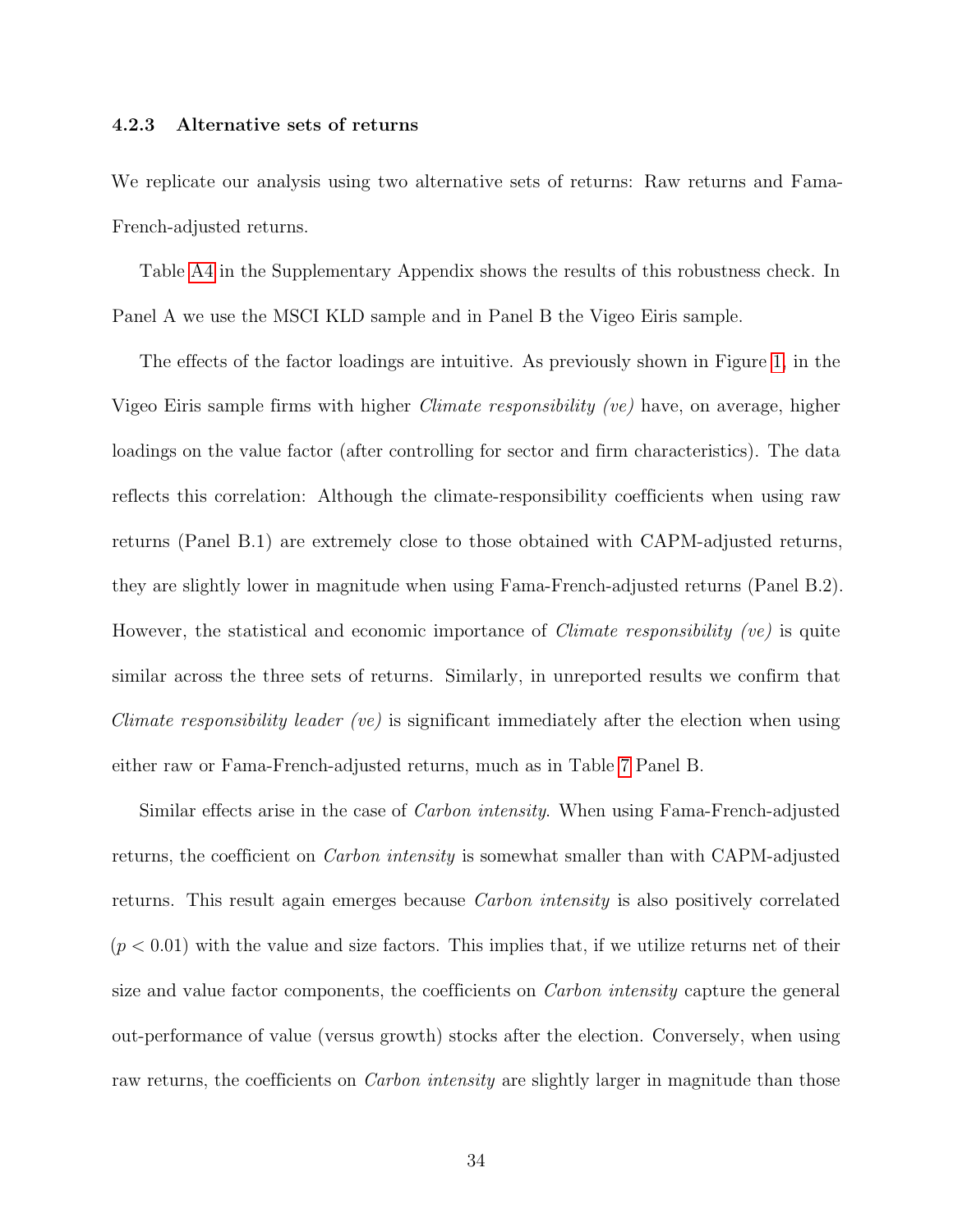obtained with CAPM-adjusted returns, reflecting the positive correlation of this variable with the market beta.

Overall, the coefficients on climate responsibility differ little from those obtained with CAPM-adjusted returns. In short, our main results are robust to the use of returns in any of the three traditional forms.

# <span id="page-36-0"></span>5 Long-run stock returns and Trump's popularity

The analyses above considered the short-run stock-price reactions to the Trump election and the Pruitt nomination. This section extends the analysis to the longer run.

Figure [4](#page-37-0) illustrates the evolution of the pricing of firms' climate strategies from Trump's election through December 29, 2017. Specifically, for each day, the figure shows the coefficient on Climate responsibility (kld) when using the cumulative abnormal returns through that day as the dependent variable, and including our usual battery of controls.

The figure shows that firms with advanced climate strategies gained significantly through the end of 2016, with the climate responsibility premium climbing to 225 basis points on a CAPM-adjusted basis by year-end.<sup>[29](#page-36-1)</sup> Other firms caught up in the first months of 2017. Later in the year, however, the stock-price premium on climate responsibility regained its quite strong economic magnitude, reaching nearly [30](#page-36-2)0 basis points by year-end 2017.<sup>30</sup>

<span id="page-36-1"></span><sup>&</sup>lt;sup>29</sup>The coefficient on climate responsibility from a regression of cumulative abnormal returns from Trump's election through the end of 2016 on firms' climate responsibility (and control variables) is highly significant.

<span id="page-36-2"></span> $30$ At the end of 2017, more than one year after the election, the coefficient on *Climate responsibility (kld)* is economically important (2.78), but is not statistically significant ( $p = 0.16$ ). Of course, it gets increasingly difficult to obtain a significant effect over such a long event window.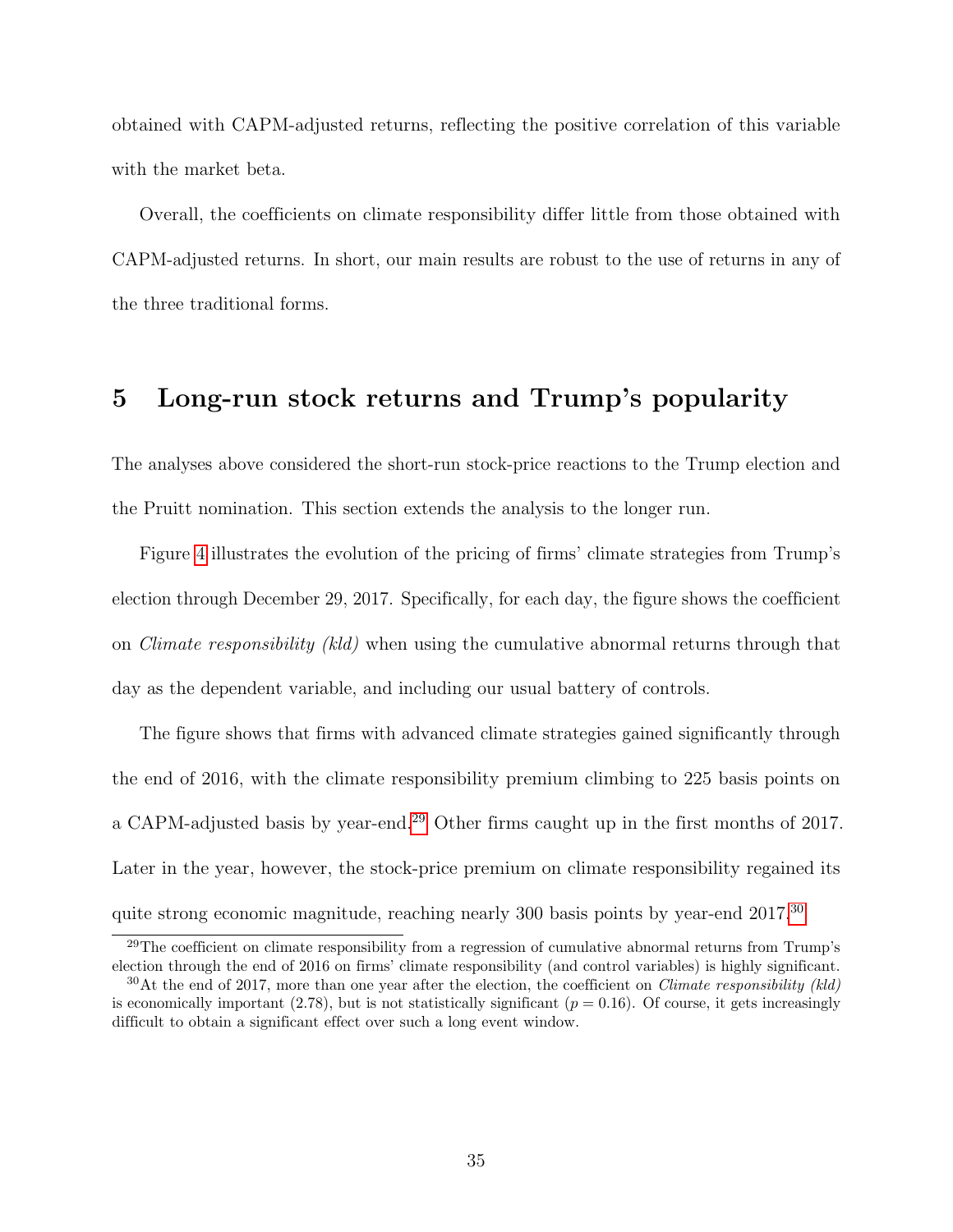<span id="page-37-0"></span>

Figure 4. Pricing of climate strategy over the long run

Note: This figure shows the evolution of the coefficients on *Climate responsibility (kld)* from the Trump election through the last trading day of December 2017. The regressions use the MSCI KLD sample comprising 1,801 firms at the beginning of the sample period. The coefficients for each day are obtained by regressing cumulative CAPM-adjusted abnormal returns from Trump's election through that day on Climate responsibility (kld), controls (cash ETR, foreign revenues, market leverage, log market cap, revenue growth, and profitability), and Fama-French 12-industry fixed effects.

The figure also reveals that the pricing of advanced climate strategies during the first

year after Trump's election varied greatly.<sup>[31](#page-37-1)</sup> To understand this variability, we investigate

<span id="page-37-1"></span><sup>31</sup>We investigate two additional events as well. First, on Wednesday January 4, 2017, then President-elect Trump nominated Jay Clayton to chair the Securities and Exchange Commission (SEC). While obviously not a key climate-change event, it is noteworthy that Clayton was considered a strong advocate of corporate climate-related disclosure. (See MarketWatch, [''Trump's SEC pick pushed clients to say more about climate](https://www.marketwatch.com/story/trumps-sec-pick-pushed-clients-to-say-more-about-climate-change-risks-2017-01-05)[change risks'',](https://www.marketwatch.com/story/trumps-sec-pick-pushed-clients-to-say-more-about-climate-change-risks-2017-01-05) January 5, 2017.) His nomination may have partially bucked the trend of Trump's deregulatory push on climate policy, casting doubts on the SEC's abandonment of its enforcement actions in the field of corporate climate-related disclosure and risk management. To the extent that investors favored firms with strong climate change strategies in the face of anticipated regulatory failure, Clayton's nomination may account in part for the reversal of the premium for climate-responsible firms observed at the beginning of 2017. Second, on June 1, 2017, Trump announced his decision to withdraw the US from the Paris Agreement. In an unreported analysis, we examine the short-term stock price reaction around this event in more detail; no statistically significant effect of climate strategies emerges. The lack of strong price responses may be due to the fact that Trump's move on the Paris Agreement, despite the huge media coverage and public outrage that followed, was widely anticipated.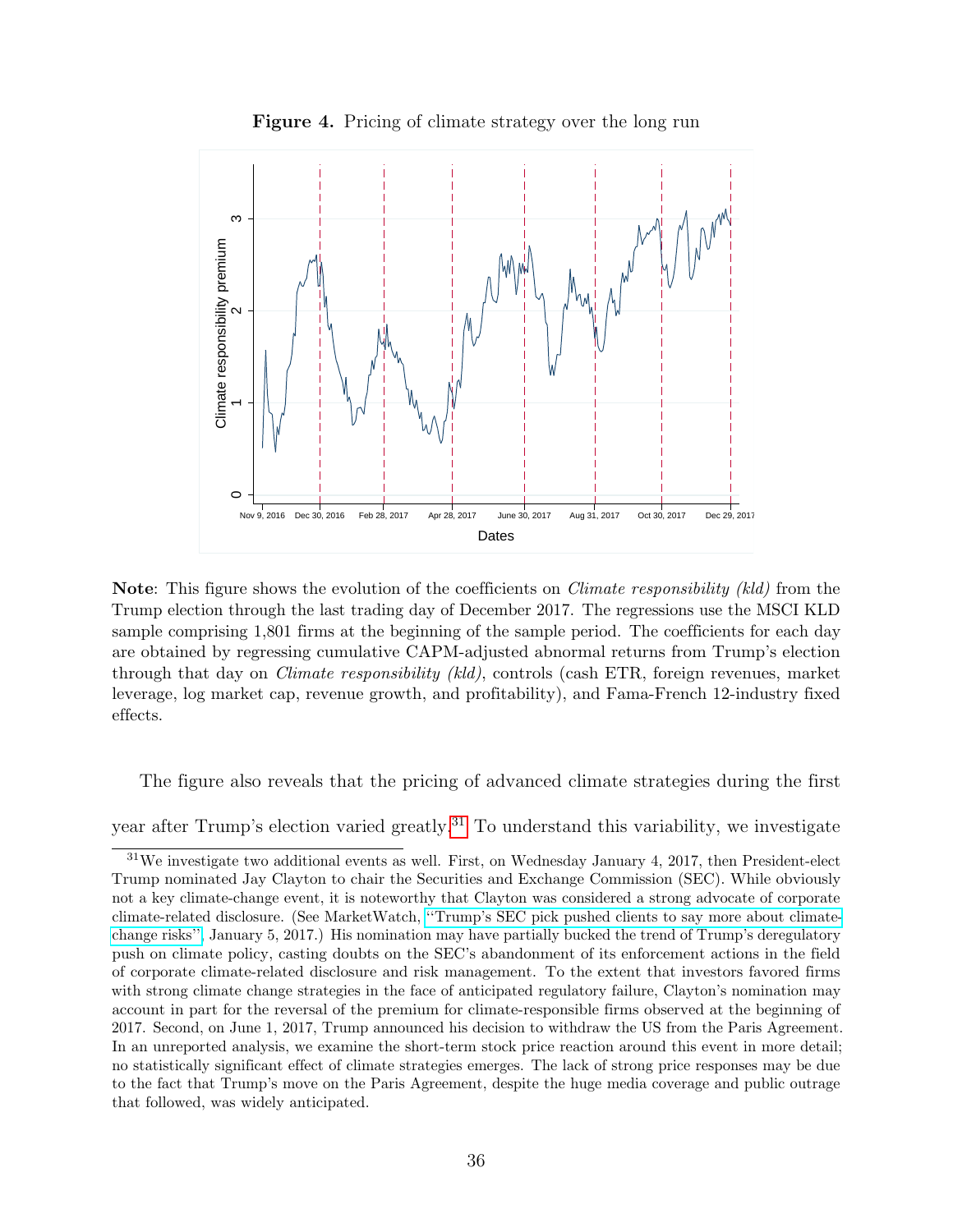the relation between the price effect of climate responsibility and Trump's popularity from the Inauguration through year-end 2017. Such popularity might indicate Trump's ability to secure legislation that lowers environmental standards, and the probability that he serves the first full term. We obtain Trump's daily approval ratings from the pollster Rasmussen Reports and we standardize them to have mean zero and unit standard deviation. These ratings are available starting with the Inauguration.

Table [8](#page-39-0) reports panel regression results of daily CAPM-adjusted returns for firms in the KLD sample from January 23, 2017 (the trading day after Trump's Inauguration) through December 29, 2017 on climate responsibility, the interaction of climate responsibility with Trump's approval ratings, and our usual battery of controls. The coefficients on the interaction term show a positive statistical relation between Trump's popularity and the effect of climate responsibility on stock prices. We interpret this finding as providing additional evidence in support of our main result, namely that following the 2016 climate policy shock, investors put a premium on corporate climate responsibility.

# <span id="page-38-0"></span>6 Current preferences and future expectations

## 6.1 Why is there a climate responsibility premium?

In Sections [4](#page-26-0) and [5](#page-36-0) we documented that climate-responsible firms outperformed otherwise similar peers after the 2016 climate policy shock, both in the short and in the longer run. There are at least two possible explanations for this observed out-performance.

The first is that investors value corporate climate responsibility on the basis of personal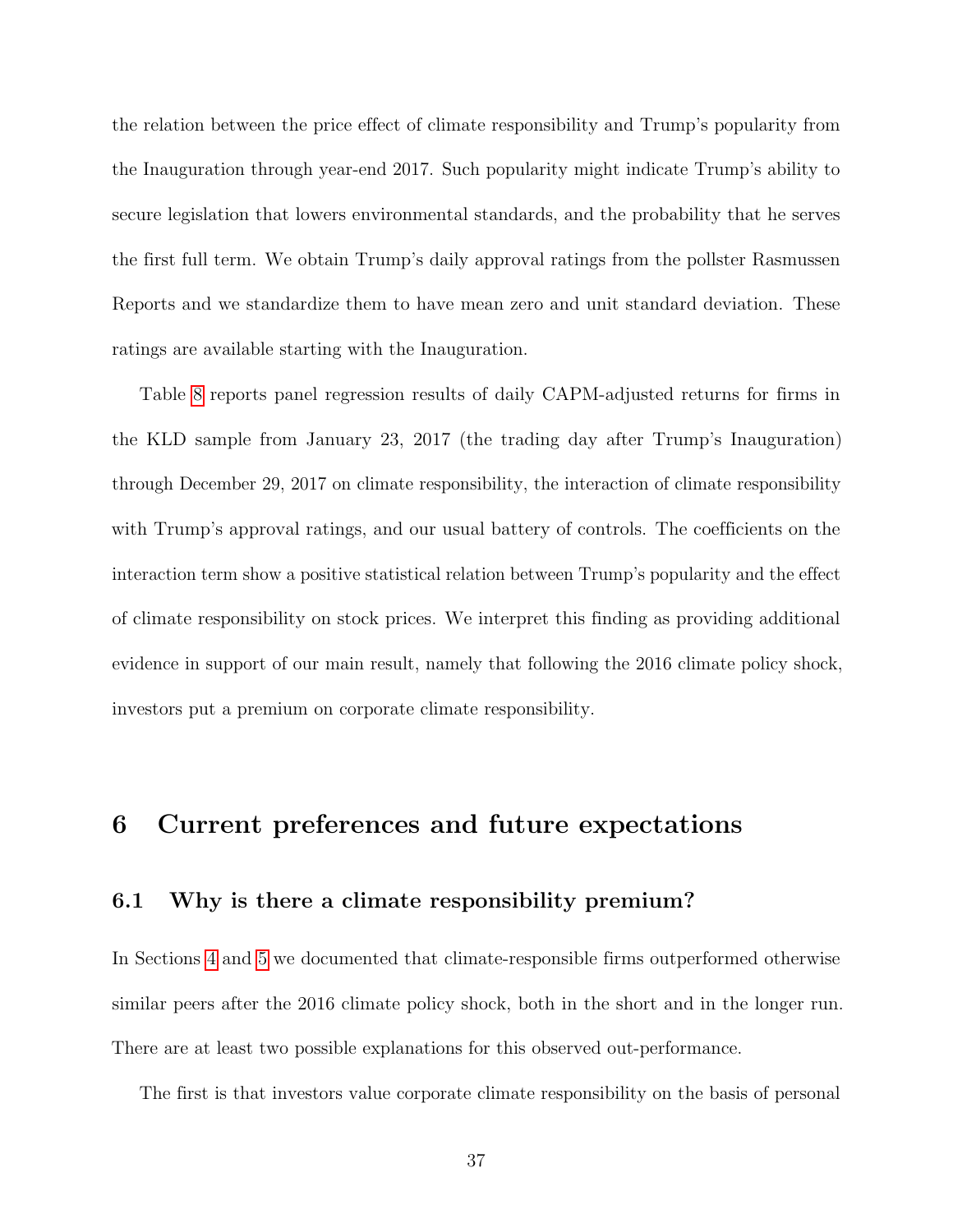<span id="page-39-0"></span>

| Dependent variable:                                           | Daily CAPM-adjusted returns |              |  |  |
|---------------------------------------------------------------|-----------------------------|--------------|--|--|
| Climate responsibility (kld)                                  | 0.007                       | 0.007        |  |  |
|                                                               | (0.77)                      | (0.74)       |  |  |
| Climate responsibility (kld) $\times$ Trump's approval rating | $0.025***$                  | $0.025***$   |  |  |
|                                                               | (3.34)                      | (3.41)       |  |  |
| Observations                                                  | 413,549                     | 413,549      |  |  |
| R-squared                                                     | 0.022                       | 0.022        |  |  |
| Constant and controls                                         | Yes                         | Yes          |  |  |
| FF12 industry FE                                              | Yes                         | Yes          |  |  |
| Day fixed effects                                             | Yes                         | Yes          |  |  |
| S.e. clustered at firm-level                                  | Yes                         | Yes          |  |  |
| S.e. clustered at day-level                                   | No                          | $_{\rm Yes}$ |  |  |

Table 8: The climate responsibility premium and Trump's popularity

Note: This table shows results of panel regressions of individual stock daily CAPM-adjusted returns on *Climate responsibility (kld)*, the interaction of *Climate responsibility (kld)* and Trump's daily approval rating, and control variables (5-year cash ETR, share of foreign revenues, market leverage, log market cap, revenue growth, and profitability). Approval ratings are obtained from the pollster Rasmussen Reports and are standardized to have mean zero and unit standard deviation. The sample includes 235 trading days (from January 23, 2017 through December 29, 2017, excluding 4 trading days for which the ratings are not available) and 1,801 firms at the beginning of the period. All regressions include Fama-French 12-industry and day fixed effects. T-statistics based on standard errors clustered at the firm level are reported in parentheses. \*\*\*  $p<0.01$ , \*\*  $p<0.05$ , \*  $p<0.1$ .

social preferences (e.g., [Riedl and Smeets, 2017\)](#page-53-8), much like some investors discount firms that promote vice, such as alcohol, tobacco, and gaming (e.g., [Hong and Kacperczyk, 2009\)](#page-52-7). Such investors may be more willing to reward firms showing good behavior when current public policies are at odds with their values (even if this means accepting a lower return as a consequence). In other words, pro-environmental investors increased their concern about climate change after Trump's election, and hence became willing to pay more for the ''warm glow'' effect [\(Andreoni, 1989\)](#page-50-1) of investing in climate-conscious firms or avoid suffering the cold shiver of buying irresponsible firms. We call this investor reaction based on climate preferences the Current Preferences hypothesis.[32](#page-39-1)

<span id="page-39-1"></span><sup>&</sup>lt;sup>32</sup>Opinion polls by Gallup indicate that the percentages of Americans concerned about global warming increased significantly after Trump's election. In March 2017, 45% of Americans declared to worry ''a great deal'' about global warming, up from 37% in March 2016. According to Gallup, this heightened concern about climate change can be motivated to some extent by the anxiety about President Trump's environmental stance, and the greater sense of urgency about the issue perceived by climate-conscious citizens. See Gallup, [''Global Warming Concern at Three-Decade High in U.S.'',](https://news.gallup.com/poll/206030/global-warming-concern-three-decade-high.aspx) March 14, 2017.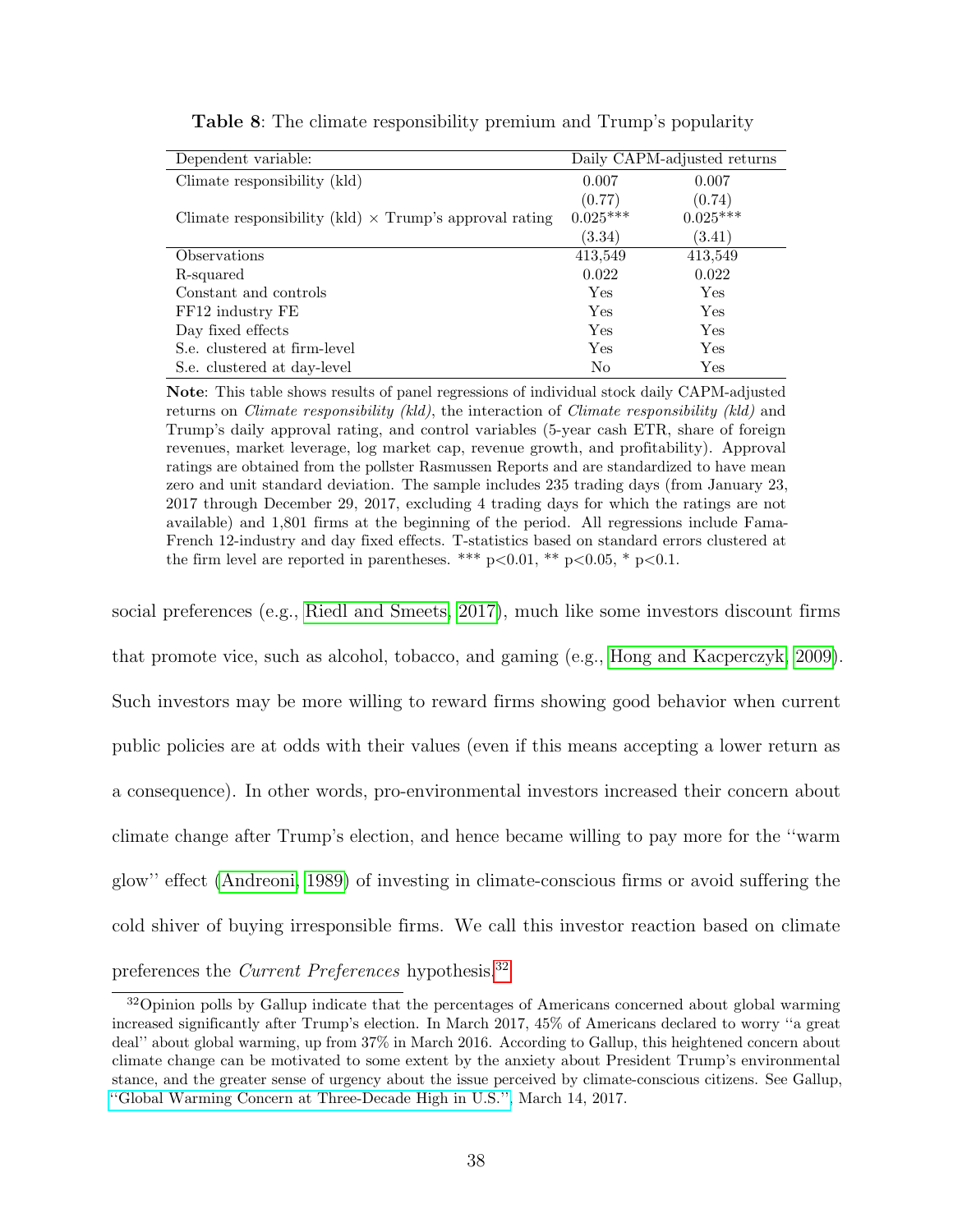The second possible explanation is that investors paid up for climate-responsible firms for strategic reasons; they expected them to perform better in the long-run, for either or both of two future-focused reasons.

First, investors may foresee that pro-environmental investors will reap a warmer warm glow, hence pay more, for climate-responsible firms. Second, investors may expect a boomerang effect of direct government climate regulation post-Trump. The explanations respectively are that preferences will be stronger and policies more stringent post-Trump due to the increased severity of the problem of global warming, the time lost addressing it, and as a reaction against the prior Administration's purposefully lax policies. As a result, after Trump the competitive advantages of climate-responsible firms will have increased over what they were before the 2016 election. We call such investor reactions based on strategic reasoning the Future Expectations hypothesis.

### 6.2 Empirical strategy

To test these hypotheses, we investigate how different groups of 13F institutional investors<sup>[33](#page-40-0)</sup> adjusted their holdings after the 2016 climate policy shock. Specifically, we analyze the differential trading behavior of these large institutional investors along two specific characteristics: Their prior exposure to climate-responsible firms and their revealed investment horizons. The Current Preferences explanation predicts a shift towards climate-responsible firms by

<span id="page-40-0"></span><sup>33</sup>Section 13(f) of the Securities Exchange Act of 1934 (Pub.L. 73-291) requires investment managers that exercise investment discretion over USD 100 million or more of ''Section 13(f) securities'' (in general, US publicly traded equity securities) to report their holdings to the Securities and Exchange Commission (SEC) at the end of each calendar quarter. The reporting form that need to be filed by these institutions - which comprise pension funds, endowments, insurance companies, bank trusts, mutual funds, hedge funds, and independent advisors -- is Form 13F (hence the name "13F investors"). For more information see <https://www.sec.gov/divisions/investment/13ffaq.htm>.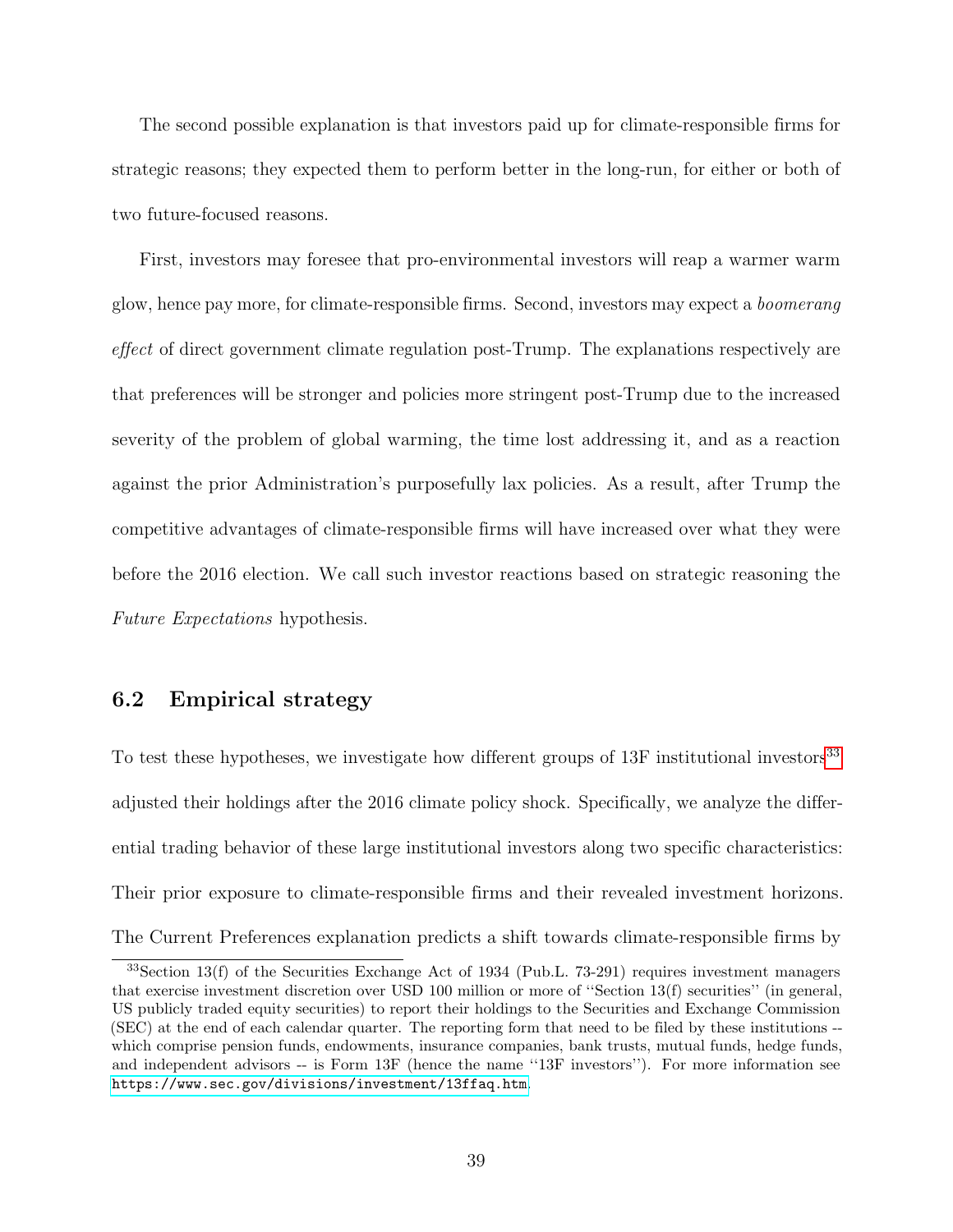investors with strong climate preference, for which the prime candidates are investors with higher prior exposure to climate-responsible firms, while the Future Expectations explanation predicts a more significant shift towards climate-responsible firms by longer-horizon investors.

We obtain quarterly institutional ownership data from the WRDS SEC Analytics Suite. We match the 13F institutional holdings with the share prices and number of shares outstanding (adjusted for stock splits) at the end of each quarter from CRSP, as well as with the climate-related variables from MSCI KLD and Vigeo Eiris. We clean the 13F data following the methodology outlined in [Ben-David, Franzoni, Moussawi, and Sedunov](#page-50-6) [\(2016\)](#page-50-6). We have data on 3,934 distinct investors as of September 30, 2016 (Q3-2016).

As a proxy for investors' investment horizons, we use their portfolio turnover (the approach, for instance, in [Froot, Scharfstein, and Stein, 1992,](#page-51-7) [Gaspar, Massa, and Matos, 2005,](#page-51-8) and [Cella, Ellul, and Giannetti, 2013\)](#page-50-7). The rationale here is that short-horizon investors tend to adjust their portfolios more frequently than patient investors. We calculate the portfolio turnover for investor i in quarter q according to the widely-used churn ratio formalized by [Gaspar et al.](#page-51-8) [\(2005\)](#page-51-8). Thus,

Portfolio turnover

\n
$$
i_{,q} = \frac{\sum_{j \in S} |N_{j,i,q} P_{j,q} - N_{j,i,q-1} P_{j,q-1} - N_{j,i,q-1} \Delta P_{j,q}|}{\frac{\sum_{j \in S} N_{j,i,q} P_{j,q} + N_{j,i,q-1} P_{j,q-1}}{2}},
$$

where S denotes the set of firms held by investor i, and  $P_{j,q}$  and  $N_{j,i,q}$  are the price and number of shares of stock j held by institution i in quarter  $q^{34}$  $q^{34}$  $q^{34}$ . For each investor i, we measure the investment horizon as the average portfolio turnover over the period ranging from Q1-2015

<span id="page-41-0"></span><sup>34</sup> Our analysis is robust to an alternative calculation of portfolio turnover, following [Carhart](#page-50-8) [\(1997\)](#page-50-8). That calculation looks at the minimum value between the total sales and the total buys in a given quarter, divided by the average asset value of the portfolio between the end of the previous quarter and the end of the current one.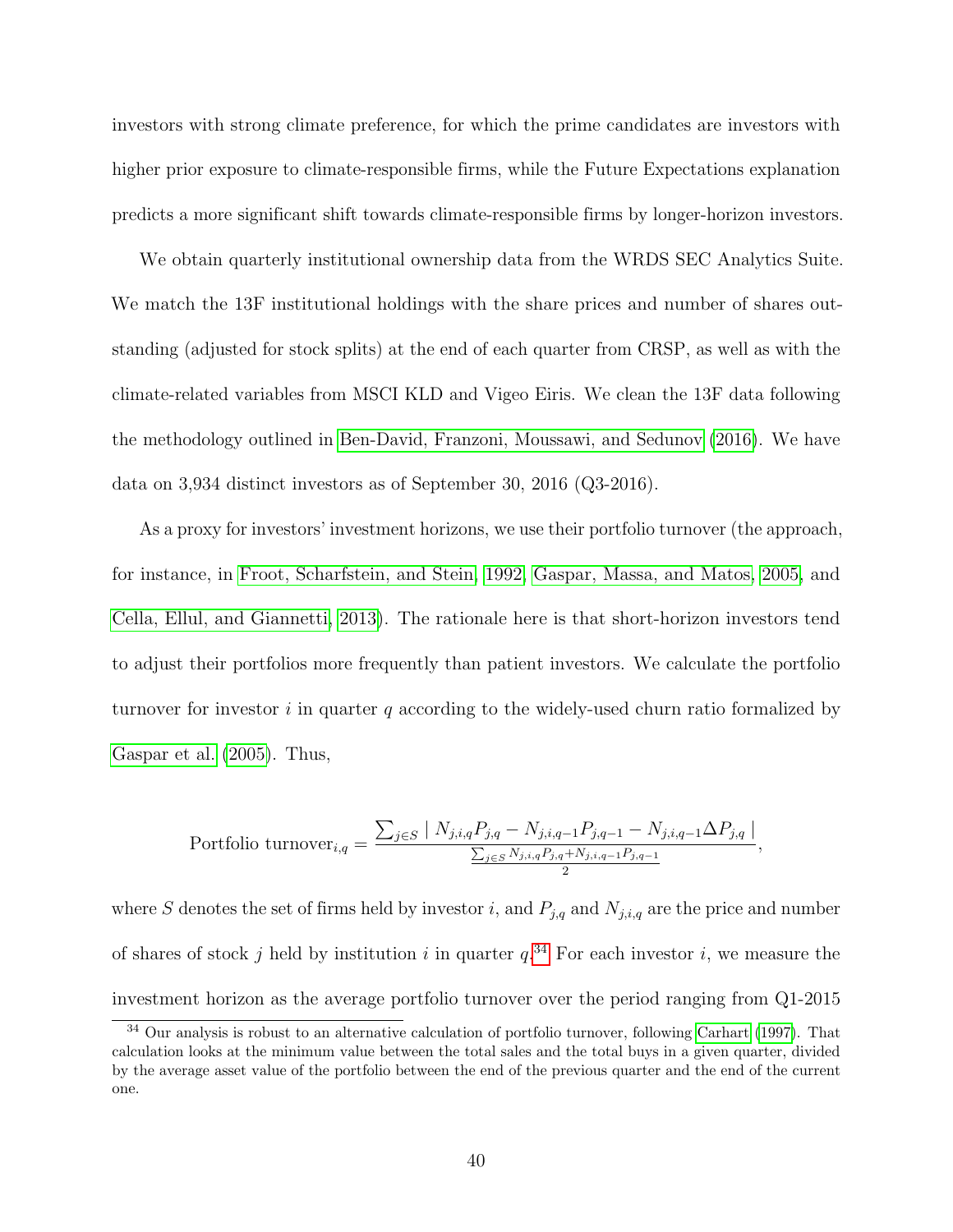to Q3-2016 (using all quarters with available data), and denote it *Portfolio turnover*<sup>[35](#page-42-0)</sup> Using the average portfolio turnover over several quarters minimizes the influence of a single quarter in the calculation (e.g., [Gaspar et al., 2005\)](#page-51-8). Considering portfolio turnovers through September 30, 2016 (Q3-2016) ensures that measure of investment horizon is determined prior to Trump's election.

Following [Gibson and Krueger](#page-52-3) [\(2017\)](#page-52-3) and [Starks, Venkat, and Zhu](#page-53-4) [\(2017\)](#page-53-4), we use investors' quarterly 13F filings to measure their exposure to climate-responsible firms. Specifically, for each investor-quarter combination, we calculate the average of the climate-related characteristics (Climate responsibility (kld), Climate responsibility (ve), and Carbon intensity) of the firms in the investor's portfolio using the portfolio weights. We denote the resulting investor-level values by Portfolio CR (kld), Portfolio CR (ve), and Portfolio CO2.

For each investor i and quarter q from  $Q4-2016$  through  $Q4-2017$ , we then compute the difference between the portfolio's actual climate responsibility and the portfolio climate responsibility that would have resulted had the investor kept his holdings unchanged from Q3-2016. That difference is:

$$
\Delta Portfolio\ CR\ (kld)_{i,q} = \sum_{j \in S} (w_{j,i,q} - \hat{w}_{j,i,q}) \cdot Climate\ responsibility\ (kld)_j,
$$

where S denotes the set of firms held by investor i,  $w_{j,i,q}$  denotes the weight of stock j in investor *i*'s portfolio in quarter q, and  $\hat{w}_{j,i,q}$  represents the corresponding weight based on Q3-2016 holdings and adjusting for price changes through quarter q. In other words,  $(w_{j,i,q}-\hat{w}_{j,i,q})$ captures the change of the weight of company  $j$  resulting from investor  $i$ 's trading from

<span id="page-42-0"></span><sup>35</sup>Varying the number of quarters used to calculated the average turnover does not affect our results.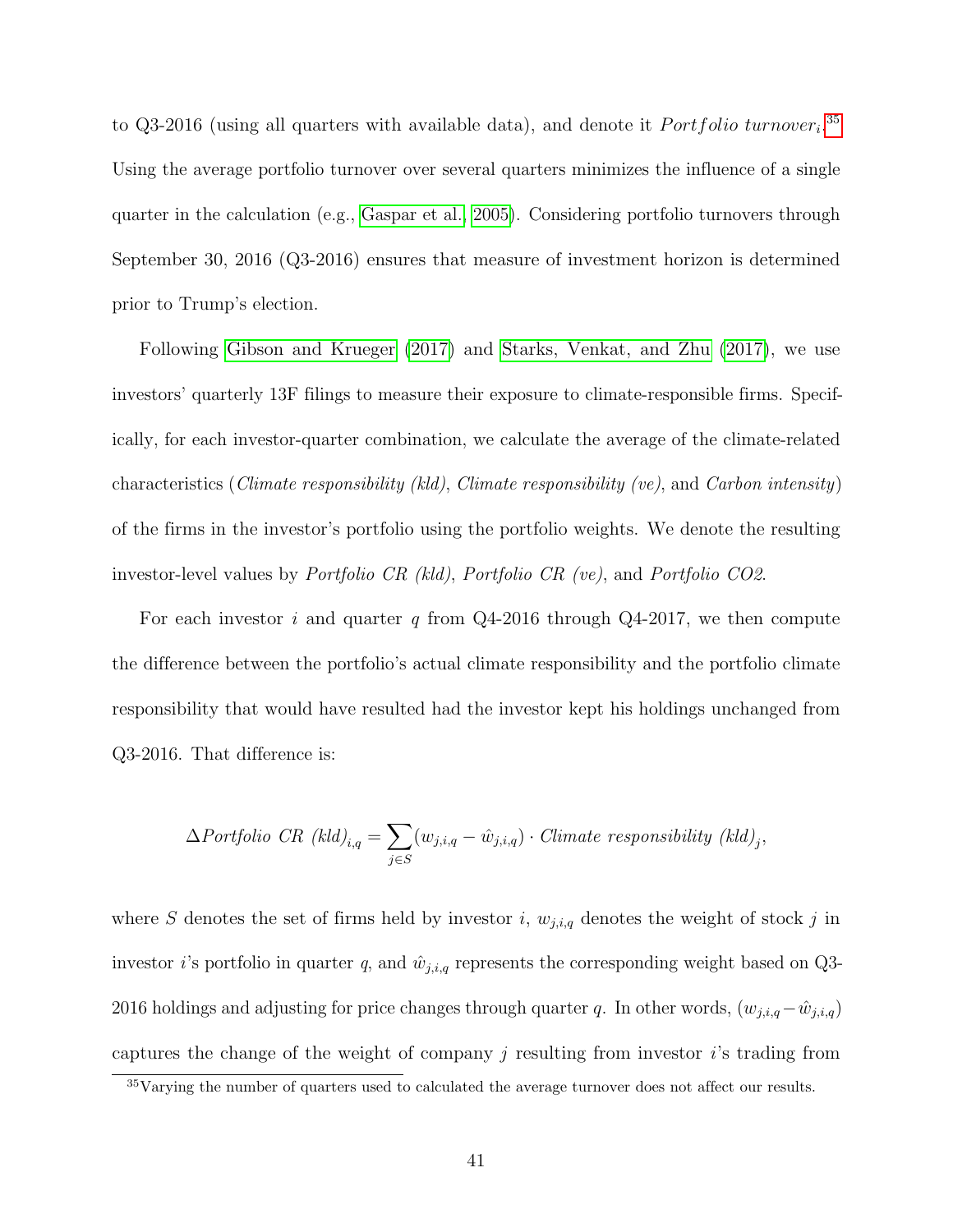September 30, 2016 through the end of quarter  $q$ . Importantly, this measure adjusts for the effect of price changes, which may mechanically impact the climate responsibility of investors' portfolios due to the observed out-performance of high climate-responsible firms (documented in previous sections).[36](#page-43-0)

Panel A of Table [9](#page-44-0) describes the characteristics of institutional investors' portfolios as of Q3-2016, while Panel B shows the correlations between variables. Even before the 2016 election, investors with longer investment horizons (low turnovers) tended to hold portfolios with higher average climate responsibility levels and lower average carbon intensities. These results accord with those of [Gibson and Krueger](#page-52-3) [\(2017\)](#page-52-3) and of [Starks et al.](#page-53-4) [\(2017\)](#page-53-4).

### 6.3 Results

Table [10](#page-45-0) shows how investors with different characteristics adjusted the climate responsibility of their portfolios following the 2016 climate policy shock. For comparison, in column (1) we report the results for the quarter preceding the election. Interestingly, long-horizon investors reacted to the election by actively moving towards climate-responsible firms, after controlling for their prior exposure to climate responsibility. For instance, a one standard deviation higher long-term orientation (i.e., lower portfolio turnover) is associated with an increase of 8.7% of one standard deviation of  $\Delta$ *Portfolio CR (kld)* at Q4-2016. This effect strengthens in subsequent quarters through the end of 2017. Importantly, this effect is not statistically significant in the quarter before Trump's election (see Column 1).

<span id="page-43-0"></span><sup>36</sup>Our results also hold without adjusting for price changes, namely by simply comparing the portfolio's climate responsibility levels before and after the policy shock. We also ensure that our findings hold when computing the portfolio climate responsibility after orthogonalizing by other firm characteristics, such as size and taxes.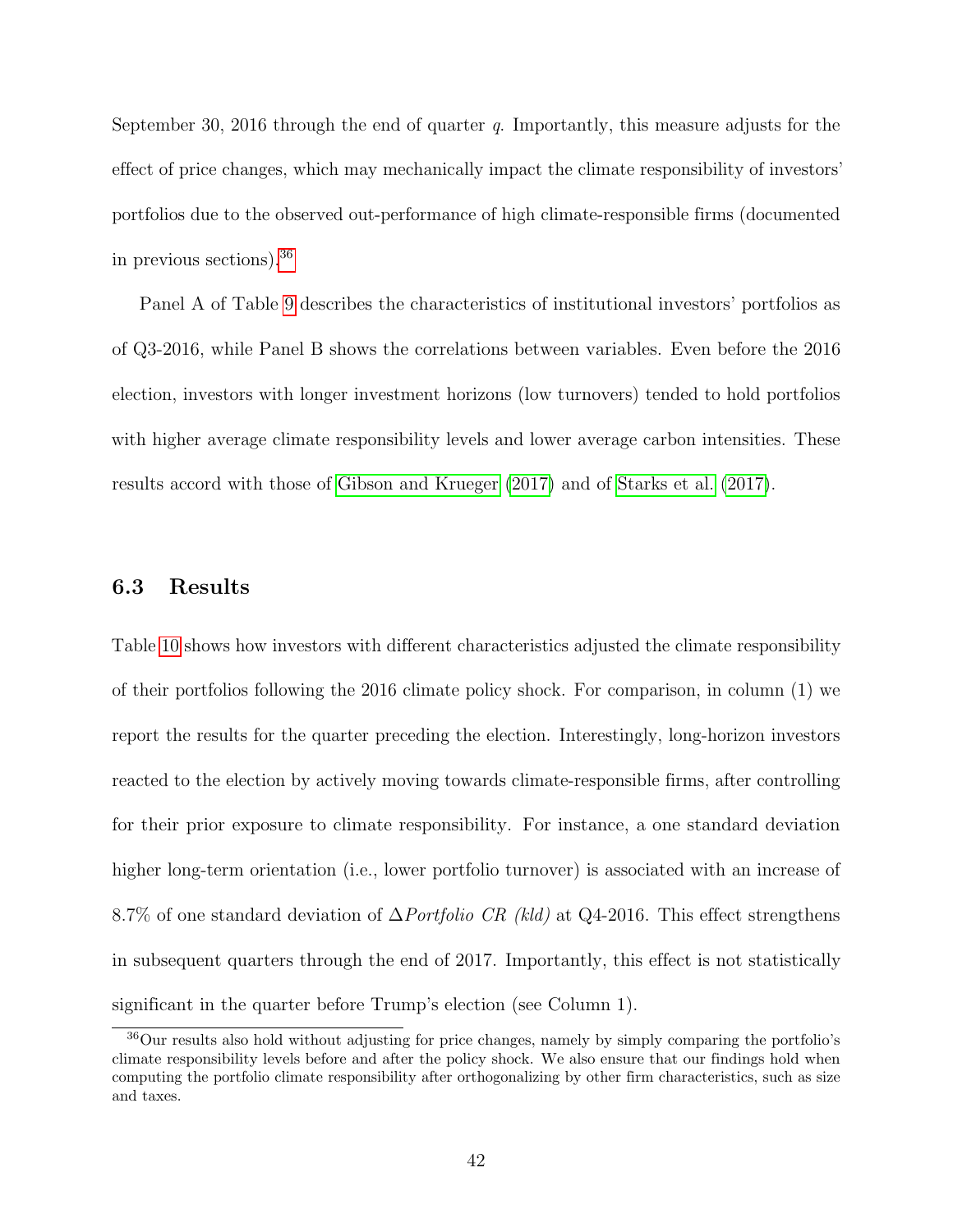<span id="page-44-0"></span>

| <b>Panel A:</b> Characteristics of institutional investor portfolios |       |         |          |        |          |           |  |  |  |  |
|----------------------------------------------------------------------|-------|---------|----------|--------|----------|-----------|--|--|--|--|
|                                                                      | N     | p25     | mean     | p50    | p75      | sd        |  |  |  |  |
| Number of stocks                                                     | 3,937 | 21.00   | 185.73   | 61.00  | 150.00   | 387.75    |  |  |  |  |
| Portfolio turnover                                                   | 3,877 | 0.07    | 0.24     | 0.14   | 0.31     | 0.26      |  |  |  |  |
| Portfolio size                                                       | 3,937 | 156.61  | 5,334.50 | 363.85 | 1,229.24 | 46,423.67 |  |  |  |  |
| Portfolio CR (kld)                                                   | 3,899 | 0.19    | 0.36     | 0.40   | 0.53     | 0.22      |  |  |  |  |
| Portfolio CR (ve)                                                    | 3,751 | 22.64   | 27.22    | 29.67  | 33.47    | 9.25      |  |  |  |  |
| Portfolio CO <sub>2</sub>                                            | 3,751 | 0.06    | 0.27     | 0.12   | 0.24     | 0.72      |  |  |  |  |
| $\Delta$ Portfolio CR (kld) Q3-2016                                  | 3,820 | $-0.01$ | 0.00     | 0.00   | 0.01     | 0.08      |  |  |  |  |
| $\Delta$ Portfolio CR (kld) Q4-2016                                  | 3,692 | $-0.01$ | $-0.00$  | 0.00   | 0.01     | 0.08      |  |  |  |  |

Table 9: Descriptive statistics of institutional investor characteristics

| <b>Panel B:</b> Correlation between portfolio characteristics |                    |                     |                    |                     |                     |  |  |  |  |  |
|---------------------------------------------------------------|--------------------|---------------------|--------------------|---------------------|---------------------|--|--|--|--|--|
|                                                               |                    | $\mathfrak{D}$      | 3                  | 4                   | 5                   |  |  |  |  |  |
| 1. Number of stocks                                           |                    |                     |                    |                     |                     |  |  |  |  |  |
| 2. Portfolio turnover                                         | $-0.03$<br>(3,877) |                     |                    |                     |                     |  |  |  |  |  |
| 3. Portfolio size                                             | $0.43*$<br>(3,937) | $-0.05*$<br>(3,877) |                    |                     |                     |  |  |  |  |  |
| 4. Portfolio CR (kld)                                         | $0.12*$<br>(3,899) | $-0.27*$<br>(3,846) | 0.02<br>(3,899)    |                     |                     |  |  |  |  |  |
| 5. Portfolio CR (ve)                                          | $0.10*$<br>(3,751) | $-0.31*$<br>(3,714) | 0.02<br>(3,751)    | $0.74*$<br>(3,743)  |                     |  |  |  |  |  |
| 6. Portfolio CO <sub>2</sub>                                  | $-0.02$<br>(3,751) | $0.08*$<br>(3,714)  | $-0.01$<br>(3,751) | $-0.17*$<br>(3,751) | $-0.16*$<br>(3,743) |  |  |  |  |  |

Note: This table shows the descriptive statistics of 13F institutional investors' portfolio characteristics as of September 30, 2016 (Panel A) and their correlations (Panel B). Number of stocks is the number of individual firms held by the investor, while Portfolio size is the total value of declared stock holdings in million USD. Portfolio turnover is measured as the mean quarterly portfolio turnover rates (defined as in [Gaspar et al.,](#page-51-8) [2005\)](#page-51-8) over the period from Q1-2015 to Q3-2016, using all quarters with available data. Portfolio CR (kld), Portfolio CR (ve) and Portfolio CO2 are the weighted average climate-related characteristics (respectively Climate responsibility (kld), Climate responsibility (ve) and Carbon intensity) of the firms present in the investor's portfolio as of Q3-2016.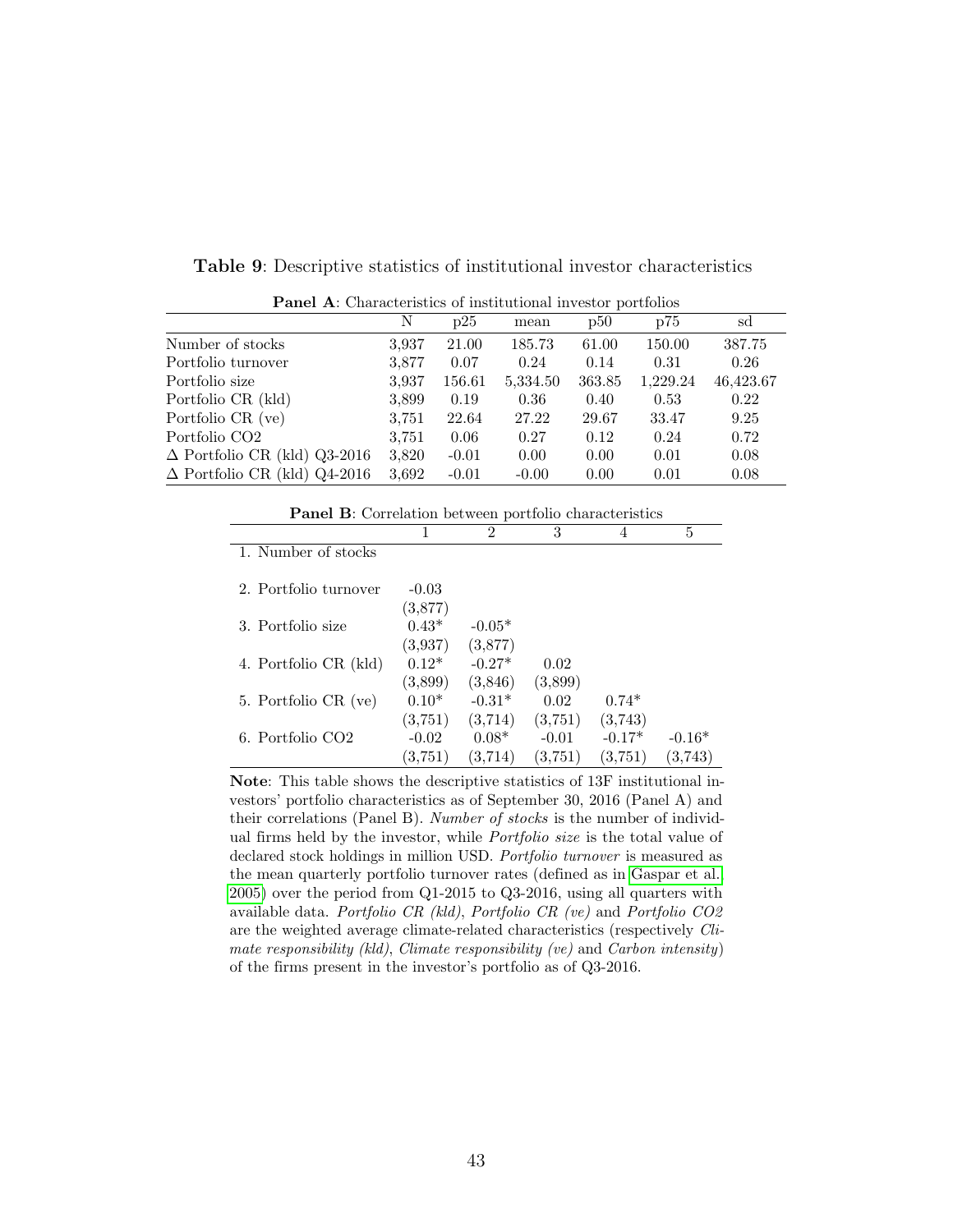|                            | $\left(1\right)$ | $\left( 2\right)$ | (3)                             | $\left(4\right)$                   | 5)          | $\left(6\right)$ |  |
|----------------------------|------------------|-------------------|---------------------------------|------------------------------------|-------------|------------------|--|
| Dependent variable:        |                  |                   |                                 | $\Delta$ <i>Portfolio CR (kld)</i> |             |                  |  |
|                            |                  |                   | Cumulative from Q3-2016 through |                                    |             |                  |  |
| End of quarter:            | $Q3-2016$        | $Q4-2016$         | $Q1-2017$                       | $Q2-2017$                          | Q3-2017     | Q4-2017          |  |
| Portfolio turnover         | $-0.013$         | $-0.027***$       | $-0.036***$                     | $-0.062***$                        | $-0.071***$ | $-0.080***$      |  |
|                            | $(-1.19)$        | $(-3.07)$         | $(-4.29)$                       | $(-6.98)$                          | $(-7.53)$   | $(-7.48)$        |  |
| Portfolio CR (kld) Q2-2016 | $-0.071***$      |                   |                                 |                                    |             |                  |  |
|                            | $(-7.50)$        |                   |                                 |                                    |             |                  |  |
| Portfolio CR (kld) Q3-2016 |                  | $-0.076***$       | $-0.103***$                     | $-0.124***$                        | $-0.135***$ | $-0.166***$      |  |
|                            |                  | $(-8.57)$         | $(-10.85)$                      | $(-10.25)$                         | $(-11.28)$  | $(-12.46)$       |  |
| Observations               | 3,820            | 3,692             | 3,612                           | 3,557                              | 3,511       | 3,426            |  |
| R-squared                  | 0.037            | 0.043             | 0.062                           | 0.074                              | 0.078       | 0.095            |  |

<span id="page-45-0"></span>Table 10: Empirical Tests of Current Preferences and Future Expectations hypotheses

Note: This table shows results of OLS regressions of changes in institutional investors' portfolio Climate responsibility (kld) on their investment horizons and prior portfolio Climate responsibility (kld) levels. The changes in portfolio climate responsibilities are adjusted for the evolution of the underlying stock prices. Column 1 refers to the change from Q2-2016 to Q3-2016 (non-event quarter) and column 2 refers to the change from Q3-2016 to Q4-2016 (event quarter); columns 3-6 refer to the cumulative changes observed at the end of subsequent quarters through Q4-2017. The samples include institutional investment managers with 13F holdings data continuously available on WRDS SEC Analytics Suite from Q2-2016 through the end of the quarter under analysis. Portfolio CR (kld) is the weighted average Climate responsibility (kld) of the firms present in each investor's portfolio as of Q2-2016 (column 1) or Q3-2016 (columns 2-6). Robust t-statistics in parentheses. \*\*\*  $p<0.01$ , \*\*  $p<0.05$ , \*  $p<0.1$ .

The coefficients on investors' prior exposure to climate-responsible firms, *Portfolio CR* (kld), are negative and highly statistically significant for all quarters under review. This suggests that the climate responsibility premium observed after Trump's election was not driven by the buying pressure exerted by investors that already had relatively large holdings in climate-responsible firms before the election. The persistence of interest that the Current Preferences hypothesis would predict is soundly rejected. Instead, the out-performance of climate-responsible firms can be at least partially attributed to increased portfolio demand by long-horizon investors who did not begin with relatively large holdings of climate-responsible firms prior to the election.

Figure [5](#page-46-0) shows the mean cumulated changes in portfolio climate responsibility from Q3-2016 through Q4-2017 for four groups of institutional investors formed based on the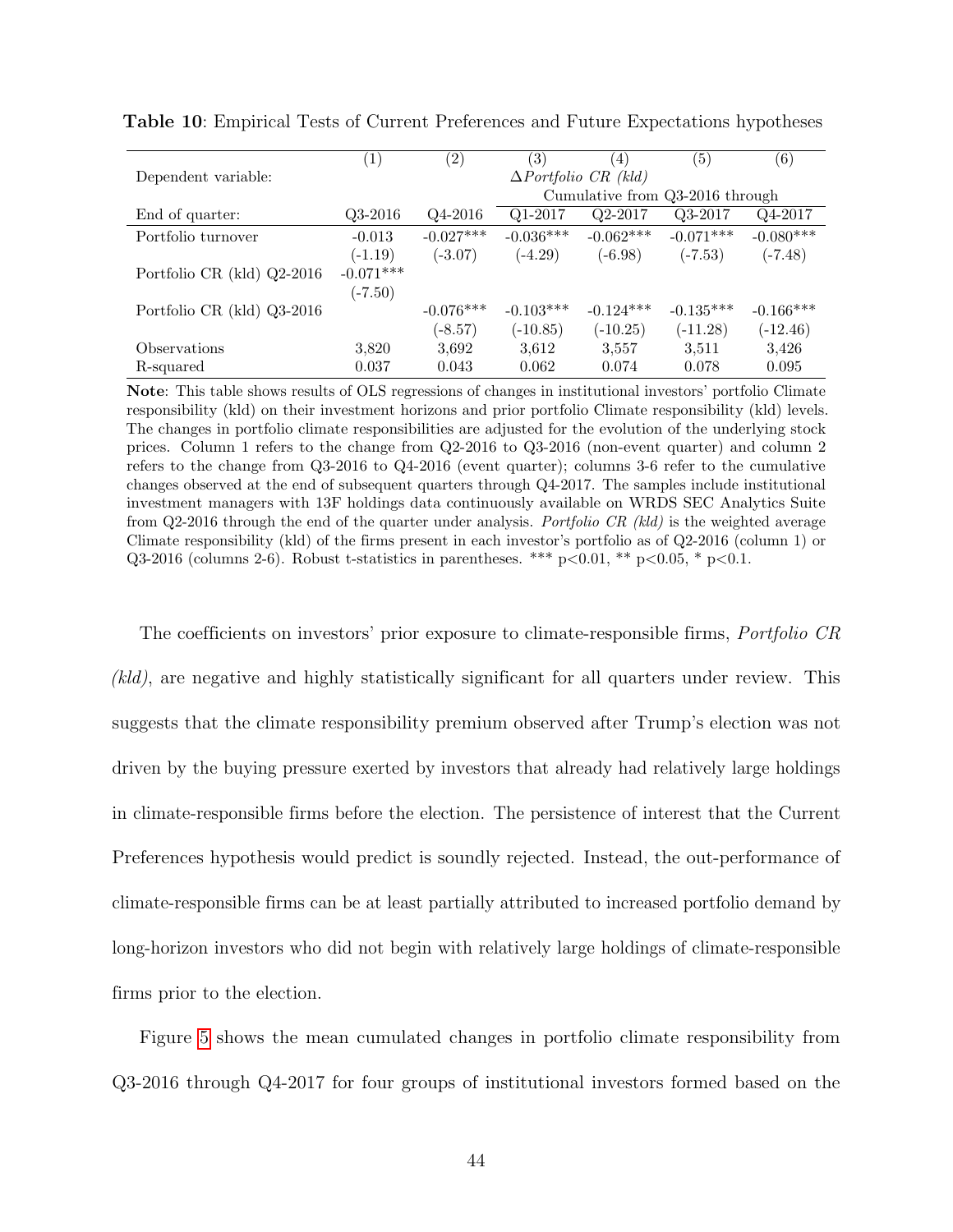turnover and the climate responsibility of their portfolios as of Q3-2016. On each dimension, they are broken into categories above and below the median.

As can be seen, the investors that significantly increased their holdings in high climateresponsible firms were those with a long-term investment horizon and without a strong pre-election tilt towards these companies. Long-horizon investors with a strong prior exposure to high climate-responsible firms reduced their holdings in these companies, but significantly less than did short-horizon investors (reflecting the regression results shown in Table [10\)](#page-45-0).

<span id="page-46-0"></span>

Figure 5. Different institutional investors reacted differently

Note: This figure shows the mean changes in portfolio climate responsibility (kld) from the end of Q3-2016 through the end of Q4-2017 for four groups of institutional investors formed based on the turnover and the climate responsibility of their portfolios as of Q3-2016. On each dimension, they were broken into categories above and below the median. The sample includes 3,426 investment managers with 13F holdings data continuously available on WRDS SEC Analytics Suite from Q3-2016 through the end of Q4-2017.

Overall, the results in this section lend support to the idea that institutional investors value corporate climate responsibility for strategic reasons, and that the climate responsibility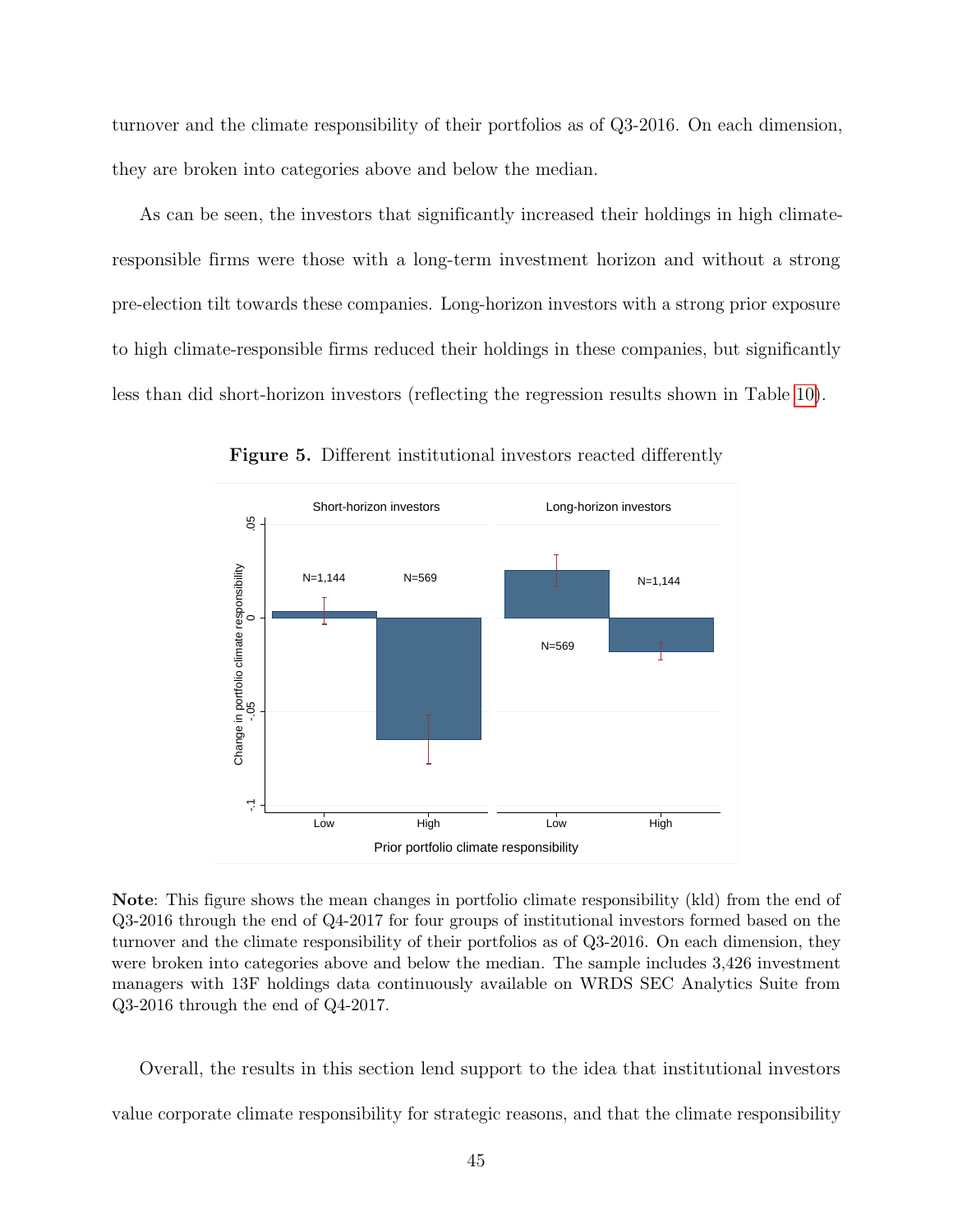premium observed after Trump's election can be at least partially attributed to the Future Expectations explanation. In other words, long-horizon investors reacted to Trump's election by anticipating investor demand for climate-responsible firms to increase in the non-immediate future, and a potential boomerang to tighter regulation post-Trump.

# <span id="page-47-0"></span>7 Conclusion

With Donald Trump's surprise election, expectations about environmental policy took a punch on the chin. Stock prices responded to the anticipation of laxer regulation. Companies in carbon-intensive industries -- e.g., coal, steel works, metals, petroleum and natural gas - enjoyed a short run bump in price, in accord with conventional expectations.

Our primary analysis focuses more finely within industries. What should happen to firms taking greater climate responsibility? If regulation was merely going to be less stringent going forward, with no other long-term consequences, climate-responsible firms would be wasting monies on unrewarded good behavior. Climate responsibility would be penalized.

In fact, however, climate responsibility was rewarded. We consider two possible channels for such rewards. The first, *Current Preferences*, is that pro-environment investors, in the face of hostile rhetoric and the prospect of climate policy profligacy, experienced a greater warm glow from holding climate-responsible stocks than they would have received had Clinton been elected, and they paid for this increased benefit. The second, Future Expectations, is that strategic investors, while receiving no consumption-style benefits from holding climate-responsible stocks, expected them to perform better in the long run. They might have projected that post-Trump, stirred by the climate hostility of prior years and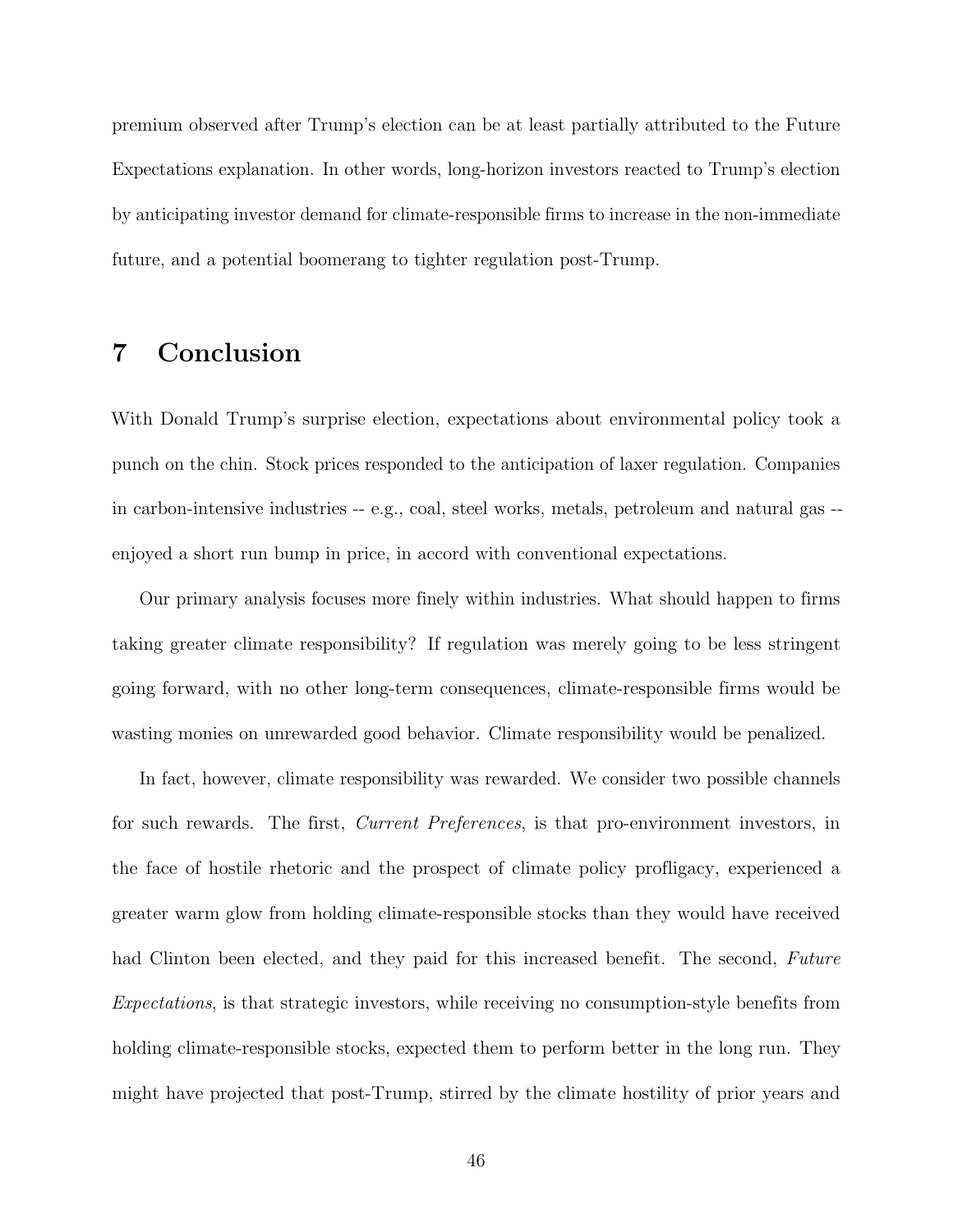the deteriorated environment, pro-environmental investors would be receiving a stepped-up warm glow from owning climate-responsible firms. Heightened government action, due to a regulatory boomerang once Trump leaves office, would be a complementary factor increasing the future value of climate-responsible firms.[37](#page-48-0)

To test for these possible channels, we analyze how institutional investors adjusted their portfolios after the election. Investors that already held relatively large amounts of climateresponsible firms before the election, those whom we might initially have thought of as warm glow investors, in fact tilted their portfolios away from such stocks afterwards. This suggests that their initial purchases were more motivated by strategic considerations -- seeking to do well by ''doing good'' -- than a desire to reward responsible firms or enjoy the glow from holding them. These were prime candidates for engaging in behavior in support of the Current Preferences hypothesis. Their behavior soundly reject that hypothesis. By contrast, investors with a long-term orientation -- those most likely to buy climate-responsible stocks for strategic purposes -- were net purchasers of climate-responsible stocks. Their behavior helps to explain the boost in price those stocks experienced shortly after the Trump election, despite the more hostile environment for climate policy. This finding is precisely what the Future Expectations hypothesis predicts.

<span id="page-48-0"></span>Importantly, we do not reach the Pollyannaish conclusion that market forces can fully

<sup>37</sup>Recent practitioner opinions indeed suggest a ''galvanizing'' effect of Trump's climate policy on socially responsible investments (see, e.g., Financial Advisor, [''As Trump Rolls Back Regulations, ESG Investing Is](https://www.fa-mag.com/news/as-trump-rolls-back-regulations--esg-investing-is-poised-to-soar-32134.html) [Poised To Soar'',](https://www.fa-mag.com/news/as-trump-rolls-back-regulations--esg-investing-is-poised-to-soar-32134.html) April 3, 2017). For instance, in August 2017, Morningstar reported that the use of ESG data on its platform for asset managers, advisory firms, and independent wealth managers had ''quadrupled since Trump's January inauguration'' (Morningstar, [''President Trump Drives Investors to ESG'',](http://www.morningstar.co.uk/uk/news/160541/president-trump-drives-investors-to-esg.aspx) August 9, 2017). There is also anecdotal evidence of an increased activism by US investors on environmental issues following Trump's election. For instance, at the 2017 annual general meeting of Exxon Mobil, 62% of shareholders backed a resolution demanding more transparency on climate-related matters despite the opposition of the board (a similar resolution in 2016 only received 38% support from shareholders).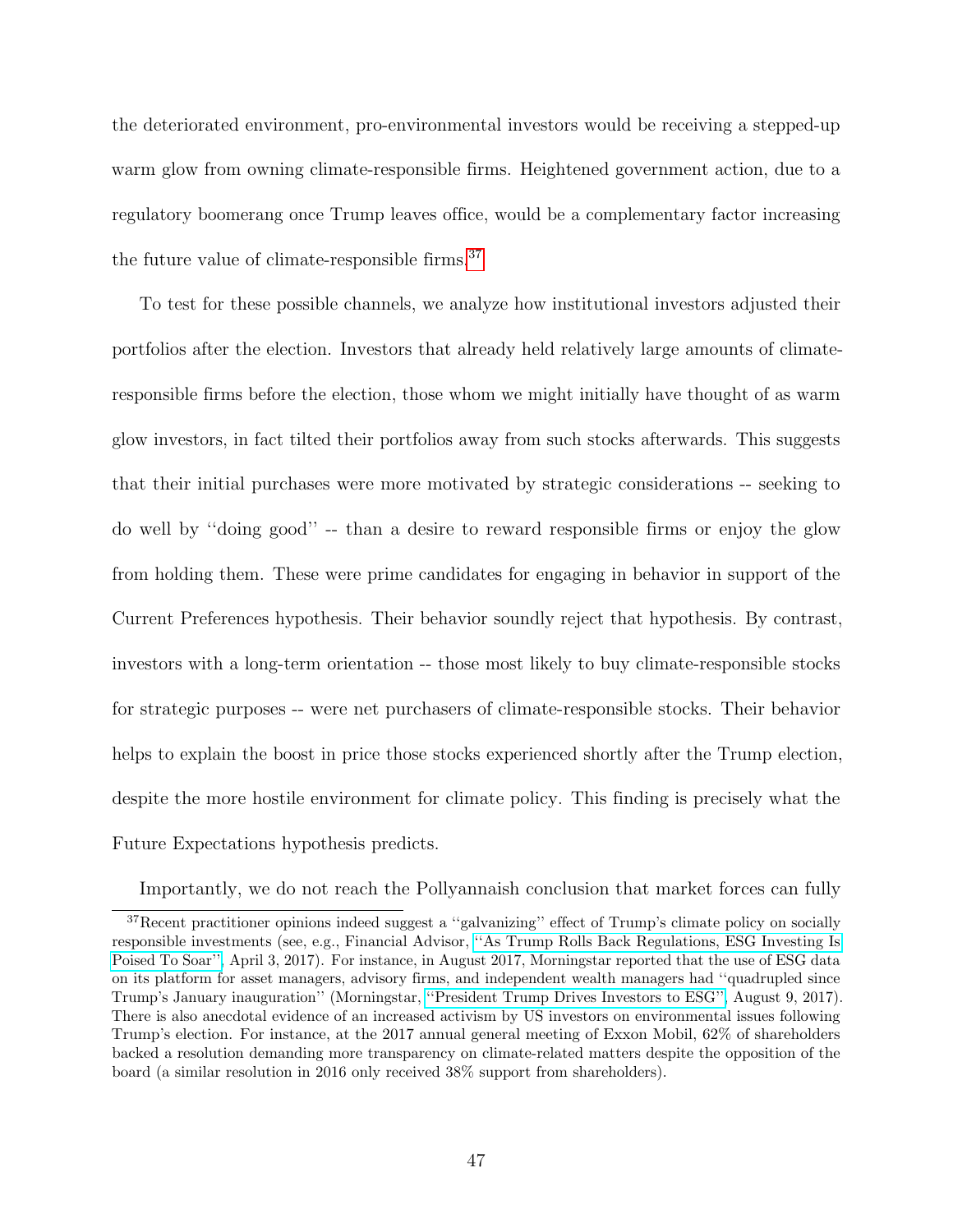substitute for formal regulation in the correction of climate externalities. They cannot. The net effect of the 2016 Trump election shock on prospects for containing climate change may well be strongly negative. However, that dark climate cloud does have a moderate silver lining. While some observers assert that financial markets put a premium on short-termist thinking, our analysis identifies a significant group of investors who raise the value of firms taking a long-term perspective. In this instance, they value firms' making climate-responsible choices as preparation for a more climate-conscious future.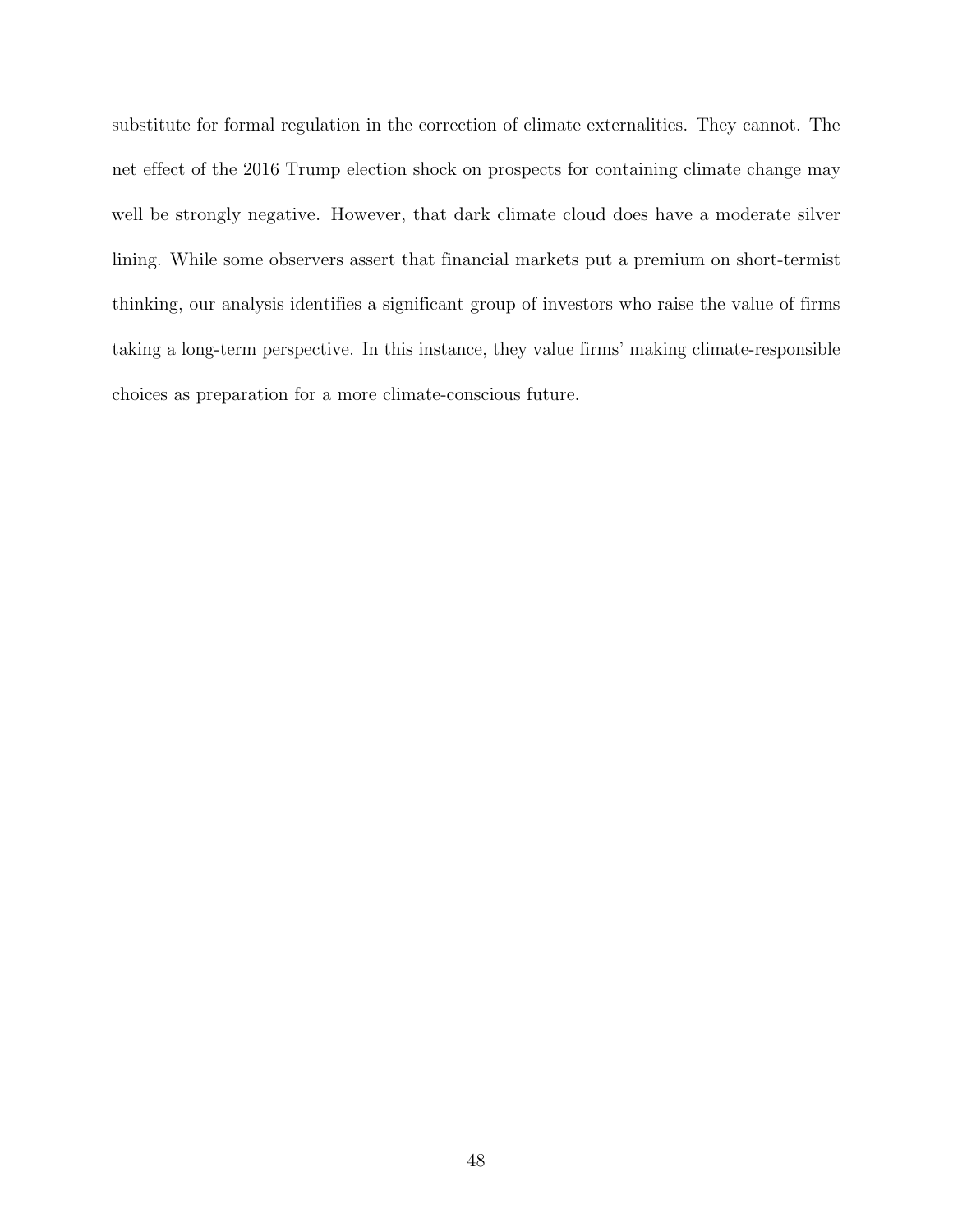# References

- <span id="page-50-4"></span>Addoum, Jawad M., and Alok Kumar, 2016, Political sentiment and predictable returns, The Review of Financial Studies 29, 3471--3518.
- <span id="page-50-3"></span>Amel-Zadeh, Amir, 2018, Social responsibility in capital markets: A review and framework of theory and empirical evidence, Working Paper.
- <span id="page-50-1"></span>Andreoni, James, 1989, Giving with impure altruism: Applications to charity and Ricardian equivalence, Journal of Political Economy 97, 1447--1458.
- <span id="page-50-2"></span>Andreoni, James, 1995, Warm-glow versus cold-prickle: The effects of positive and negative framing on cooperation in experiments, The Quarterly Journal of Economics 110, 1--21.
- <span id="page-50-6"></span>Ben-David, Itzhak, Francesco Franzoni, Rabih Moussawi, and John Sedunov, 2016, The granular nature of large institutional investors, Working Paper.
- <span id="page-50-0"></span>Bénabou, Roland, and Jean Tirole, 2010, Individual and corporate social responsibility, Economica 77, 1--19.
- <span id="page-50-8"></span>Carhart, Mark M., 1997, On persistence in mutual fund performance, The Journal of Finance 52, 57--82.
- <span id="page-50-7"></span>Cella, Cristina, Andrew Ellul, and Mariassunta Giannetti, 2013, Investors' horizons and the amplification of market shocks, The Review of Financial Studies 26, 1607--1648.
- <span id="page-50-5"></span>Chung, Kee H., and Hao Zhang, 2011, Corporate governance and institutional ownership, Journal of Financial and Quantitative Analysis 46, 247--273.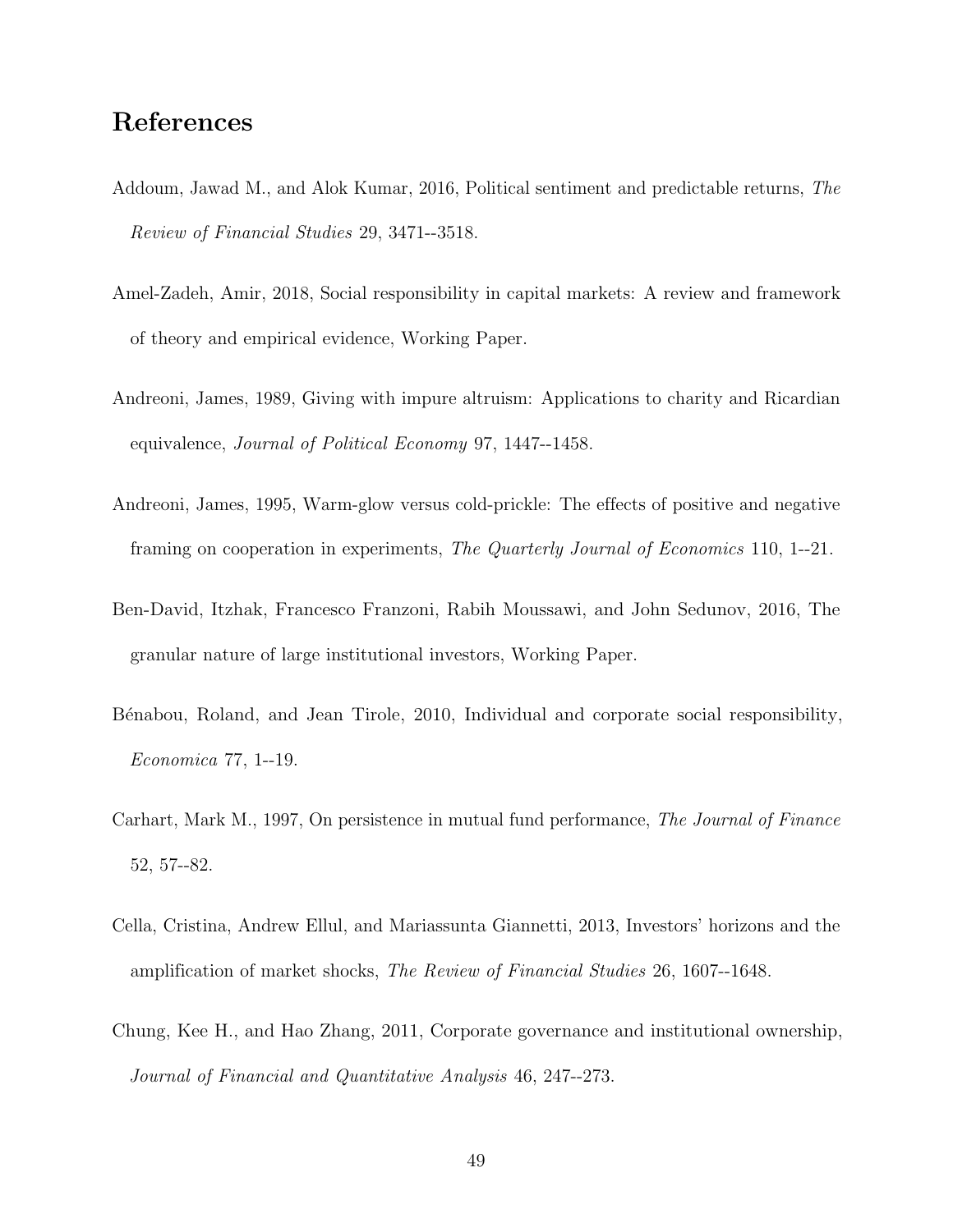- <span id="page-51-6"></span>Cohn, Jonathan B., Stuart L. Gillan, and Jay C. Hartzell, 2016, On enhancing shareholder control: A (Dodd-) Frank assessment of proxy access, The Journal of Finance 71, 1623-- 1668.
- <span id="page-51-5"></span>Fama, Eugene F., and Kenneth R. French, 2000, Forecasting profitability and earnings, The Journal of Business 73, 161--175.
- <span id="page-51-0"></span>Fernando, Chitru S., Mark P. Sharfman, and Vahap B. Uysal, 2017, Corporate environmental policy and shareholder value: Following the smart money, Journal of Financial and Quantitative Analysis 52, 2023--2051.
- <span id="page-51-3"></span>Ferrell, Allen, Hao Liang, and Luc Renneboog, 2016, Socially responsible firms, Journal of Financial Economics 122, 585--606.
- <span id="page-51-4"></span>Fisman, Raymond, and Eric Zitzewitz, 2017, [''Is Trump driving the stock market rally?'',](https://www.nytimes.com/interactive/2017/12/14/opinion/trump-stock-market-rally.html?mtrref=idlmail03.lotus.uzh.ch&gwh=2E37FA61831C64B3E96EC13F1564E894&gwt=pay&assetType=opinion) The New York Times, December 14, 2017.
- <span id="page-51-1"></span>Flammer, Caroline, 2015, Does corporate social responsibility lead to superior financial performance? A regression discontinuity approach, Management Science 61, 2549--2568.
- <span id="page-51-7"></span>Froot, Kenneth A., David S. Scharfstein, and Jeremy C. Stein, 1992, Herd on the street: Informational inefficiencies in a market with short-term speculation, The Journal of Finance 47, 1461--1484.
- <span id="page-51-2"></span>Galema, Rients, Auke Plantinga, and Bert Scholtens, 2008, The stocks at stake: Return and risk in socially responsible investment, *Journal of Banking*  $\mathscr$  *Finance* 32, 2646--2654.
- <span id="page-51-8"></span>Gaspar, Jos´e-Miguel, Massimo Massa, and Pedro Matos, 2005, Shareholder investment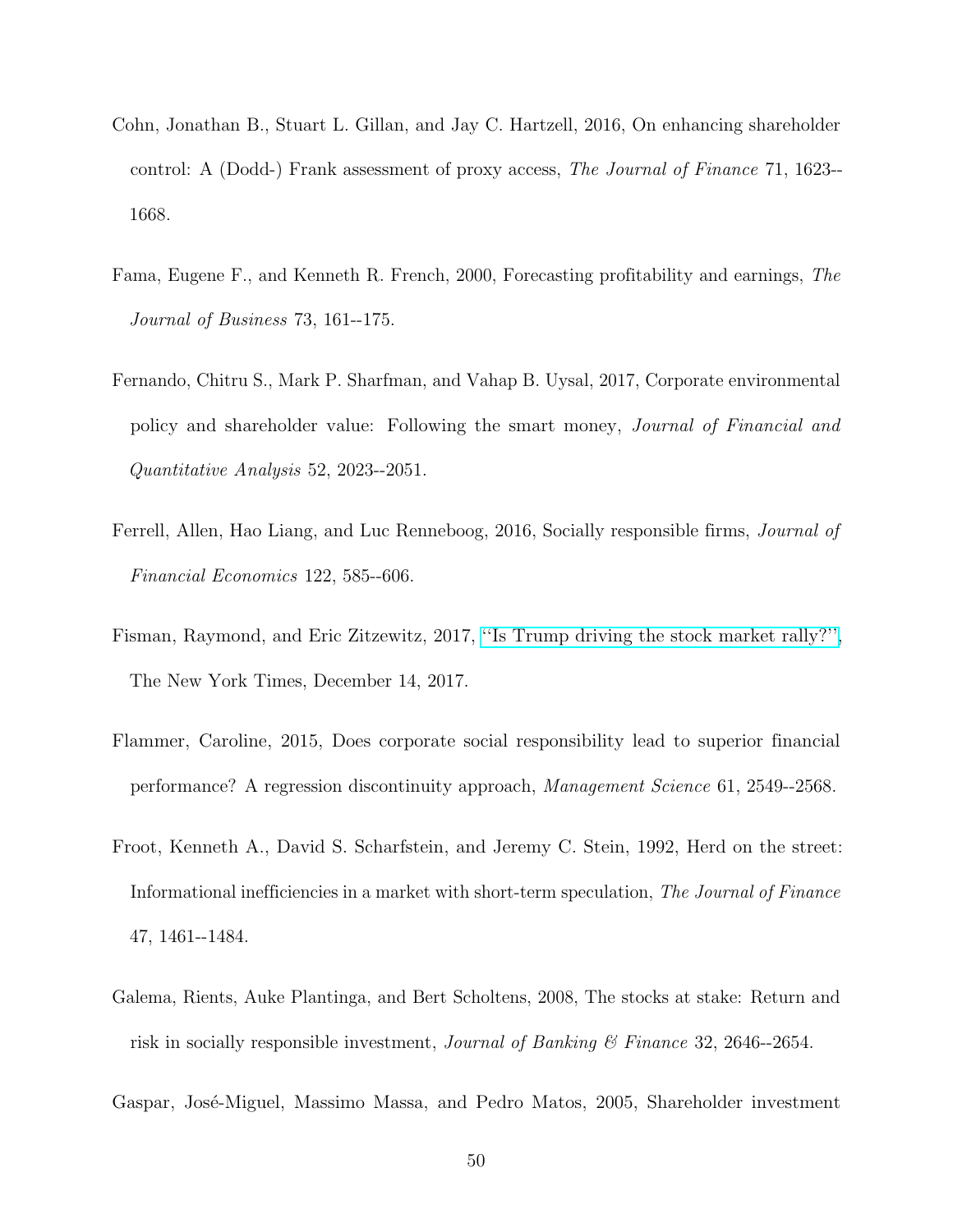horizons and the market for corporate control, *Journal of Financial Economics* 76, 135--165.

- <span id="page-52-3"></span>Gibson, Rajna, and Philipp Krueger, 2017, The sustainability footprint of institutional investors, Working Paper.
- <span id="page-52-2"></span>Glicksman, Robert L., 2017, The fate of the Clean Power Plan and US greenhouse gas emissions in the Trump era, *Carbon & Climate Law Review* 11, 292--302.
- <span id="page-52-0"></span>Heinkel, Robert, Alan Kraus, and Josef Zechner, 2001, The effect of green investment on corporate behavior, Journal of Financial and Quantitative Analysis 36, 431--449.
- <span id="page-52-6"></span>Hoffmann, Volker H, and Timo Busch, 2008, Corporate carbon performance indicators, Journal of Industrial Ecology 12, 505--520.
- <span id="page-52-7"></span>Hong, Harrison, and Marcin Kacperczyk, 2009, The price of sin: The effects of social norms on markets, Journal of Financial Economics 93, 15--36.
- <span id="page-52-5"></span>Hong, Harrison, and Leonard Kostovetsky, 2012, Red and blue investing: Values and finance, Journal of Financial Economics 103, 1--19.
- <span id="page-52-1"></span>Howe, Peter D., Matto Mildenberger, Jennifer R. Marlon, and Anthony Leiserowitz, 2015, Geographic variation in opinions on climate change at state and local scales in the USA, Nature Climate Change 5, 596--603.
- <span id="page-52-4"></span>Hwang, Chuan-Yang, Sheridan Titman, and Ying Wang, 2017, Investor tastes, corporate behavior and stock returns: An analysis of corporate social responsibility, Working Paper.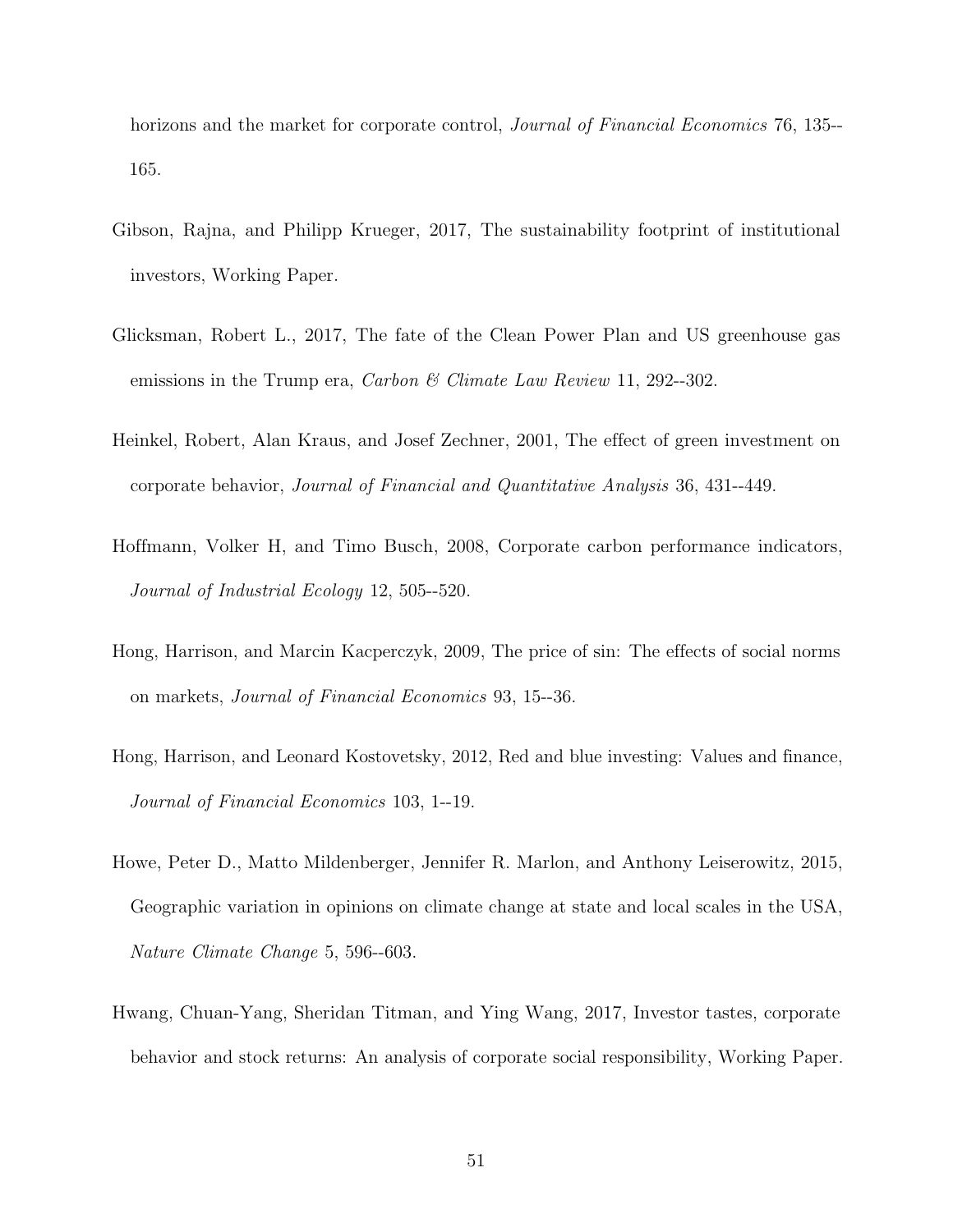- <span id="page-53-5"></span>Kitzmueller, Markus, and Jay Shimshack, 2012, Economic perspectives on corporate social responsibility, Journal of Economic Literature 50, 51--84.
- <span id="page-53-3"></span>Krueger, Philipp, 2015a, Climate change and firm valuation: Evidence from a quasi-natural experiment, Working Paper.
- <span id="page-53-2"></span>Krueger, Philipp, 2015b, Corporate goodness and shareholder wealth, Journal of Financial Economics 115, 304--329.
- <span id="page-53-0"></span>Krueger, Philipp, Zacharias Sautner, and Laura T. Starks, 2018, The importance of climate risks for institutional investors, Working Paper.
- <span id="page-53-6"></span>Liang, Hao, and Luc Renneboog, 2017, On the foundations of corporate social responsibility, The Journal of Finance 72, 853--910.
- <span id="page-53-7"></span>Matsumura, Ella Mae, Rachna Prakash, and Sandra C. Vera-Muñoz, 2014, Firm-value effects of carbon emissions and carbon disclosures, The Accounting Review 89, 695--724.
- <span id="page-53-8"></span>Riedl, Arno, and Paul Smeets, 2017, Why do investors hold socially responsible mutual funds?, The Journal of Finance 72, 2505--2550.
- <span id="page-53-4"></span>Starks, Laura T., Parth Venkat, and Qifei Zhu, 2017, Corporate ESG profiles and investor horizons, Working Paper.
- <span id="page-53-1"></span>Wagner, Alexander F., Richard J. Zeckhauser, and Alexandre Ziegler, 2018, Company stock price reactions to the 2016 election shock: Trump, taxes, and trade, Journal of Financial Economics 130, 428--451.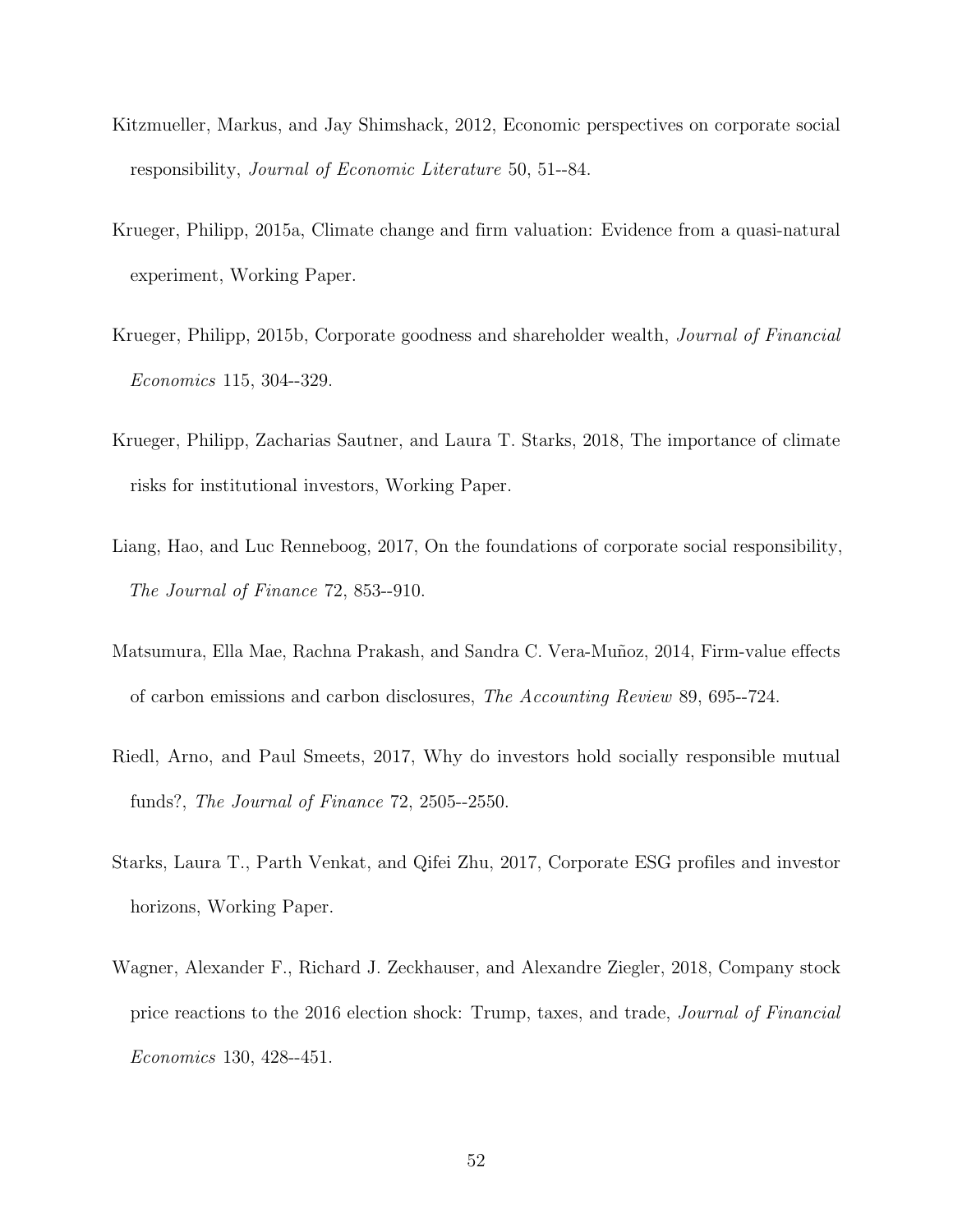# Supplementary Appendix

<span id="page-54-0"></span>

| Variables                      |           | $\overline{2}$ | 3          | 4          | 5          | 6          | 7          | $\,8\,$   |
|--------------------------------|-----------|----------------|------------|------------|------------|------------|------------|-----------|
| 1 Climate responsibility (kld) |           |                |            |            |            |            |            |           |
|                                |           |                |            |            |            |            |            |           |
| 2 Climate responsibility (ve)  | $0.56***$ |                |            |            |            |            |            |           |
|                                | (707)     |                |            |            |            |            |            |           |
| 3 Carbon intensity             | $-0.09**$ | $-0.03$        |            |            |            |            |            |           |
|                                | (705)     | (766)          |            |            |            |            |            |           |
| 4 Log market cap               | $0.48***$ | $0.50***$      | $-0.15***$ |            |            |            |            |           |
|                                | (2,070)   | (766)          | (766)      |            |            |            |            |           |
| 5 Profitability                | $0.10***$ | $0.13***$      | $-0.08**$  | $0.24***$  |            |            |            |           |
|                                | (2,070)   | (766)          | (766)      | (2,677)    |            |            |            |           |
| 6 Revenue growth               | $-0.04$   | $-0.15***$     | $-0.06*$   | $-0.08***$ | $-0.10***$ |            |            |           |
|                                | (2,070)   | (766)          | (766)      | (2,677)    | (2,677)    |            |            |           |
| 7 Market leverage              | $0.07***$ | $-0.04$        | $0.07**$   | $0.14***$  | $-0.00$    | $-0.01$    |            |           |
|                                | (2,070)   | (766)          | (766)      | (2,677)    | (2,677)    | (2,677)    |            |           |
| 8 5y cash ETR                  | $-0.02$   | $-0.02$        | $-0.04$    | 0.02       | $0.25***$  | $-0.12***$ | $-0.13***$ |           |
|                                | (1,801)   | (671)          | (671)      | (2, 286)   | (2,286)    | (2,286)    | (2,286)    |           |
| 9 Foreign revenues             | $0.14***$ | $0.18***$      | $-0.05$    | $0.18***$  | $0.04*$    | $-0.06***$ | $-0.04*$   | $0.13***$ |
|                                | (1,643)   | (641)          | (641)      | (2,048)    | (2,048)    | (2,048)    | (2,048)    | (1,763)   |

Table A1: Correlations between variables

Note: Correlations between variables. Number of observations in parentheses. \*\*\*  $p<0.01$ , \*\*  $p<0.05$ , \*  $p<0.1$ .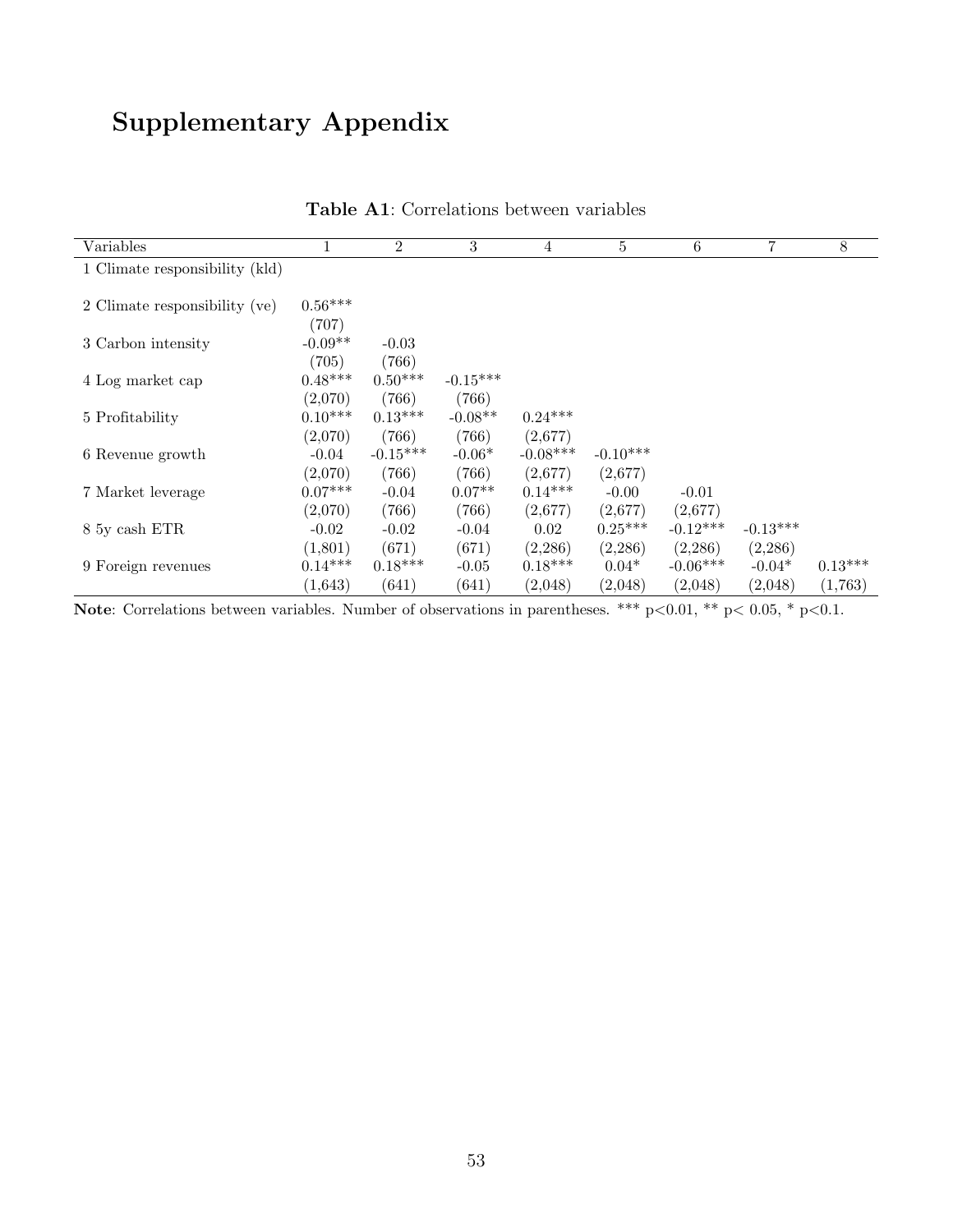|                              | Trump's election      |            |              |                      |              | Pruitt's nomination |            |                      |  |
|------------------------------|-----------------------|------------|--------------|----------------------|--------------|---------------------|------------|----------------------|--|
|                              | $\left(1\right)$      | (2)        | (3)          | $\left(4\right)$     | (5)          | (6)                 | 7)         | (8)                  |  |
| Dependent variable:          | CAPM-adjusted returns |            |              |                      |              |                     |            |                      |  |
|                              |                       |            | Cumulative   |                      |              |                     | Cumulative |                      |  |
| Days:                        | Nov <sub>9</sub>      | 3 days     | 5 days       | $10 \ \mathrm{days}$ | Dec 7        | 3 days              | 5 days     | $10 \ \mathrm{days}$ |  |
| Climate responsibility (kld) | $0.511***$            | $1.577***$ | $0.903**$    | $0.743*$             | 0.235        | $0.584**$           | $0.704**$  | $0.881*$             |  |
|                              | (2.95)                | (5.44)     | (2.71)       | (1.61)               | (1.40)       | (2.11)              | (2.16)     | (1.85)               |  |
| Observations                 | 1,801                 | 1,801      | 1,801        | 1,801                | 1,801        | 1,801               | 1,801      | 1,801                |  |
| R-squared                    | 0.159                 | 0.297      | 0.258        | 0.267                | 0.265        | 0.136               | 0.134      | 0.108                |  |
| Constant and controls        | $_{\rm Yes}$          | Yes        | Yes          | Yes                  | Yes          | Yes                 | Yes        | Yes                  |  |
| FF30 industry FE             | $_{\rm Yes}$          | Yes        | $_{\rm Yes}$ | $\operatorname{Yes}$ | $_{\rm Yes}$ | $_{\rm Yes}$        | Yes        | Yes                  |  |

<span id="page-55-0"></span>Table A2: Stock returns and *Climate responsibility (kld)*, controlling for Fama-French 30 industries

Note: This table reports the results of OLS regressions of CAPM-adjusted returns on *Climate responsibility (kld)* and control variables (5-year cash ETR, foreign revenues, log market cap, revenue growth, profitability, and market leverage). All models include Fama-French 30-industry fixed effects. Table [6](#page-28-0) describes the columns. Adjusted t-statistics in parentheses, calculated from the empirical time-series distribution of returns on trading days between October 1, 2015 and September 30, 2016. \*\*\* p<0.01, \*\* p<0.05, \* p<0.1.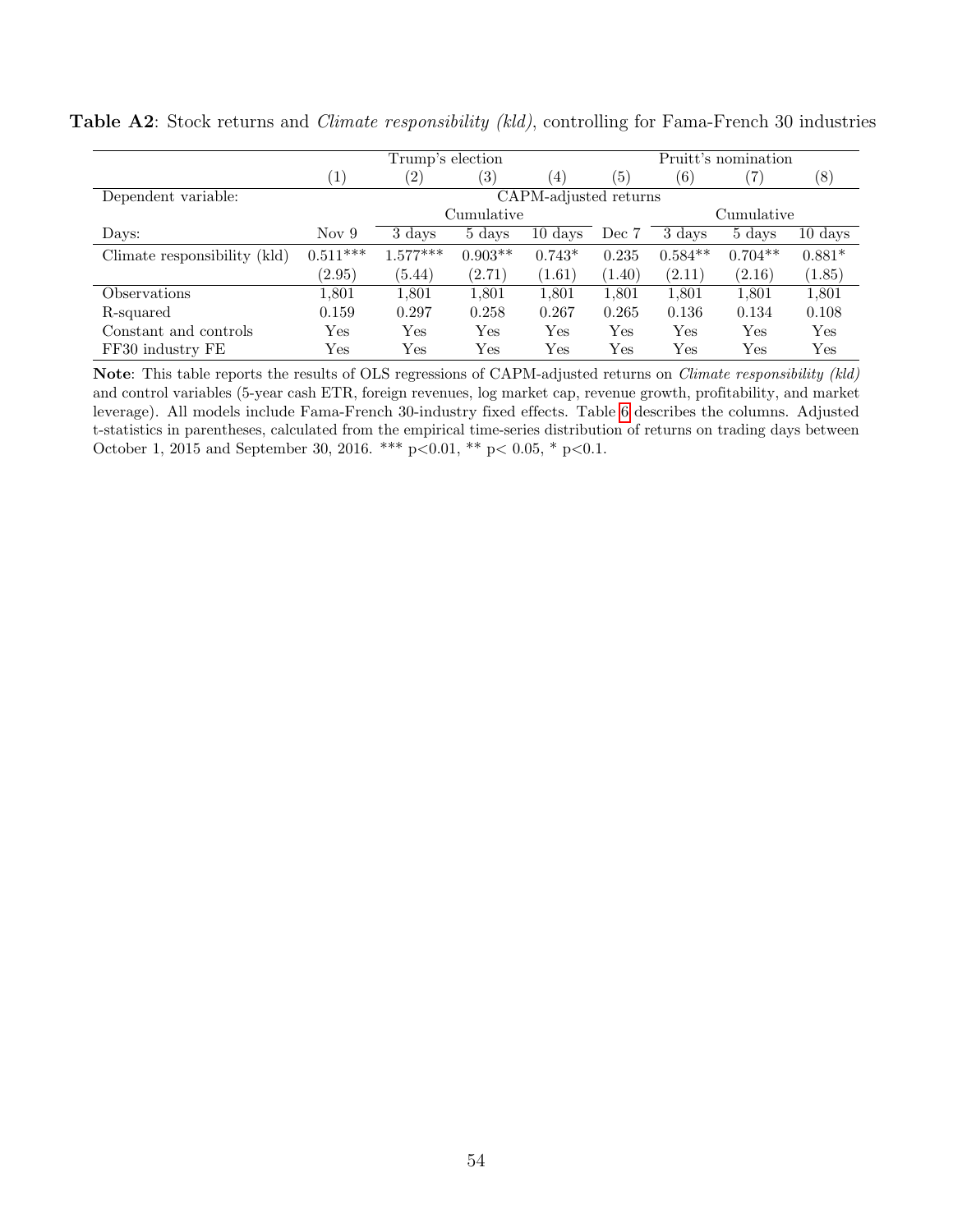<span id="page-56-0"></span>

|                                    |                           | Trump's election                                        |                           |                           |           |                           | Pruitt's nomination |                       |  |
|------------------------------------|---------------------------|---------------------------------------------------------|---------------------------|---------------------------|-----------|---------------------------|---------------------|-----------------------|--|
|                                    | (1)                       | (2)                                                     | (3)                       | (4)                       | (5)       | (6)                       | (7)                 | (8)                   |  |
| Dependent variable:                |                           |                                                         |                           | CAPM-adjusted returns     |           |                           |                     |                       |  |
|                                    |                           |                                                         | Cumulative                |                           |           |                           | Cumulative          |                       |  |
| Days:                              | Nov $9$                   | $\overline{3}$ days                                     | 5 days                    | $10 \text{ days}$         | Dec 7     | $\overline{3}$ days       | $5 \text{ days}$    | $10 \ \mathrm{days}$  |  |
| Climate responsibility (kld)       | $0.324*$                  | $1.436***$                                              | $0.775***$                | 0.635                     | $0.346**$ | $0.739***$                | $0.870**$           | $1.102**$             |  |
|                                    | (1.95)                    | (5.03)                                                  | (2.19)                    | (1.54)                    | (2.07)    | (2.69)                    | (2.42)              | (2.37)                |  |
| Corporate governance (kld)         | $0.696*$                  | 0.130                                                   | 0.613                     | $-0.121$                  | $-0.187$  | 0.315                     | 0.399               | 0.491                 |  |
|                                    | (1.71)                    | (0.20)                                                  | (0.72)                    | $(-0.04)$                 | $(-0.45)$ | (0.47)                    | (0.47)              | (0.38)                |  |
| Observations                       | 1,487                     | 1,487                                                   | 1,487                     | 1,487                     | 1,487     | 1,487                     | 1,487               | 1,487                 |  |
| R-squared                          | 0.161                     | 0.322                                                   | 0.270                     | 0.292                     | 0.220     | 0.108                     | 0.108               | 0.070                 |  |
|                                    |                           |                                                         |                           |                           |           |                           |                     |                       |  |
|                                    |                           | <b>Panel B:</b> Share of institutional ownership        |                           |                           |           |                           |                     |                       |  |
| Climate responsibility (kld)       | $0.348**$                 | $1.476***$                                              | $0.877***$                | $0.653*$                  | $0.268*$  | $0.662**$                 | $0.847***$          | $1.\overline{091***}$ |  |
|                                    | (2.21)                    | (5.26)                                                  | (2.74)                    | (1.85)                    | (1.73)    | (2.49)                    | (2.66)              | (2.72)                |  |
| Institutional ownership            | $-1.292**$                | $-1.562$                                                | $-0.018$                  | $-1.066$                  | $-0.137$  | 0.250                     | $-0.127$            | $-0.126$              |  |
|                                    | $(-2.27)$                 | $(-1.48)$                                               | (0.27)                    | $(-0.12)$                 | $(-0.14)$ | (0.48)                    | (0.18)              | (0.35)                |  |
| Observations                       | 1,605                     | 1,605                                                   | 1,605                     | 1,605                     | 1,605     | 1,605                     | 1,605               | 1,605                 |  |
| R-squared                          | 0.148                     | 0.291                                                   | 0.239                     | 0.249                     | 0.255     | 0.126                     | 0.122               | 0.092                 |  |
|                                    |                           |                                                         |                           |                           |           |                           |                     |                       |  |
|                                    |                           | <b>Panel C:</b> Corporate Governance score, Vigeo Eiris |                           |                           |           |                           |                     |                       |  |
| Climate responsibility leader (ve) | 0.216                     | $1.164***$                                              | $0.895***$                | 0.810                     | $0.301*$  | $0.612**$                 | $0.688**$           | 0.576                 |  |
|                                    | (1.30)                    | (4.29)                                                  | (2.76)                    | (1.49)                    | (1.80)    | (2.30)                    | (2.15)              | (1.08)                |  |
| Corporate governance (ve)          | 0.008                     | $0.044**$                                               | $0.056**$                 | $0.082***$                | $0.024**$ | 0.028                     | 0.017               | 0.023                 |  |
|                                    | (0.76)                    | (2.46)                                                  | (2.52)                    | (2.71)                    | (2.25)    | (1.57)                    | (0.84)              | (0.83)                |  |
| Observations                       | 654                       | 654                                                     | 654                       | 654                       | 653       | 653                       | 653                 | 653                   |  |
| R-squared                          | 0.161                     | 0.270                                                   | 0.309                     | 0.284                     | 0.273     | 0.144                     | 0.180               | 0.143                 |  |
|                                    |                           |                                                         |                           |                           |           |                           |                     |                       |  |
| Constant and controls              | $\overline{\mathrm{Yes}}$ | Yes                                                     | $\overline{\mathrm{Yes}}$ | $\overline{\mathrm{Yes}}$ | Yes       | $\overline{\mathrm{Yes}}$ | Yes                 | Yes                   |  |
| FF12 industry FE                   | Yes                       | Yes                                                     | Yes                       | Yes                       | Yes       | Yes                       | Yes                 | Yes                   |  |

#### Table A3: Climate responsibility and corporate governance

Panel A: Corporate Governance score, MSCI KLD

Note: This table shows results of OLS regressions of our main models when controlling for firms' corporate governance performance. Panel A shows the results when using the corporate governance score from the MSCI KLD database. (We use information on governance as of year-end 2013, the latest available data on the MSCI KLD database.) Panel B shows the results when including the share of firms' institutional ownership as of Q3-2016, based on WRDS SEC Analytics Suite data. Finally, Panel C shows the results when using the 2016 corporate governance score provided by Vigeo-Eiris. All models include control variables (5-year cash ETR, foreign revenues, market leverage, log market cap, revenue growth, and profitability) and Fama-French 12-industry fixed effects. Table [6](#page-28-0) describes the columns. Adjusted t-statistics in parentheses, calculated from the empirical timeseries distribution of returns on trading days between October 1, 2015 and September 30, 2016. \*\*\*  $p<0.01$ , \*\*  $p<0.05$ , \*  $p<0.1$ .